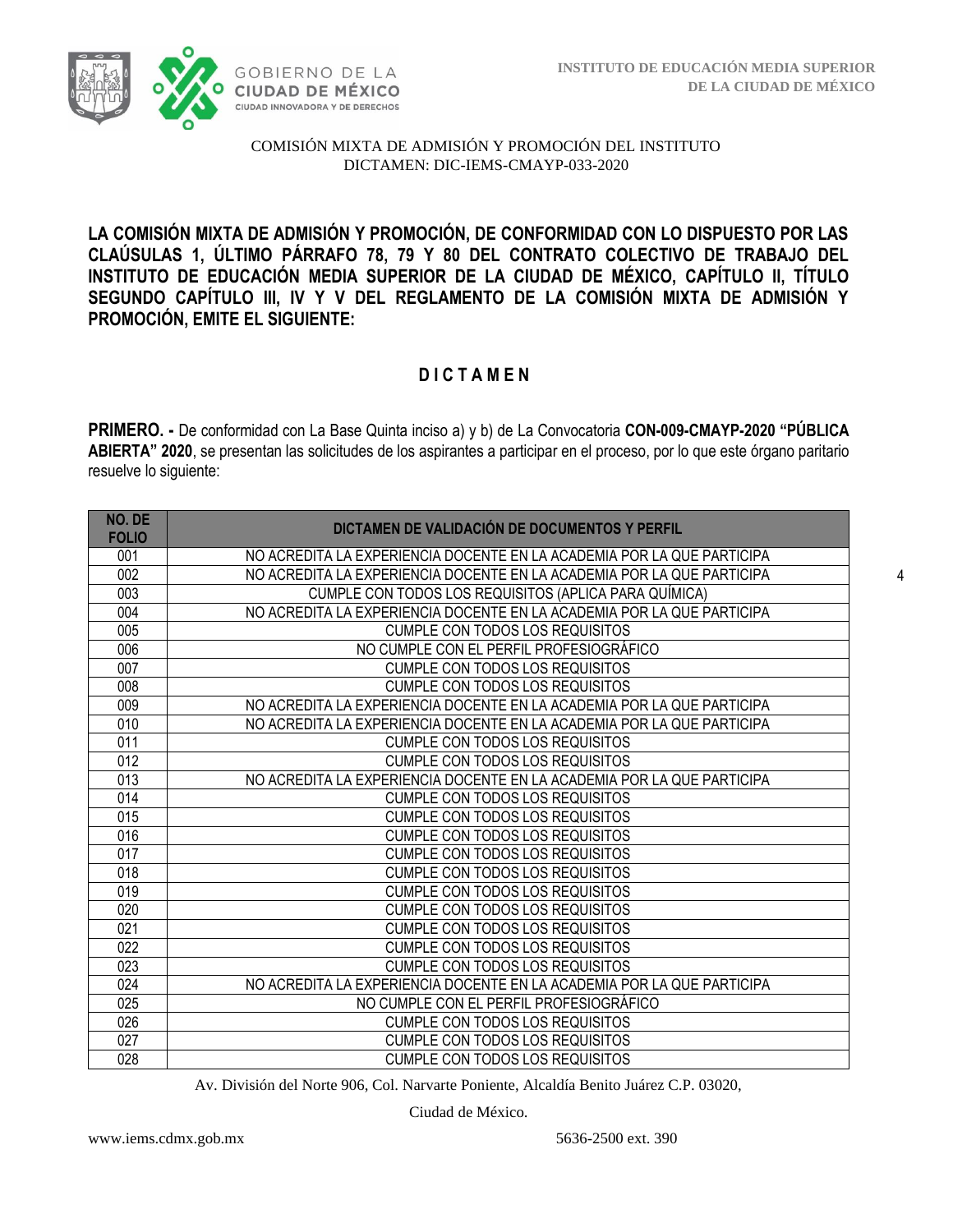

| NO. DE<br><b>FOLIO</b> | DICTAMEN DE VALIDACIÓN DE DOCUMENTOS Y PERFIL                                                                 |
|------------------------|---------------------------------------------------------------------------------------------------------------|
| 029                    | <b>CUMPLE CON TODOS LOS REQUISITOS</b>                                                                        |
| 030                    | <b>CUMPLE CON TODOS LOS REQUISITOS</b>                                                                        |
| 031                    | NO ACREDITA LA EXPERIENCIA DOCENTE EN LA ACADEMIA POR LA QUE PARTICIPA                                        |
| $\overline{032}$       | <b>CUMPLE CON TODOS LOS REQUISITOS</b>                                                                        |
| 033                    | <b>CUMPLE CON TODOS LOS REQUISITOS</b>                                                                        |
| 034                    | NO ACREDITA LA EXPERIENCIA DOCENTE EN LA ACADEMIA POR LA QUE PARTICIPA                                        |
| 035                    | CUMPLE CON TODOS LOS REQUISITOS                                                                               |
| 036                    | <b>CUMPLE CON TODOS LOS REQUISITOS</b>                                                                        |
| 037                    | <b>CUMPLE CON TODOS LOS REQUISITOS</b>                                                                        |
| 038                    | <b>CUMPLE CON TODOS LOS REQUISITOS</b>                                                                        |
| 039                    | CUMPLE CON TODOS LOS REQUISITOS (APLICA PARA QUÍMICA)                                                         |
| 040                    | <b>CUMPLE CON TODOS LOS REQUISITOS</b>                                                                        |
| 041                    | CUMPLE CON TODOS LOS REQUISITOS                                                                               |
| 042                    | NO CUMPLE CON EL PERFIL PROFESIOGRÁFICO Y LA EXPERIENCIA DOCENTE EN LA ACADEMIA POR LA                        |
|                        | <b>QUE PARTICIPA</b>                                                                                          |
| 043                    | NO ACREDITA LA EXPERIENCIA DOCENTE EN LA ACADEMIA POR LA QUE PARTICIPA                                        |
| 044                    | NO CUMPLE CON EL PERFIL PROFESIOGRÁFICO Y LA EXPERIENCIA DOCENTE EN LA ACADEMIA POR LA                        |
|                        | <b>QUE PARTICIPA</b>                                                                                          |
| 045                    | <b>CUMPLE CON TODOS LOS REQUISITOS</b>                                                                        |
| 046<br>047             | CUMPLE CON TODOS LOS REQUISITOS (APLICA PARA QUÍMICA)<br>CUMPLE CON TODOS LOS REQUISITOS (APLICA PARA INGLÉS) |
| 048                    | CUMPLE CON TODOS LOS REQUISITOS                                                                               |
| 049                    | CUMPLE CON TODOS LOS REQUISITOS (APLICA PARA FÍSICA)                                                          |
| 050                    | NO CUMPLE CON EL PERFIL PROFESIOGRÁFICO                                                                       |
| 051                    | <b>CUMPLE CON TODOS LOS REQUISITOS</b>                                                                        |
|                        | NO CUMPLE CON EL PERFIL PROFESIOGRÁFICO Y LA EXPERIENCIA DOCENTE EN LA ACADEMIA POR LA                        |
| 052                    | <b>QUE PARTICIPA</b>                                                                                          |
| 053                    | <b>CUMPLE CON TODOS LOS REQUISITOS</b>                                                                        |
|                        | NO CUMPLE CON EL PERFIL PROFESIOGRÁFICO Y LA EXPERIENCIA DOCENTE EN LA ACADEMIA POR LA                        |
| 054                    | <b>QUE PARTICIPA</b>                                                                                          |
| 055                    | <b>CUMPLE CON TODOS LOS REQUISITOS</b>                                                                        |
| 056                    | <b>CUMPLE CON TODOS LOS REQUISITOS</b>                                                                        |
| 057                    | <b>CUMPLE CON TODOS LOS REQUISITOS</b>                                                                        |
| 058                    | NO CUMPLE CON EL PERFIL PROFESIOGRÁFICO                                                                       |
| 059                    | <b>CUMPLE CON TODOS LOS REQUISITOS</b>                                                                        |
| 060                    | NO CUMPLE CON EL PERFIL PROFESIOGRÁFICO                                                                       |
| 061                    | NO ACREDITA LA EXPERIENCIA DOCENTE EN LA ACADEMIA POR LA QUE PARTICIPA                                        |
| 062                    | NO CUMPLE CON EL PERFIL PROFESIOGRÁFICO                                                                       |
| 063                    | <b>CUMPLE CON TODOS LOS REQUISITOS</b>                                                                        |
| 064                    | <b>CUMPLE CON TODOS LOS REQUISITOS</b>                                                                        |
| 065                    | NO CUMPLE CON EL PERFIL PROFESIOGRÁFICO                                                                       |
| 066                    | CUMPLE CON TODOS LOS REQUISITOS                                                                               |
| 067                    | NO ACREDITA LA EXPERIENCIA DOCENTE EN LA ACADEMIA POR LA QUE PARTICIPA                                        |
| 068                    | <b>CUMPLE CON TODOS LOS REQUISITOS</b>                                                                        |
| 069                    | <b>CUMPLE CON TODOS LOS REQUISITOS</b>                                                                        |

Av. División del Norte 906, Col. Narvarte Poniente, Alcaldía Benito Juárez C.P. 03020,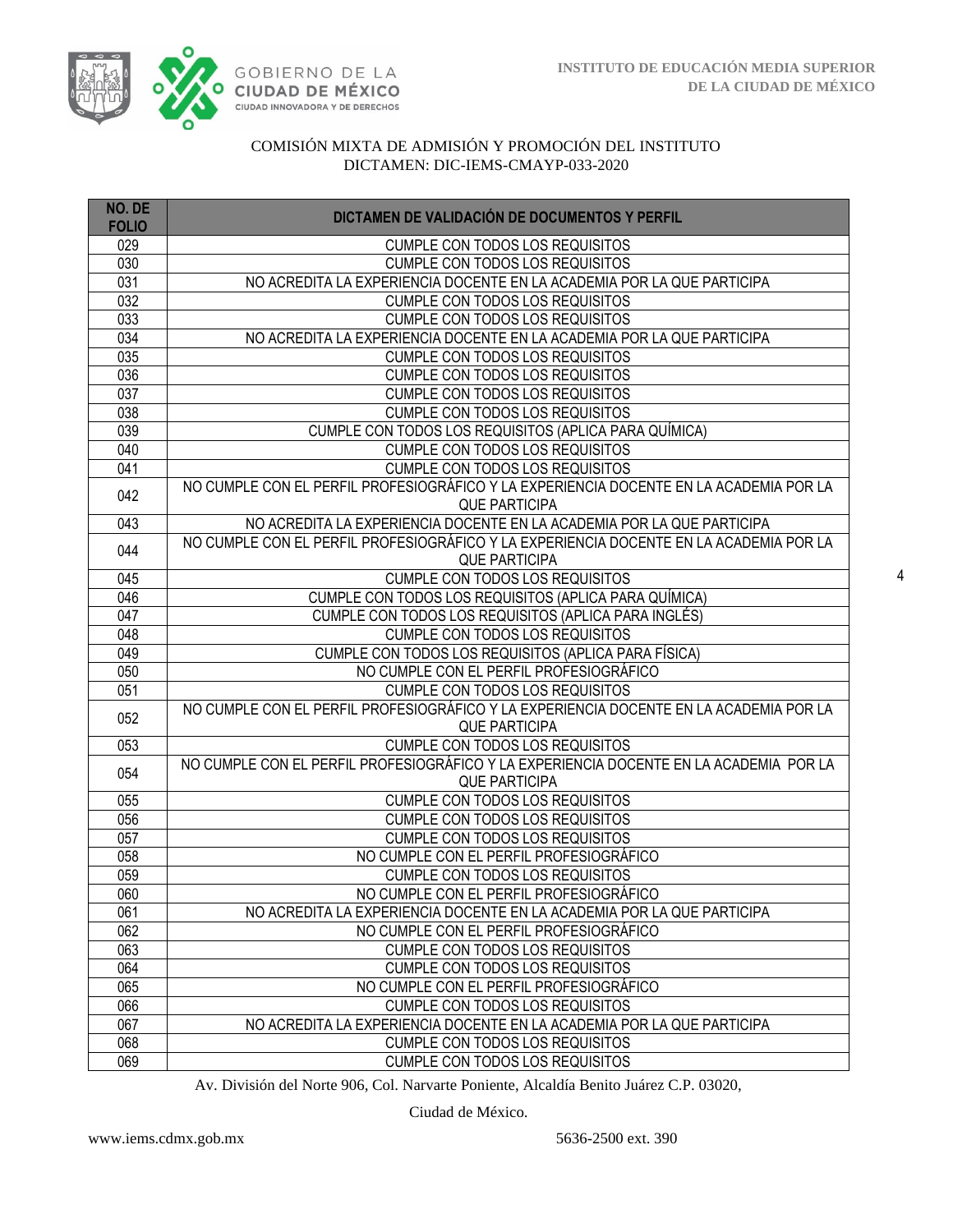

| NO. DE<br><b>FOLIO</b> | DICTAMEN DE VALIDACIÓN DE DOCUMENTOS Y PERFIL                                                  |
|------------------------|------------------------------------------------------------------------------------------------|
| 070                    | <b>CUMPLE CON TODOS LOS REQUISITOS</b>                                                         |
| 071                    | <b>CUMPLE CON TODOS LOS REQUISITOS</b>                                                         |
| 072                    | CUMPLE CON TODOS LOS REQUISITOS                                                                |
| 073                    | <b>CUMPLE CON TODOS LOS REQUISITOS</b>                                                         |
| 074                    | <b>CUMPLE CON TODOS LOS REQUISITOS</b>                                                         |
| 075                    | NO CUMPLE CON EL PERFIL PROFESIOGRÁFICO                                                        |
| 076                    | NO ACREDITA LA EXPERIENCIA DOCENTE EN LA ACADEMIA POR LA QUE PARTICIPA                         |
| 077                    | NO CUMPLE CON EL PERFIL PROFESIOGRÁFICO Y LA EXPERIENCIA DOCENTE                               |
| 078                    | CUMPLE CON TODOS LOS REQUISITOS (APLICA PARA FÍSICA)                                           |
| 079                    | CUMPLE CON TODOS LOS REQUISITOS                                                                |
| 080                    | CUMPLE CON TODOS LOS REQUISITOS                                                                |
| 081                    | CUMPLE CON TODOS LOS REQUISITOS                                                                |
| 082                    | CUMPLE CON TODOS LOS REQUISITOS                                                                |
| 083                    | <b>CUMPLE CON TODOS LOS REQUISITOS</b>                                                         |
| 084                    | <b>CUMPLE CON TODOS LOS REQUISITOS</b>                                                         |
| 085                    | NO CUMPLE CON EL PERFIL PROFESIOGRÁFICO                                                        |
| 086                    | CUMPLE CON TODOS LOS REQUISITOS                                                                |
| 087                    | NO CUMPLE CON EL PERFIL PROFESIOGRÁFICO                                                        |
| 088                    | CUMPLE CON TODOS LOS REQUISITOS                                                                |
| 089                    | NO CUMPLE CON EL PERFIL PROFESIOGRÁFICO Y LA EXPERIENCIA DOCENTE                               |
| 090                    | CUMPLE CON TODOS LOS REQUISITOS                                                                |
| 091                    | <b>CUMPLE CON TODOS LOS REQUISITOS</b>                                                         |
| 092                    | NO ACREDITA LA EXPERIENCIA DOCENTE EN LA ACADEMIA POR LA QUE PARTICIPA                         |
| 093                    | CUMPLE CON TODOS LOS REQUISITOS                                                                |
| 094                    | CUMPLE CON TODOS LOS REQUISITOS (APLICA PARA COMPUTACIÓN)                                      |
| 095                    | NO CUMPLE CON EL PERFIL PROFESIOGRÁFICO Y LA EXPERIENCIA DOCENTE EN LA ACADEMIA POR LA         |
|                        | <b>QUE PARTICIPA</b>                                                                           |
| 096                    | CUMPLE CON TODOS LOS REQUISITOS (APLICA PARA FÍSICA)                                           |
| 097                    | <b>CUMPLE CON TODOS LOS REQUISITOS</b>                                                         |
| 098                    | CUMPLE CON TODOS LOS REQUISITOS                                                                |
| 099                    | NO CUMPLE CON LA EXPERIENCIA DOCENTE                                                           |
| 100                    | CUMPLE CON TODOS LOS REQUISITOS                                                                |
| 101                    | NO CUMPLE CON EL PERFIL PROFESIOGRÁFICO Y LA EXPERIENCIA DOCENTE EN LA ACADEMIA POR LA         |
| 102                    | <b>QUE PARTICIPA</b><br>NO ACREDITA LA EXPERIENCIA DOCENTE EN LA ACADEMIA POR LA QUE PARTICIPA |
| 103                    | NO ACREDITA LA EXPERIENCIA DOCENTE EN LA ACADEMIA POR LA QUE PARTICIPA                         |
| 104                    | <b>CUMPLE CON TODOS LOS REQUISITOS</b>                                                         |
| 105                    | NO ACREDITA LA EXPERIENCIA DOCENTE EN LA ACADEMIA POR LA QUE PARTICIPA                         |
| 106                    | <b>CUMPLE CON TODOS LOS REQUISITOS</b>                                                         |
| 107                    | <b>CUMPLE CON TODOS LOS REQUISITOS</b>                                                         |
| 108                    | NO CUMPLE CON EL PERFIL PROFESIOGRÁFICO                                                        |
| 109                    | NO ACREDITA LA EXPERIENCIA DOCENTE EN LA ACADEMIA POR LA QUE PARTICIPA                         |
|                        | NO CUMPLE CON EL PERFIL PROFESIOGRÁFICO Y LA EXPERIENCIA DOCENTE EN LA ACADEMIA POR LA         |
| 110                    | <b>QUE PARTICIPA</b>                                                                           |
| 111                    | <b>CUMPLE CON TODOS LOS REQUISITOS</b>                                                         |

Av. División del Norte 906, Col. Narvarte Poniente, Alcaldía Benito Juárez C.P. 03020,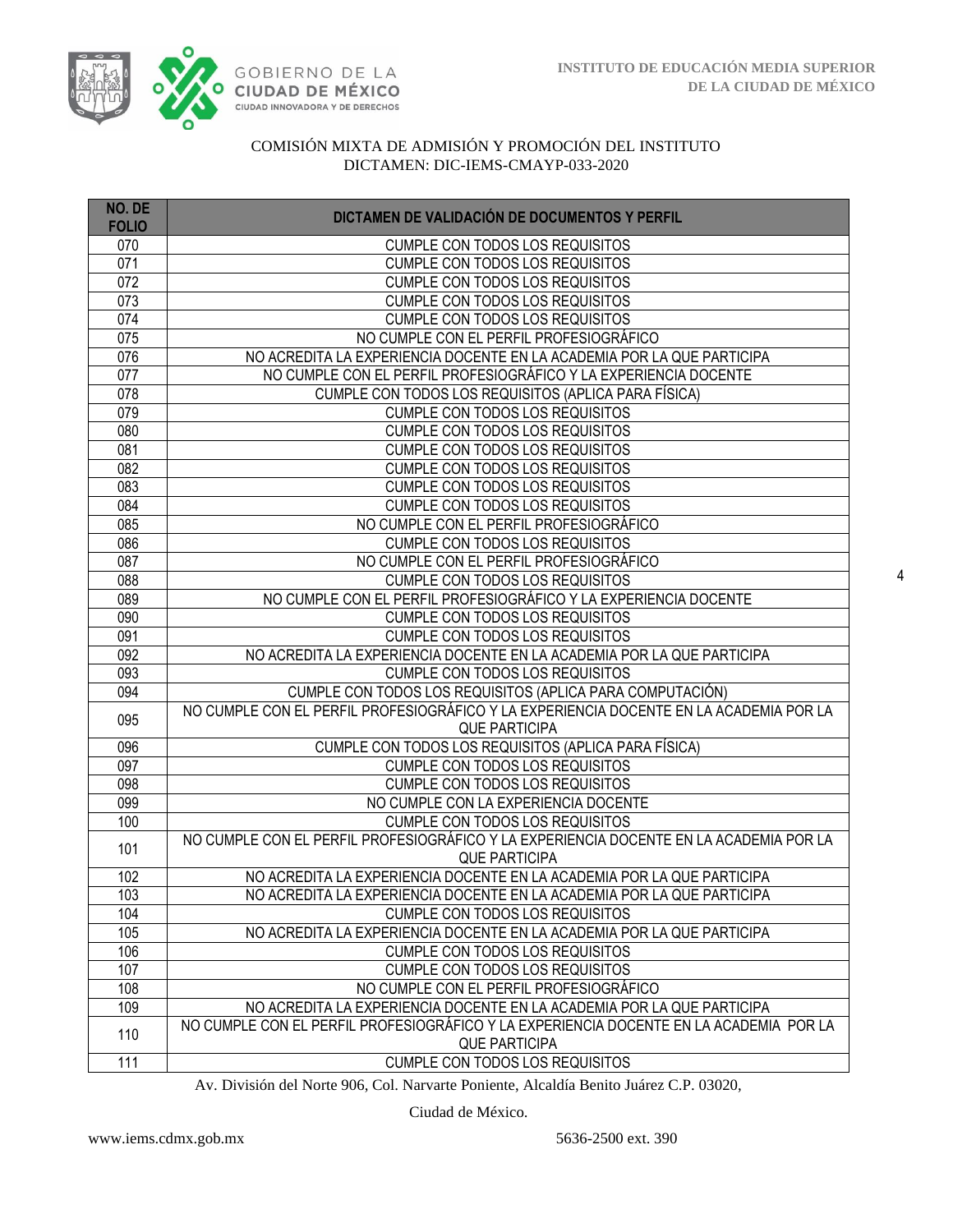

| NO. DE<br><b>FOLIO</b> | DICTAMEN DE VALIDACIÓN DE DOCUMENTOS Y PERFIL                                                                  |
|------------------------|----------------------------------------------------------------------------------------------------------------|
| 112                    | <b>CUMPLE CON TODOS LOS REQUISITOS</b>                                                                         |
| 113                    | <b>CUMPLE CON TODOS LOS REQUISITOS</b>                                                                         |
| 114                    | CUMPLE CON TODOS LOS REQUISITOS (APLICA PARA MATEMÁTICAS)                                                      |
| 115                    | <b>CUMPLE CON TODOS LOS REQUISITOS</b>                                                                         |
| 116                    | <b>CUMPLE CON TODOS LOS REQUISITOS</b>                                                                         |
| 117                    | CUMPLE CON TODOS LOS REQUISITOS                                                                                |
| 118                    | NO ACREDITA LA EXPERIENCIA DOCENTE EN LA ACADEMIA POR LA QUE PARTICIPA                                         |
| 119                    | NO ACREDITA LA EXPERIENCIA DOCENTE EN LA ACADEMIA POR LA QUE PARTICIPA                                         |
| 120                    | NO ACREDITA LA EXPERIENCIA DOCENTE EN LA ACADEMIA POR LA QUE PARTICIPA                                         |
| 121                    | CUMPLE CON TODOS LOS REQUISITOS (APLICA PARA MATEMÁTICAS)                                                      |
| 122                    | NO ACREDITA LA EXPERIENCIA DOCENTE EN LA ACADEMIA POR LA QUE PARTICIPA                                         |
| 123                    | CUMPLE CON TODOS LOS REQUISITOS                                                                                |
| 124                    | CUMPLE CON TODOS LOS REQUISITOS                                                                                |
| 125                    | CUMPLE CON TODOS LOS REQUISITOS                                                                                |
| 126                    | NO CUMPLE CON TODOS LOS REQUISITOS                                                                             |
| 127                    | CUMPLE CON TODOS LOS REQUISITOS                                                                                |
| 128                    | NO CUMPLE CON EL PERFIL PROFESIOGRÁFICO Y LA EXPERIENCIA DOCENTE EN LA ACADEMIA POR LA<br><b>QUE PARTICIPA</b> |
| 129                    | <b>CUMPLE CON TODOS LOS REQUISITOS</b>                                                                         |
| 130                    | <b>CUMPLE CON TODOS LOS REQUISITOS</b>                                                                         |
| 131                    | NO ACREDITA LA EXPERIENCIA DOCENTE EN LA ACADEMIA POR LA QUE PARTICIPA                                         |
| 132                    | CUMPLE CON TODOS LOS REQUISITOS                                                                                |
| 133                    | CUMPLE CON TODOS LOS REQUISITOS                                                                                |
| 134                    | <b>CUMPLE CON TODOS LOS REQUISITOS</b>                                                                         |
| 135                    | <b>CUMPLE CON TODOS LOS REQUISITOS</b>                                                                         |
| 136                    | NO ACREDITA LA EXPERIENCIA DOCENTE EN LA ACADEMIA POR LA QUE PARTICIPA                                         |
| 137                    | CUMPLE CON TODOS LOS REQUISITOS                                                                                |
| 138                    | NO CUMPLE CON EL PERFIL PROFESIOGRÁFICO                                                                        |
| 139                    | NO CUMPLE CON EL PERFIL PROFESIOGRÁFICO Y LA EXPERIENCIA DOCENTE EN LA ACADEMIA POR LA<br><b>QUE PARTICIPA</b> |
| 140                    | NO ACREDITA LA EXPERIENCIA DOCENTE EN LA ACADEMIA POR LA QUE PARTICIPA                                         |
| 141                    | NO CUMPLE CON EL PERFIL PROFESIOGRÁFICO Y LA EXPERIENCIA DOCENTE EN LA ACADEMIA POR LA<br><b>QUE PARTICIPA</b> |
| 142                    | NO CUMPLE CON LA EXPERIENCIA DOCENTE                                                                           |
| 143                    | NO CUMPLE CON EL PERFIL PROFESIOGRÁFICO Y LA EXPERIENCIA DOCENTE EN LA ACADEMIA POR LA<br><b>QUE PARTICIPA</b> |
| 144                    | <b>CUMPLE CON TODOS LOS REQUISITOS</b>                                                                         |
| 145                    | NO ACREDITA LA EXPERIENCIA DOCENTE EN LA ACADEMIA POR LA QUE PARTICIPA                                         |
| 146                    | <b>CUMPLE CON TODOS LOS REQUISITOS</b>                                                                         |
| 147                    | NO CUMPLE CON EL PERFIL PROFESIOGRÁFICO                                                                        |
| 148                    | <b>CUMPLE CON TODOS LOS REQUISITOS</b>                                                                         |
| 149                    | <b>CUMPLE CON TODOS LOS REQUISITOS</b>                                                                         |
| 150                    | <b>CUMPLE CON TODOS LOS REQUISITOS</b>                                                                         |
| 151                    | NO CUMPLE CON EL PERFIL PROFESIOGRÁFICO Y LA EXPERIENCIA DOCENTE EN LA ACADEMIA POR LA<br><b>QUE PARTICIPA</b> |

Av. División del Norte 906, Col. Narvarte Poniente, Alcaldía Benito Juárez C.P. 03020,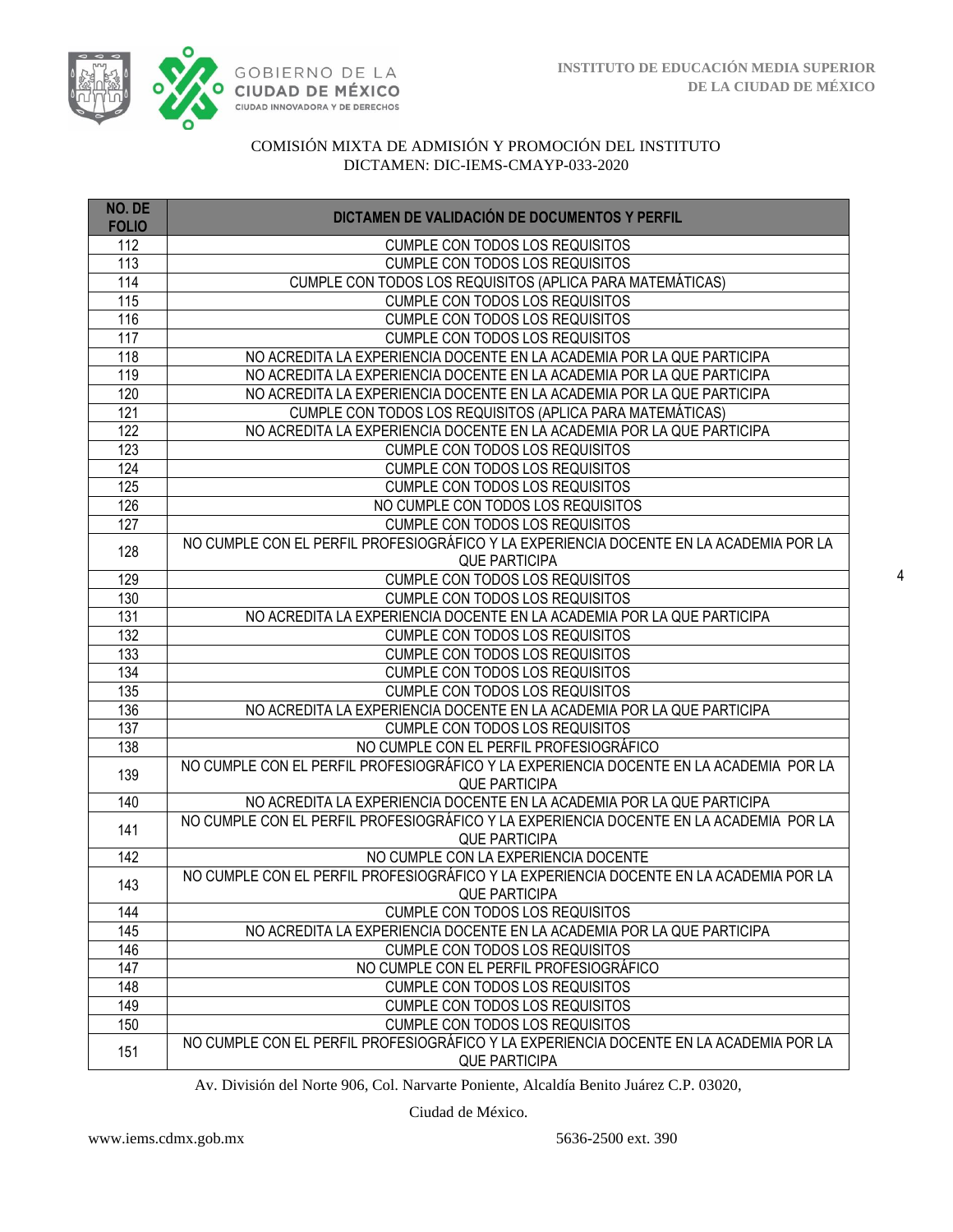

| NO. DE<br><b>FOLIO</b> | DICTAMEN DE VALIDACIÓN DE DOCUMENTOS Y PERFIL                                                                  |
|------------------------|----------------------------------------------------------------------------------------------------------------|
| 152                    | NO CUMPLE CON LA EXPERIENCIA DOCENTE                                                                           |
| 153                    | NO CUMPLE CON EL PERFIL PROFESIOGRÁFICO Y LA EXPERIENCIA DOCENTE EN LA ACADEMIA POR LA                         |
|                        | <b>QUE PARTICIPA</b>                                                                                           |
| 154                    | NO ACREDITA LA EXPERIENCIA DOCENTE EN LA ACADEMIA POR LA QUE PARTICIPA                                         |
| 155                    | NO CUMPLE CON EL PERFIL PROFESIOGRÁFICO Y LA EXPERIENCIA DOCENTE EN LA ACADEMIA POR LA                         |
|                        | <b>QUE PARTICIPA</b>                                                                                           |
| 156                    | NO ACREDITA LA EXPERIENCIA DOCENTE EN LA ACADEMIA POR LA QUE PARTICIPA                                         |
| 157                    | <b>CUMPLE CON TODOS LOS REQUISITOS</b>                                                                         |
| 158                    | <b>CUMPLE CON TODOS LOS REQUISITOS</b>                                                                         |
| 159                    | <b>CUMPLE CON TODOS LOS REQUISITOS</b>                                                                         |
| 160                    | <b>CUMPLE CON TODOS LOS REQUISITOS</b>                                                                         |
| 161                    | NO CUMPLE CON EL PERFIL PROFESIOGRÁFICO                                                                        |
| 162                    | NO ACREDITA LA EXPERIENCIA DOCENTE EN LA ACADEMIA POR LA QUE PARTICIPA                                         |
| 163                    | NO ACREDITA LA EXPERIENCIA DOCENTE EN LA ACADEMIA POR LA QUE PARTICIPA                                         |
| 164                    | NO ACREDITA LA EXPERIENCIA DOCENTE EN LA ACADEMIA POR LA QUE PARTICIPA                                         |
| 165                    | <b>CUMPLE CON TODOS LOS REQUISITOS</b>                                                                         |
| 166                    | CUMPLE CON TODOS LOS REQUISITOS                                                                                |
| 167                    | NO ACREDITA LA EXPERIENCIA DOCENTE EN LA ACADEMIA POR LA QUE PARTICIPA                                         |
| 168                    | NO CUMPLE CON EL PERFIL PROFESIOGRÁFICO Y LA EXPERIENCIA DOCENTE EN LA ACADEMIA POR LA<br><b>QUE PARTICIPA</b> |
| 169                    | <b>CUMPLE CON TODOS LOS REQUISITOS</b>                                                                         |
| 170                    | <b>CUMPLE CON TODOS LOS REQUISITOS</b>                                                                         |
| 171                    | <b>CUMPLE CON TODOS LOS REQUISITOS</b>                                                                         |
| 172                    | <b>CUMPLE CON TODOS LOS REQUISITOS</b>                                                                         |
| 173                    | <b>CUMPLE CON TODOS LOS REQUISITOS</b>                                                                         |
| 174                    | NO CUMPLE CON LA EXPERIENCIA DOCENTE                                                                           |
| 175                    | NO CUMPLE CON EL PERFIL PROFESIOGRÁFICO Y LA EXPERIENCIA DOCENTE EN LA ACADEMIA POR LA<br>QUE PARTICIPA        |
| 176                    | NO ACREDITA LA EXPERIENCIA DOCENTE EN LA ACADEMIA POR LA QUE PARTICIPA                                         |
| $\overline{177}$       | CUMPLE CON TODOS LOS REQUISITOS (APLICA PARA QUÍMICA)                                                          |
|                        | NO CUMPLE CON EL PERFIL PROFESIOGRÁFICO Y LA EXPERIENCIA DOCENTE EN LA ACADEMIA POR LA                         |
| 178                    | <b>QUE PARTICIPA</b>                                                                                           |
| 179                    | <b>CUMPLE CON TODOS LOS REQUISITOS</b>                                                                         |
| 180                    | <b>CUMPLE CON TODOS LOS REQUISITOS</b>                                                                         |
| 181                    | NO ACREDITA LA EXPERIENCIA DOCENTE EN LA ACADEMIA POR LA QUE PARTICIPA                                         |
| 182                    | NO ACREDITA LA EXPERIENCIA DOCENTE EN LA ACADEMIA POR LA QUE PARTICIPA                                         |
| 183                    | NO CUMPLE CON LA EXPERIENCIA DOCENTE                                                                           |
| 184                    | <b>CUMPLE CON TODOS LOS REQUISITOS</b>                                                                         |
| 185                    | <b>CUMPLE CON TODOS LOS REQUISITOS</b>                                                                         |
| 186                    | NO CUMPLE CON EL PERFIL PROFESIOGRÁFICO                                                                        |
| 187                    | NO CUMPLE CON EL PERFIL PROFESIOGRÁFICO                                                                        |
| 188                    | <b>CUMPLE CON TODOS LOS REQUISITOS</b>                                                                         |
| 189                    | <b>CUMPLE CON TODOS LOS REQUISITOS</b>                                                                         |
| 190                    | NO ACREDITA LA EXPERIENCIA DOCENTE EN LA ACADEMIA POR LA QUE PARTICIPA                                         |

Av. División del Norte 906, Col. Narvarte Poniente, Alcaldía Benito Juárez C.P. 03020,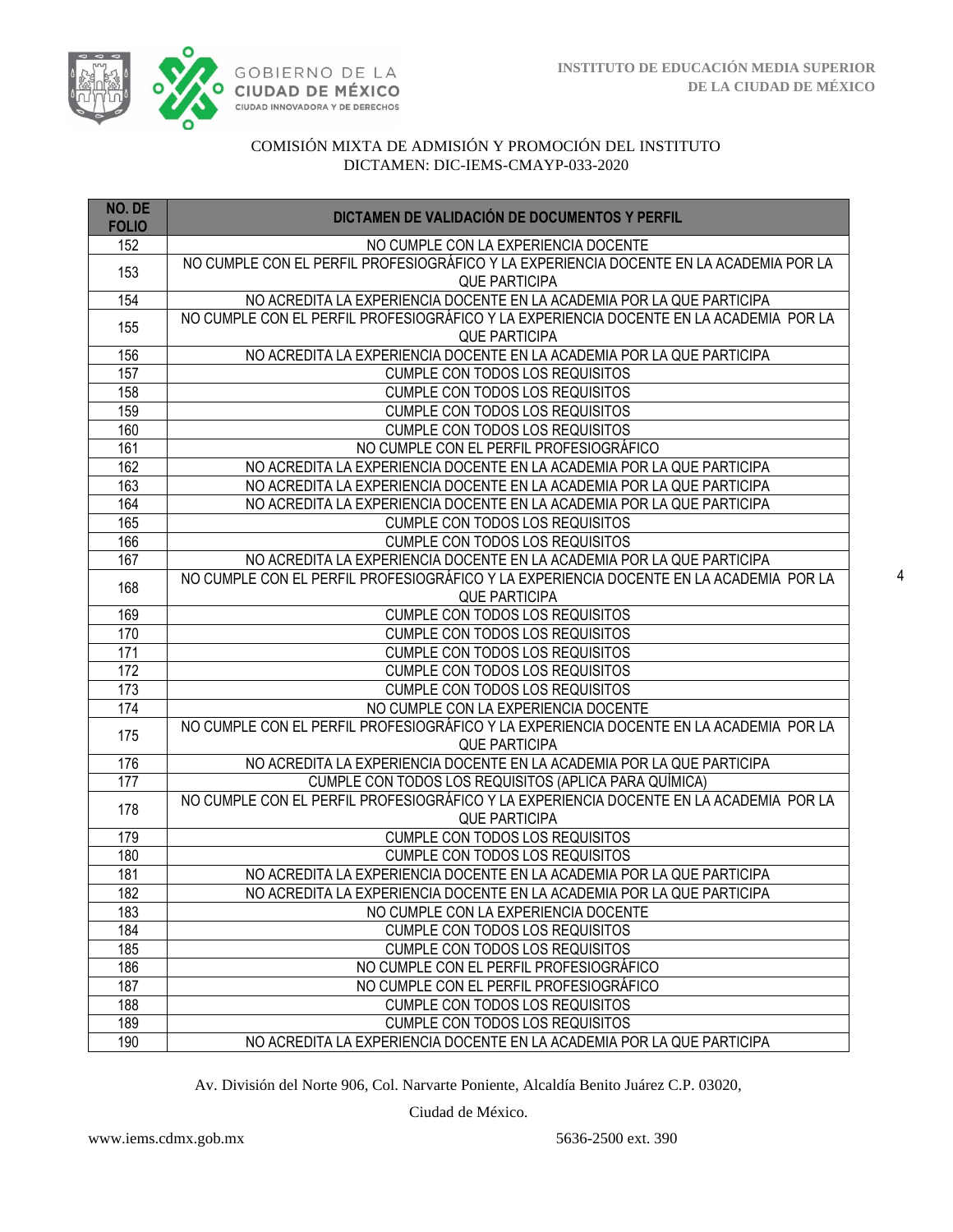

| NO. DE<br><b>FOLIO</b> | DICTAMEN DE VALIDACIÓN DE DOCUMENTOS Y PERFIL                                                                    |
|------------------------|------------------------------------------------------------------------------------------------------------------|
| 191                    | NO CUMPLE CON EL PERFIL PROFESIOGRÁFICO Y LA EXPERIENCIA DOCENTE EN LA ACADEMIA POR LA<br><b>QUE PARTICIPA</b>   |
| 192                    | NO ACREDITA LA EXPERIENCIA DOCENTE EN LA ACADEMIA POR LA QUE PARTICIPA                                           |
| 193                    | NO CUMPLE CON EL PERFIL PROFESIOGRÁFICO Y LA EXPERIENCIA DOCENTE EN LA ACADEMIA POR LA<br><b>QUE PARTICIPA</b>   |
| 194                    | NO ACREDITA LA EXPERIENCIA DOCENTE EN LA ACADEMIA POR LA QUE PARTICIPA                                           |
| 195                    | CUMPLE CON TODOS LOS REQUISITOS                                                                                  |
| 196                    | NO CUMPLE CON EL PERFIL PROFESIOGRÁFICO Y LA EXPERIENCIA DOCENTE EN LA ACADEMIA POR LA<br><b>QUE PARTICIPA</b>   |
| 197                    | <b>CUMPLE CON TODOS LOS REQUISITOS</b>                                                                           |
| 198                    | <b>CUMPLE CON TODOS LOS REQUISITOS</b>                                                                           |
| 199                    | NO CUMPLE CON EL PERFIL PROFESIOGRÁFICO Y LA EXPERIENCIA DOCENTE EN LA DISCIPLINA POR LA<br>QUE PARTICIPA        |
| 200                    | <b>CUMPLE CON TODOS LOS REQUISITOS</b>                                                                           |
| $\overline{201}$       | <b>CUMPLE CON TODOS LOS REQUISITOS</b>                                                                           |
| $\overline{202}$       | CUMPLE CON TODOS LOS REQUISITOS (APLICA PARA QUÍMICA)                                                            |
| $\overline{203}$       | <b>CUMPLE CON TODOS LOS REQUISITOS</b>                                                                           |
| 204                    | NO CUMPLE CON EL PERFIL PROFESIOGRÁFICO                                                                          |
| $\overline{205}$       | <b>CUMPLE CON TODOS LOS REQUISITOS</b>                                                                           |
| 206                    | NO CUMPLE CON EL PERFIL PROFESIOGRÁFICO Y LA EXPERIENCIA DOCENTE EN LA DISCIPLINA POR LA<br><b>QUE PARTICIPA</b> |
| 207                    | CUMPLE CON TODOS LOS REQUISITOS (APLICA PARA MATEMÁTICAS)                                                        |
| 208                    | <b>CUMPLE CON TODOS LOS REQUISITOS</b>                                                                           |
| 209                    | <b>CUMPLE CON TODOS LOS REQUISITOS</b>                                                                           |
| 210                    | NO CUMPLE CON EL PERFIL PROFESIOGRÁFICO Y LA EXPERIENCIA DOCENTE EN LA ACADEMIA POR LA<br><b>QUE PARTICIPA</b>   |
| 211                    | <b>CUMPLE CON TODOS LOS REQUISITOS</b>                                                                           |
| 212                    | NO ACREDITA LA EXPERIENCIA DOCENTE EN LA ACADEMIA POR LA QUE PARTICIPA                                           |
| 213                    | <b>CUMPLE CON TODOS LOS REQUISITOS</b>                                                                           |
| 214                    | NO ACREDITA LA EXPERIENCIA DOCENTE EN LA ACADEMIA POR LA QUE PARTICIPA                                           |
| 215                    | <b>CUMPLE CON TODOS LOS REQUISITOS</b>                                                                           |
| 216                    | CUMPLE CON TODOS LOS REQUISITOS                                                                                  |
| $\overline{217}$       | CUMPLE CON TODOS LOS REQUISITOS                                                                                  |
| $\overline{218}$       | <b>CUMPLE CON TODOS LOS REQUISITOS</b>                                                                           |
| $\overline{219}$       | <b>CUMPLE CON TODOS LOS REQUISITOS</b>                                                                           |
| 220                    | <b>CUMPLE CON TODOS LOS REQUISITOS</b>                                                                           |
| 221                    | CUMPLE CON TODOS LOS REQUISITOS (APLICA PARA MATEMÁTICAS)                                                        |
| $\overline{222}$       | NO ACREDITA LA EXPERIENCIA DOCENTE EN LA ACADEMIA POR LA QUE PARTICIPA                                           |
| 223                    | CUMPLE CON TODOS LOS REQUISITOS                                                                                  |
| 224                    | <b>CUMPLE CON TODOS LOS REQUISITOS</b>                                                                           |
| $\overline{225}$       | <b>CUMPLE CON TODOS LOS REQUISITOS</b>                                                                           |
| 226                    | <b>CUMPLE CON TODOS LOS REQUISITOS</b>                                                                           |
| 227                    | <b>CUMPLE CON TODOS LOS REQUISITOS</b>                                                                           |
| 228                    | <b>CUMPLE CON TODOS LOS REQUISITOS</b>                                                                           |
| 229                    | NO CUMPLE CON EL PERFIL PROFESIOGRÁFICO Y LA EXPERIENCIA DOCENTE                                                 |

Av. División del Norte 906, Col. Narvarte Poniente, Alcaldía Benito Juárez C.P. 03020,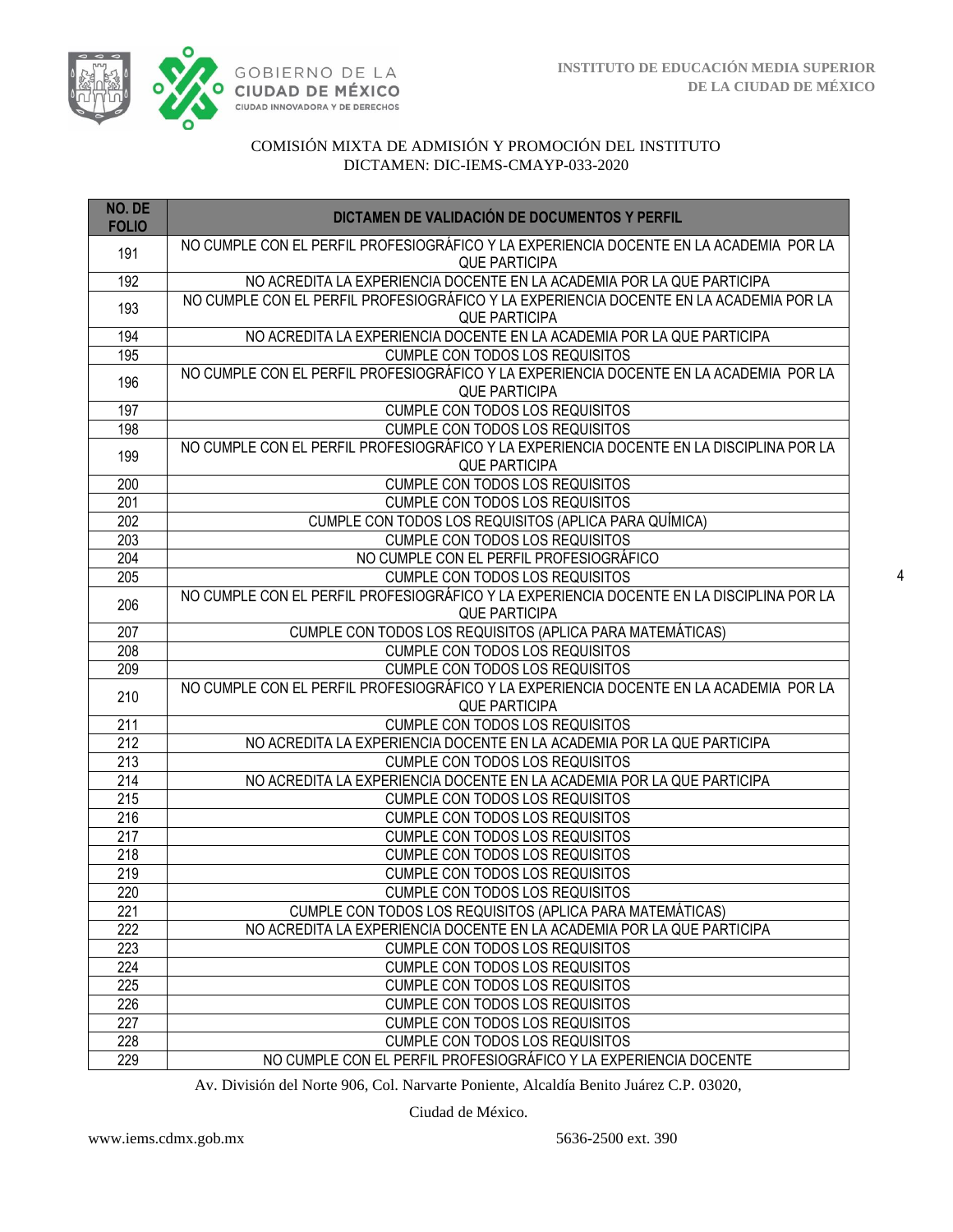

| NO. DE<br><b>FOLIO</b> | DICTAMEN DE VALIDACIÓN DE DOCUMENTOS Y PERFIL                                          |
|------------------------|----------------------------------------------------------------------------------------|
| 230                    | <b>CUMPLE CON TODOS LOS REQUISITOS</b>                                                 |
| 231                    | <b>CUMPLE CON TODOS LOS REQUISITOS</b>                                                 |
| 232                    | NO ACREDITA LA EXPERIENCIA DOCENTE EN LA ACADEMIA POR LA QUE PARTICIPA                 |
| 233                    | NO ACREDITA LA EXPERIENCIA DOCENTE EN LA ACADEMIA POR LA QUE PARTICIPA                 |
| 234                    | <b>CUMPLE CON TODOS LOS REQUISITOS</b>                                                 |
| 235                    | NO CUMPLE CON LA EXPERIENCIA DOCENTE                                                   |
| 236                    | CUMPLE CON TODOS LOS REQUISITOS                                                        |
| 237                    | <b>CUMPLE CON TODOS LOS REQUISITOS</b>                                                 |
| 238                    | CUMPLE CON TODOS LOS REQUISITOS (APLICA PARA FÍSICA)                                   |
| 239                    | <b>CUMPLE CON TODOS LOS REQUISITOS</b>                                                 |
| 240                    | CUMPLE CON TODOS LOS REQUISITOS                                                        |
| 241                    | <b>CUMPLE CON TODOS LOS REQUISITOS</b>                                                 |
| 242                    | NO ACREDITA LA EXPERIENCIA DOCENTE EN LA ACADEMIA POR LA QUE PARTICIPA                 |
| 243                    | CUMPLE CON TODOS LOS REQUISITOS                                                        |
| 244                    | NO CUMPLE CON EL PERFIL PROFESIOGRÁFICO Y LA EXPERIENCIA DOCENTE EN LA ACADEMIA POR LA |
|                        | <b>QUE PARTICIPA</b>                                                                   |
| 245                    | NO CUMPLE CON EL PERFIL PROFESIOGRÁFICO Y LA EXPERIENCIA DOCENTE EN LA ACADEMIA POR LA |
|                        | <b>QUE PARTICIPA</b>                                                                   |
| 246                    | <b>CUMPLE CON TODOS LOS REQUISITOS</b>                                                 |
| 247                    | NO CUMPLE CON LA EXPERIENCIA DOCENTE                                                   |
| 248                    | NO ACREDITA LA EXPERIENCIA DOCENTE EN LA ACADEMIA POR LA QUE PARTICIPA                 |
| 249                    | <b>CUMPLE CON TODOS LOS REQUISITOS</b>                                                 |
| 250                    | <b>CUMPLE CON TODOS LOS REQUISITOS</b>                                                 |
| 251                    | CUMPLE CON TODOS LOS REQUISITOS                                                        |
| $\overline{252}$       | NO CUMPLE CON EL LLENADO DEL FORMATO Y EL PERFIL PROFESIOGRÁFICO                       |
| 253<br>254             | CUMPLE CON TODOS LOS REQUISITOS<br>NO CUMPLE EL PERFIL PROFESIOGRÁFICO                 |
| 255                    | CUMPLE CON TODOS LOS REQUISITOS                                                        |
| 256                    | NO CUMPLE CON EL PERFIL PROFESIOGRÁFICO                                                |
| 257                    | <b>CUMPLE CON TODOS LOS REQUISITOS</b>                                                 |
|                        | NO CUMPLE CON EL PERFIL PROFESIOGRÁFICO Y LA EXPERIENCIA DOCENTE EN LA ACADEMIA POR LA |
| 258                    | <b>QUE PARTICIPA</b>                                                                   |
| 259                    | <b>CUMPLE CON TODOS LOS REQUISITOS</b>                                                 |
| 260                    | <b>CUMPLE CON TODOS LOS REQUISITOS</b>                                                 |
| 261                    | <b>CUMPLE CON TODOS LOS REQUISITOS</b>                                                 |
| 262                    | <b>CUMPLE CON TODOS LOS REQUISITOS</b>                                                 |
| 263                    | NO CUMPLE CON EL PERFIL PROFESIOGRÁFICO Y LA EXPERIENCIA DOCENTE EN LA ACADEMIA POR LA |
|                        | <b>QUE PARTICIPA</b>                                                                   |
| 264                    | NO CUMPLE CON EL PERFIL PROFESIOGRÁFICO                                                |
| 265                    | CUMPLE CON TODOS LOS REQUISITOS                                                        |
| 266                    | NO CUMPLE CON EL PERFIL PROFESIOGRÁFICO Y EXPERIENCIA DOCENTE                          |
| 267                    | NO CUMPLE CON EL PERFIL PROFESIOGRÁFICO                                                |
| 268                    | NO CUMPLE CON EL PERFIL PROFESIOGRÁFICO                                                |
| 269                    | CUMPLE CON TODOS LOS REQUISITOS                                                        |
| 270                    | NO CUMPLE CON EL PERFIL PROFESIOGRÁFICO                                                |

Av. División del Norte 906, Col. Narvarte Poniente, Alcaldía Benito Juárez C.P. 03020,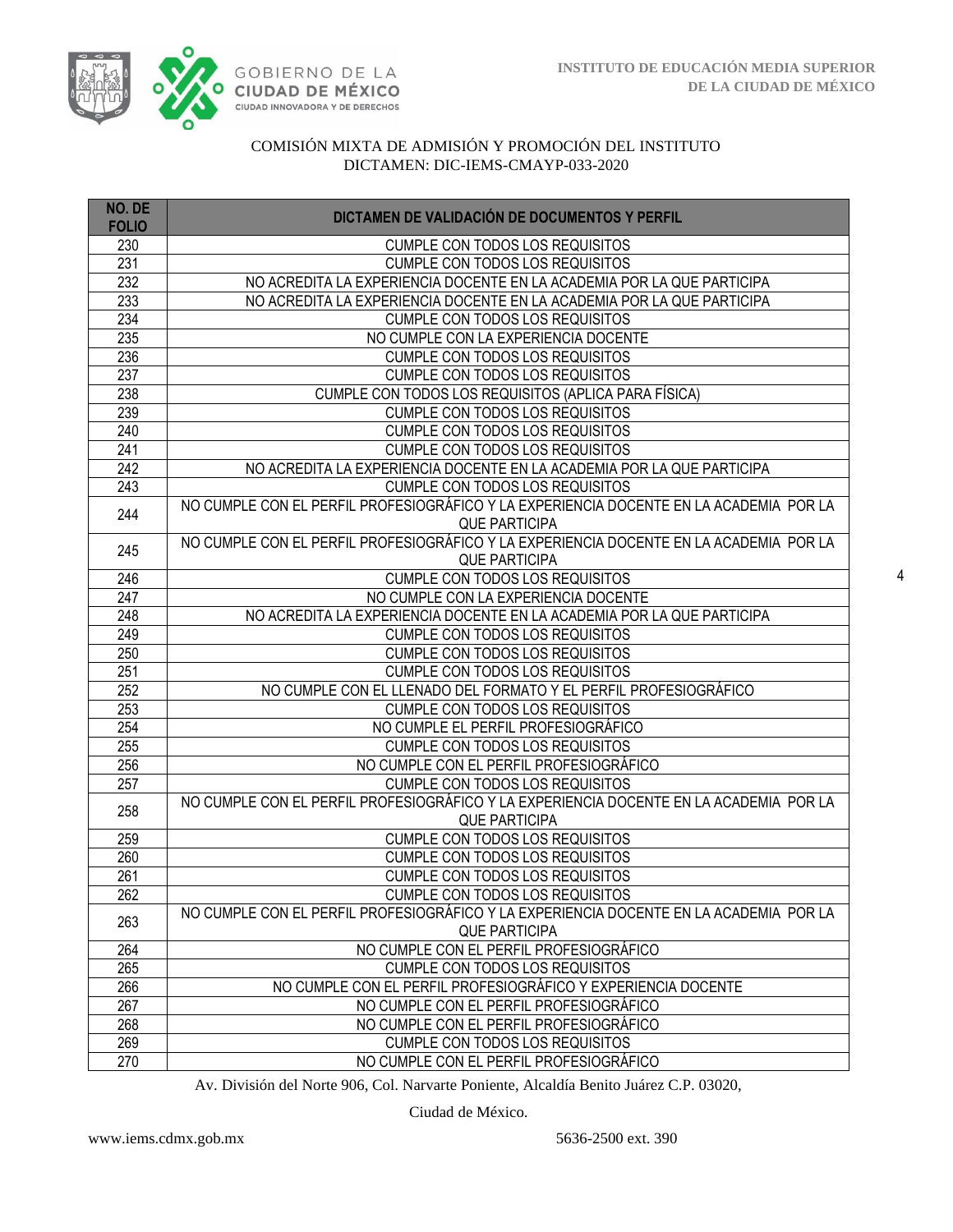

| NO. DE<br><b>FOLIO</b> | DICTAMEN DE VALIDACIÓN DE DOCUMENTOS Y PERFIL                                                                  |
|------------------------|----------------------------------------------------------------------------------------------------------------|
| 271                    | NO CUMPLE CON EL PERFIL PROFESIOGRÁFICO                                                                        |
| 272                    | CUMPLE CON TODOS LOS REQUISITOS                                                                                |
| 273                    | <b>CUMPLE CON TODOS LOS REQUISITOS</b>                                                                         |
| $\overline{274}$       | <b>CUMPLE CON TODOS LOS REQUISITOS</b>                                                                         |
| 275                    | <b>CUMPLE CON TODOS LOS REQUISITOS</b>                                                                         |
| 276                    | CUMPLE CON TODOS LOS REQUISITOS (APLICA PARA POE)                                                              |
| 277                    | CUMPLE CON TODOS LOS REQUISITOS                                                                                |
| 278                    | NO ACREDITA LA EXPERIENCIA DOCENTE EN LA ACADEMIA POR LA QUE PARTICIPA                                         |
| 279                    | NO CUMPLE CON EL PERFIL PROFESIOGRÁFICO Y LA EXPERIENCIA DOCENTE EN LA ACADEMIA POR LA<br><b>QUE PARTICIPA</b> |
| 280                    | NO CUMPLE CON EL PERFIL PROFESIOGRÁFICO Y LA EXPERIENCIA DOCENTE EN LA ACADEMIA POR LA                         |
|                        | <b>QUE PARTICIPA</b>                                                                                           |
| 281                    | NO CUMPLE CON EL PERFIL PROFESIOGRÁFICO Y LA EXPERIENCIA DOCENTE EN LA ACADEMIA POR LA<br><b>QUE PARTICIPA</b> |
| 282                    | <b>CUMPLE CON TODOS LOS REQUISITOS</b>                                                                         |
| 283                    | <b>CUMPLE CON TODOS LOS REQUISITOS</b>                                                                         |
| 284                    | <b>CUMPLE CON TODOS LOS REQUISITOS</b>                                                                         |
| 285                    | <b>CUMPLE CON TODOS LOS REQUISITOS</b>                                                                         |
| 286                    | <b>CUMPLE CON TODOS LOS REQUISITOS</b>                                                                         |
| 287                    | <b>CUMPLE CON TODOS LOS REQUISITOS</b>                                                                         |
| 288                    | NO CUMPLE CON EL PERFIL PROFESIOGRÁFICO                                                                        |
| 289                    | NO ACREDITA LA EXPERIENCIA DOCENTE EN LA ACADEMIA POR LA QUE PARTICIPA                                         |
| 290                    | NO CUMPLE CON EL PERFIL PROFESIOGRÁFICO                                                                        |
| 291                    | CUMPLE CON TODOS LOS REQUISITOS (APLICA PARA FÍSICA)                                                           |
| 292                    | <b>CUMPLE CON TODOS LOS REQUISITOS</b>                                                                         |
| 293                    | NO ACREDITA LA EXPERIENCIA DOCENTE EN LA ACADEMIA POR LA QUE PARTICIPA                                         |
| 294                    | <b>CUMPLE CON TODOS LOS REQUISITOS</b>                                                                         |
| 295                    | NO CUMPLE CON EL PERFIL PROFESIOGRÁFICO Y LA EXPERIENCIA DOCENTE EN LA ACADEMIA POR LA<br><b>QUE PARTICIPA</b> |
| 296                    | <b>CUMPLE CON TODOS LOS REQUISITOS</b>                                                                         |
| 297                    | <b>CUMPLE CON TODOS LOS REQUISITOS</b>                                                                         |
| 298                    | CUMPLE CON TODOS LOS REQUISITOS (APLICA PARA POE)                                                              |
| 299                    | NO CUMPLE CON EL PERFIL PROFESIOGRÁFICO Y LA EXPERIENCIA DOCENTE EN LA ACADEMIA POR LA                         |
|                        | <b>QUE PARTICIPA</b>                                                                                           |
| 300                    | <b>CUMPLE CON TODOS LOS REQUISITOS</b>                                                                         |
| 301                    | NO ACREDITA LA EXPERIENCIA DOCENTE EN LA ACADEMIA POR LA QUE PARTICIPA                                         |
| 302                    | CUMPLE CON TODOS LOS REQUISITOS                                                                                |
| 303                    | <b>CUMPLE CON TODOS LOS REQUISITOS</b>                                                                         |
| 304                    | <b>CUMPLE CON TODOS LOS REQUISITOS</b>                                                                         |
| 305                    | <b>CUMPLE CON TODOS LOS REQUISITOS</b>                                                                         |
| 306                    | NO CUMPLE CON LA EXPERIENCIA DOCENTE                                                                           |
| 307                    | <b>CUMPLE CON TODOS LOS REQUISITOS</b>                                                                         |
| 308                    | CUMPLE CON TODOS LOS REQUISITOS                                                                                |
| 309                    | <b>CUMPLE CON TODOS LOS REQUISITOS</b>                                                                         |
| 310                    | <b>CUMPLE CON TODOS LOS REQUISITOS</b>                                                                         |

Av. División del Norte 906, Col. Narvarte Poniente, Alcaldía Benito Juárez C.P. 03020,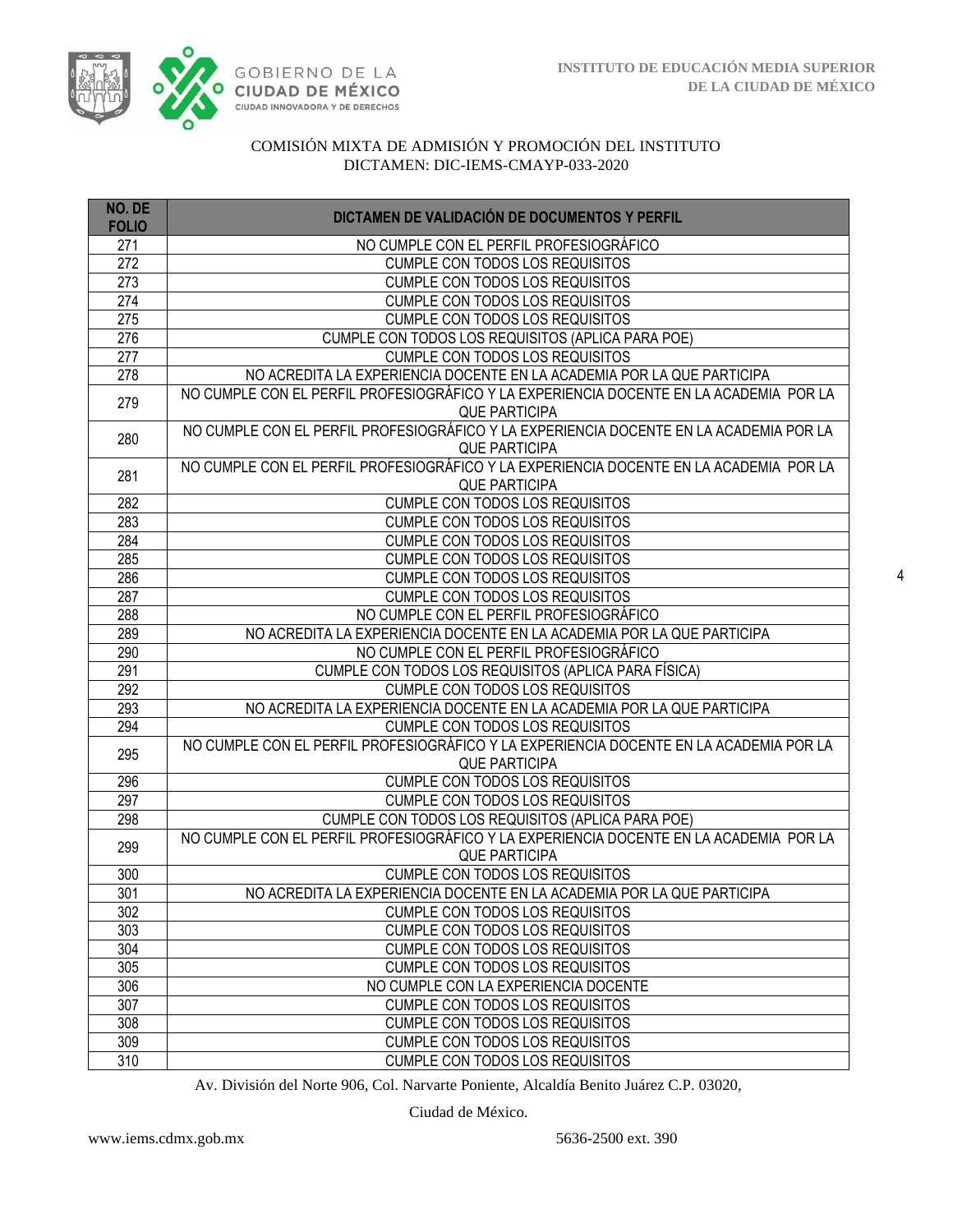

| NO. DE<br><b>FOLIO</b> | DICTAMEN DE VALIDACIÓN DE DOCUMENTOS Y PERFIL                                                                       |
|------------------------|---------------------------------------------------------------------------------------------------------------------|
| 311                    | <b>CUMPLE CON TODOS LOS REQUISITOS</b>                                                                              |
| 312                    | NO CUMPLE CON EL PERFIL PROFESIOGRÁFICO Y LA EXPERIENCIA DOCENTE EN LA ACADEMIA POR LA<br><b>QUE PARTICIPA</b>      |
| 313                    | NO ACREDITA LA EXPERIENCIA DOCENTE                                                                                  |
| 314                    | NO CUMPLE CON EL PERFIL PROFESIOGRÁFICO Y LA EXPERIENCIA DOCENTE EN LA ACADEMIA POR LA<br><b>QUE PARTICIPA</b>      |
| 315                    | NO CUMPLE CON LA EXPERIENCIA DOCENTE                                                                                |
| 316                    | CUMPLE CON TODOS LOS REQUISITOS                                                                                     |
| 317                    | CUMPLE CON TODOS LOS REQUISITOS                                                                                     |
| 318                    | <b>CUMPLE CON TODOS LOS REQUISITOS</b>                                                                              |
| 319                    | CUMPLE CON TODOS LOS REQUISITOS                                                                                     |
| 320                    | NO ACREDITA LA EXPERIENCIA DOCENTE EN LA ACADEMIA POR LA QUE PARTICIPA                                              |
| 321                    | NO ACREDITA LA EXPERIENCIA DOCENTE EN LA ACADEMIA POR LA QUE PARTICIPA                                              |
| 322                    | NO CUMPLE CON EL PERFIL PROFESIOGRÁFICO Y LA EXPERIENCIA DOCENTE EN LA ACADEMIA POR LA<br><b>QUE PARTICIPA</b>      |
| 323                    | NO CUMPLE CON LA EXPERIENCIA DOCENTE EN LA ACADEMIA POR LA QUE PARTICIPA                                            |
| 324                    | <b>CUMPLE CON TODOS LOS REQUISITOS</b>                                                                              |
| 325                    | CUMPLE CON TODOS LOS REQUISITOS                                                                                     |
| 326                    | NO CUMPLE CON EL PERFIL PROFESIOGRÁFICO Y LA EXPERIENCIA DOCENTE EN LA ACADEMIA POR LA<br><b>QUE PARTICIPA</b>      |
| 327                    | NO CUMPLE CON LA EXPERIENCIA DOCENTE EN LA ACADEMIA POR LA QUE PARTICIPA                                            |
| 328                    | NO ACREDITA LA EXPERIENCIA DOCENTE EN LA ACADEMIA POR LA QUE PARTICIPA                                              |
| 329                    | <b>CUMPLE CON TODOS LOS REQUISITOS</b>                                                                              |
| 330                    | NO ACREDITA LA EXPERIENCIA DOCENTE EN LA ACADEMIA POR LA QUE PARTICIPA                                              |
| 331                    | <b>CUMPLE CON TODOS LOS REQUISITOS</b>                                                                              |
| 332                    | <b>CUMPLE CON TODOS LOS REQUISITOS</b>                                                                              |
| 333                    | NO ACREDITA LA EXPERIENCIA DOCENTE EN LA ACADEMIA POR LA QUE PARTICIPA                                              |
| 334                    | CUMPLE CON TODOS LOS REQUISITOS (APLICA PARA MATEMÁTICAS)                                                           |
| 335                    | NO CUMPLE CON EL PERFIL PROFESIOGRÁFICO                                                                             |
| 336                    | NO ACREDITA LA EXPERIENCIA DOCENTE EN LA ACADEMIA POR LA QUE PARTICIPA                                              |
| 337                    | <b>CUMPLE CON TODOS LOS REQUISITOS</b>                                                                              |
| 338                    | CUMPLE CON TODOS LOS REQUISITOS                                                                                     |
| 339                    | NO CUMPLE CON EL PERFIL PROFESIOGRÁFICO Y LA EXPERIENCIA DOCENTE EN LA ACADEMIA POR LA<br><b>QUE PARTICIPA</b>      |
| 340                    | NO ACREDITA LA EXPERIENCIA DOCENTE EN LA ACADEMIA POR LA QUE PARTICIPA                                              |
| 341                    | CUMPLE CON TODOS LOS REQUISITOS                                                                                     |
| 342                    | SE CANCELA EL FOLIO ASIGNADO 342 Y SE DA VISTA AL ÁREA DE ADMINISTRACIÓN Y FINANZAS Y AL<br>ÁREA JURÍDICA NORMATIVA |
| 343                    | CUMPLE CON TODOS LOS REQUISITOS                                                                                     |
| 344                    | NO CUMPLE CON EL PERFIL PROFESIOGRÁFICO                                                                             |
| 345                    | NO ACREDITA LA EXPERIENCIA DOCENTE EN LA ACADEMIA POR LA QUE PARTICIPA                                              |
| 346                    | <b>CUMPLE CON TODOS LOS REQUISITOS</b>                                                                              |
| 347                    | <b>CUMPLE CON TODOS LOS REQUISITOS</b>                                                                              |
| 348                    | CUMPLE CON TODOS LOS REQUISITOS                                                                                     |
| 349                    | <b>CUMPLE CON TODOS LOS REQUISITOS</b>                                                                              |

Av. División del Norte 906, Col. Narvarte Poniente, Alcaldía Benito Juárez C.P. 03020,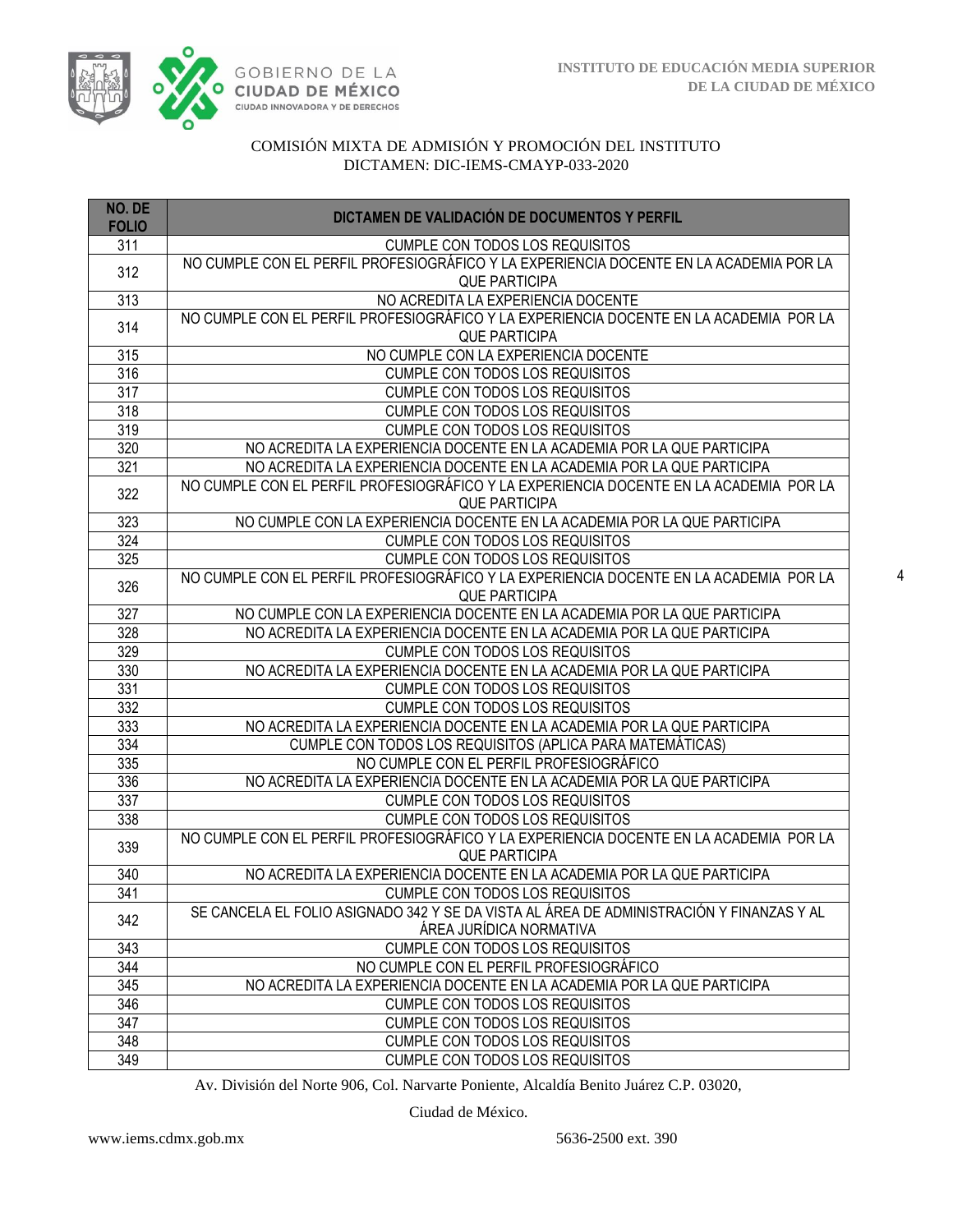

| NO. DE<br><b>FOLIO</b> | DICTAMEN DE VALIDACIÓN DE DOCUMENTOS Y PERFIL                                          |
|------------------------|----------------------------------------------------------------------------------------|
| 350                    | <b>CUMPLE CON TODOS LOS REQUISITOS</b>                                                 |
| 351                    | <b>CUMPLE CON TODOS LOS REQUISITOS</b>                                                 |
| 352                    | NO CUMPLE CON EL PERFIL PROFESIOGRÁFICO                                                |
| 353                    | <b>CUMPLE CON TODOS LOS REQUISITOS</b>                                                 |
| 354                    | <b>CUMPLE CON TODOS LOS REQUISITOS</b>                                                 |
| 355                    | <b>CUMPLE CON TODOS LOS REQUISITOS</b>                                                 |
| 356                    | NO CUMPLE CON EL PERFIL PROFESIOGRÁFICO                                                |
| 357                    | <b>CUMPLE CON TODOS LOS REQUISITOS</b>                                                 |
| 358                    | <b>CUMPLE CON TODOS LOS REQUISITOS</b>                                                 |
| 359                    | <b>CUMPLE CON TODOS LOS REQUISITOS</b>                                                 |
| 360                    | NO ACREDITA LA EXPERIENCIA DOCENTE EN LA ACADEMIA POR LA QUE PARTICIPA                 |
| 361                    | <b>CUMPLE CON TODOS LOS REQUISITOS</b>                                                 |
| 362                    | CUMPLE CON TODOS LOS REQUISITOS                                                        |
| 363                    | CUMPLE CON TODOS LOS REQUISITOS                                                        |
| 364                    | NO CUMPLE CON EL PERFIL PROFESIOGRÁFICO                                                |
|                        | NO CUMPLE CON EL PERFIL PROFESIOGRÁFICO Y LA EXPERIENCIA DOCENTE EN LA ACADEMIA POR LA |
| 365                    | <b>QUE PARTICIPA</b>                                                                   |
| 366                    | <b>CUMPLE CON TODOS LOS REQUISITOS</b>                                                 |
|                        | NO ACREDITA LA EXPERIENCIA DOCENTE EN LA ACADEMIA DE POE Y EN LA DE INGLÉS NO CUBRE EL |
| 367                    | PERFIL PROFESIOGRÁFICO                                                                 |
| 368                    | NO CUMPLE CON EL PERFIL PROFESIOGRÁFICO Y LA EXPERIENCIA DOCENTE EN LA ACADEMIA POR LA |
|                        | <b>QUE PARTICIPA</b>                                                                   |
| 369                    | CUMPLE CON TODOS LOS REQUISITOS                                                        |
| 370                    | NO CUMPLE CON EL PERFIL PROFESIOGRÁFICO                                                |
| 371                    | <b>CUMPLE CON TODOS LOS REQUISITOS</b>                                                 |
| 372                    | NO ACREDITA LA EXPERIENCIA DOCENTE EN LA ACADEMIA POR LA QUE PARTICIPA                 |
| 373                    | <b>CUMPLE CON TODOS LOS REQUISITOS</b>                                                 |
| 374                    | <b>CUMPLE CON TODOS LOS REQUISITOS</b>                                                 |
| 375                    | <b>CUMPLE CON TODOS LOS REQUISITOS</b>                                                 |
| 376                    | NO CUMPLE CON EL PERFIL PROFESIOGRÁFICO                                                |
| 377                    | <b>CUMPLE CON TODOS LOS REQUISITOS</b>                                                 |
| 378                    | <b>CUMPLE CON TODOS LOS REQUISITOS</b>                                                 |
| 379                    | <b>CUMPLE CON TODOS LOS REQUISITOS</b>                                                 |
| 380                    | <b>CUMPLE CON TODOS LOS REQUISITOS</b>                                                 |
| 381                    | <b>CUMPLE CON TODOS LOS REQUISITOS</b>                                                 |
| 382                    | CANCELADO                                                                              |
| 383                    | <b>CUMPLE CON TODOS LOS REQUISITOS</b>                                                 |
| 384                    | NO ACREDITA LA EXPERIENCIA DOCENTE EN LA ACADEMIA POR LA QUE PARTICIPA                 |
| 385                    | <b>CUMPLE CON TODOS LOS REQUISITOS</b>                                                 |
| 386                    | <b>CUMPLE CON TODOS LOS REQUISITOS</b>                                                 |
| 387                    | <b>CUMPLE CON TODOS LOS REQUISITOS</b>                                                 |
| 388                    | <b>CUMPLE CON TODOS LOS REQUISITOS</b>                                                 |
| 389                    | <b>CUMPLE CON TODOS LOS REQUISITOS</b>                                                 |
| 390                    | <b>CUMPLE CON TODOS LOS REQUISITOS</b>                                                 |
| 391                    | CUMPLE CON TODOS LOS REQUISITOS (APLICA PARA FÍSICA)                                   |

Av. División del Norte 906, Col. Narvarte Poniente, Alcaldía Benito Juárez C.P. 03020,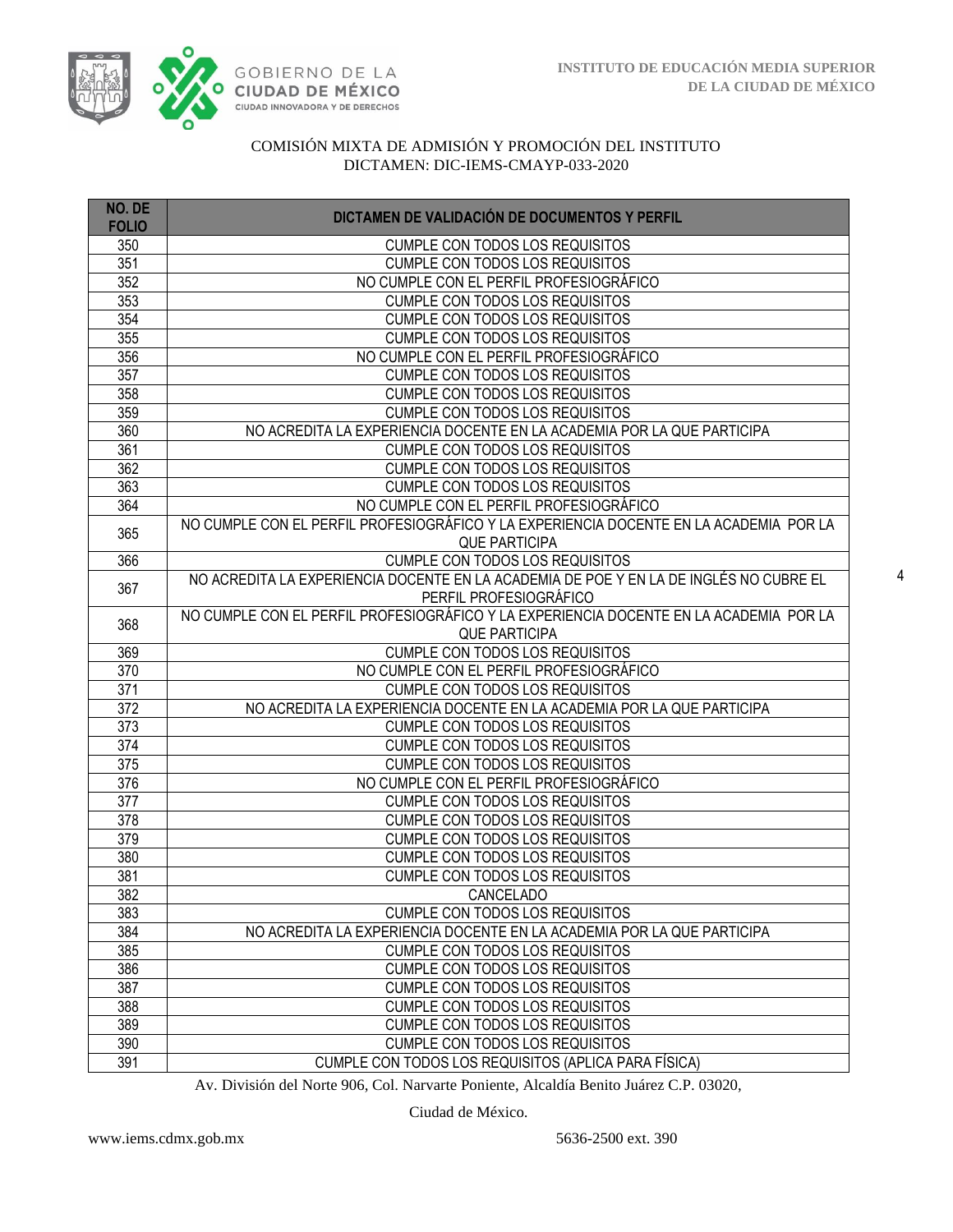

| NO. DE<br><b>FOLIO</b> | DICTAMEN DE VALIDACIÓN DE DOCUMENTOS Y PERFIL                                          |
|------------------------|----------------------------------------------------------------------------------------|
| 392                    | NO ACREDITA LA EXPERIENCIA DOCENTE EN LA ACADEMIA POR LA QUE PARTICIPA                 |
| 393                    | NO ACREDITA LA EXPERIENCIA DOCENTE EN LA ACADEMIA POR LA QUE PARTICIPA                 |
| 394                    | <b>CUMPLE CON TODOS LOS REQUISITOS</b>                                                 |
| 395                    | <b>CUMPLE CON TODOS LOS REQUISITOS</b>                                                 |
| 396                    | NO ACREDITA LA EXPERIENCIA DOCENTE EN LA ACADEMIA POR LA QUE PARTICIPA                 |
| 397                    | SU PERFIL NO SE ENCUENTRA EN LAS ACADEMIAS OFERTADAS                                   |
| 398                    | <b>CUMPLE CON TODOS LOS REQUISITOS</b>                                                 |
| 399                    | <b>CUMPLE CON TODOS LOS REQUISITOS</b>                                                 |
| 400                    | CUMPLE CON TODOS LOS REQUISITOS                                                        |
| 401                    | <b>CUMPLE CON TODOS LOS REQUISITOS</b>                                                 |
| 402                    | NO CUMPLE CON EL PERFIL PROFESIOGRÁFICO                                                |
| 403                    | NO ACREDITA LA EXPERIENCIA DOCENTE EN LA ACADEMIA POR LA QUE PARTICIPA                 |
| 404                    | NO CUMPLE CON EL PERFIL PROFESIOGRÁFICO                                                |
| 405                    | NO CUMPLE CON EL PERFIL PROFESIOGRÁFICO                                                |
| 406                    | CUMPLE CON TODOS LOS REQUISITOS                                                        |
| 407                    | NO ACREDITA LA EXPERIENCIA DOCENTE EN LA ACADEMIA POR LA QUE PARTICIPA                 |
| 408                    | CUMPLE CON TODOS LOS REQUISITOS                                                        |
| 409                    | NO ACREDITA LA EXPERIENCIA DOCENTE EN LA ACADEMIA POR LA QUE PARTICIPA                 |
| 410                    | NO ACREDITA LA EXPERIENCIA DOCENTE EN LA ACADEMIA POR LA QUE PARTICIPA                 |
| 411                    | <b>CUMPLE CON TODOS LOS REQUISITOS</b>                                                 |
| 412                    | <b>CUMPLE CON TODOS LOS REQUISITOS</b>                                                 |
| 413                    | NO ACREDITA LA EXPERIENCIA DOCENTE EN LA ACADEMIA POR LA QUE PARTICIPA                 |
| 414                    | CUMPLE CON TODOS LOS REQUISITOS                                                        |
| 415                    | NO CUMPLE CON EL PERFIL PROFESIOGRÁFICO                                                |
| 416                    | CUMPLE CON TODOS LOS REQUISITOS                                                        |
| 417                    | <b>CUMPLE CON TODOS LOS REQUISITOS</b>                                                 |
| 418                    | <b>CUMPLE CON TODOS LOS REQUISITOS</b>                                                 |
| 419                    | <b>CUMPLE CON TODOS LOS REQUISITOS</b>                                                 |
| 420                    | CUMPLE CON TODOS LOS REQUISITOS                                                        |
| 421                    | NO CUMPLE CON EL PERFIL PROFESIOGRÁFICO                                                |
| 422                    | <b>CUMPLE CON TODOS LOS REQUISITOS</b>                                                 |
| 423                    | <b>CUMPLE CON TODOS LOS REQUISITOS</b>                                                 |
| 424                    | NO CUMPLE CON EL PERFIL PROFESIOGRÁFICO                                                |
| 425                    | <b>CUMPLE CON TODOS LOS REQUISITOS</b>                                                 |
| 426                    | NO CUMPLE CON EL PERFIL PROFESIOGRÁFICO Y LA EXPERIENCIA DOCENTE EN LA ACADEMIA POR LA |
| 427                    | <b>QUE PARTICIPA</b><br>NO CUMPLE CON EL PERFIL PROFESIOGRÁFICO                        |
| 428                    | CUMPLE CON TODOS LOS REQUISITOS (APLICA PARA LA ACADEMIA DE QUÍMICA)                   |
| 429                    | CUMPLE CON TODOS LOS REQUISITOS                                                        |
| 430                    | NO CUMPLE CON LAS ACADEMIAS OFERTADAS                                                  |
| 431                    | <b>CUMPLE CON TODOS LOS REQUISITOS</b>                                                 |
| 432                    | <b>CUMPLE CON TODOS LOS REQUISITOS</b>                                                 |
|                        | NO CUMPLE CON EL PERFIL PROFESIOGRÁFICO Y LA EXPERIENCIA DOCENTE EN LA ACADEMIA POR LA |
| 433                    | <b>QUE PARTICIPA</b>                                                                   |
| 434                    | NO ACREDITA LA EXPERIENCIA DOCENTE EN LA ACADEMIA POR LA QUE PARTICIPA                 |

Av. División del Norte 906, Col. Narvarte Poniente, Alcaldía Benito Juárez C.P. 03020,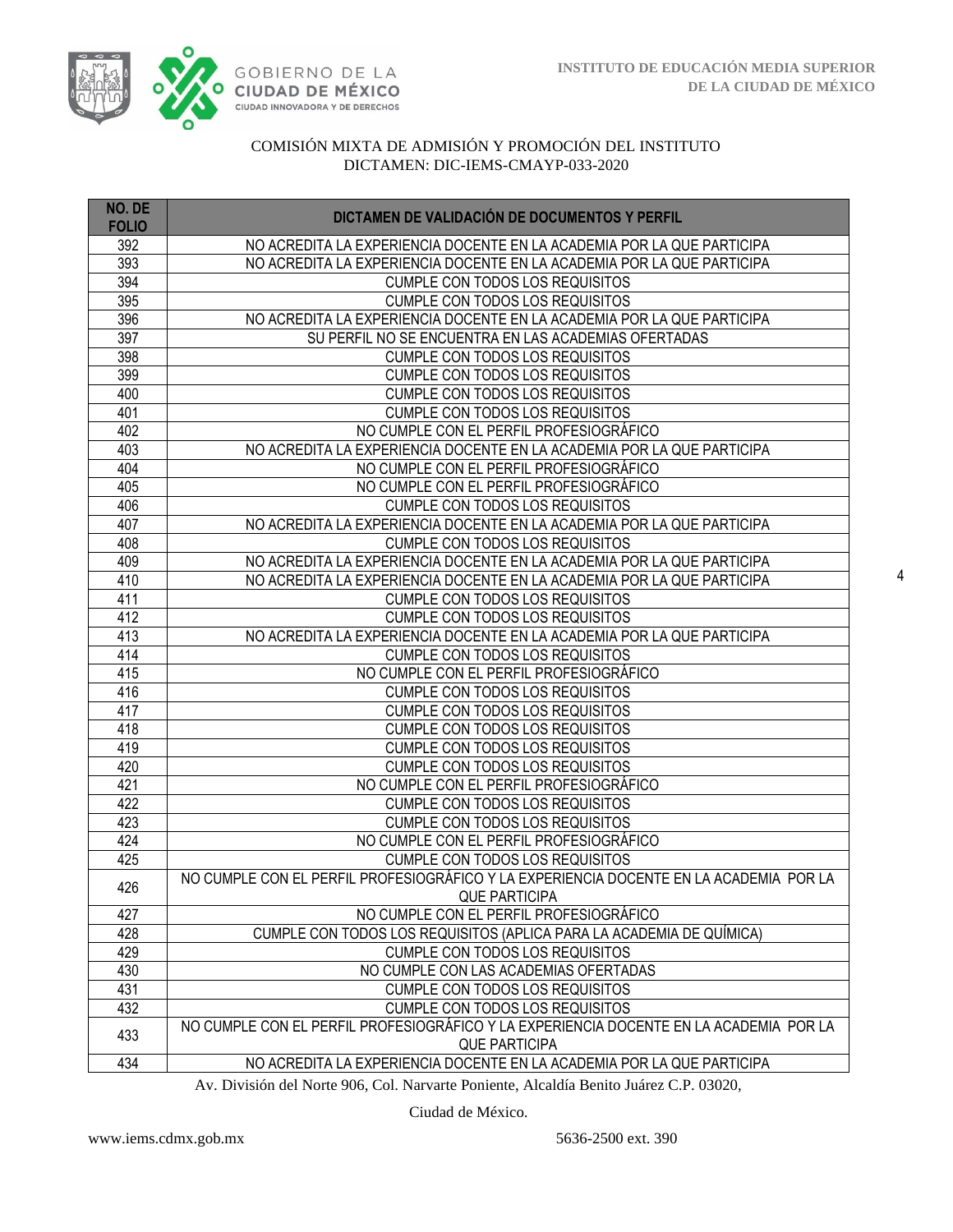

| CUMPLE CON TODOS LOS REQUISITOS (APLICA PARA MATEMÁTICAS)<br>435<br>436<br><b>CUMPLE CON TODOS LOS REQUISITOS</b><br><b>CUMPLE CON TODOS LOS REQUISITOS</b><br>437<br>NO CUMPLE CON EL PERFIL PROFESIOGRÁFICO<br>438<br>439<br>NO ACREDITA LA EXPERIENCIA DOCENTE EN LA ACADEMIA POR LA QUE PARTICIPA<br>440<br>CUMPLE CON TODOS LOS REQUISITOS<br>441<br>CUMPLE CON TODOS LOS REQUISITOS<br><b>CUMPLE CON TODOS LOS REQUISITOS</b><br>442<br>443<br><b>CUMPLE CON TODOS LOS REQUISITOS</b><br>444<br><b>CUMPLE CON TODOS LOS REQUISITOS</b><br><b>CUMPLE CON TODOS LOS REQUISITOS</b><br>445<br>446<br>NO ACREDITA LA EXPERIENCIA DOCENTE EN LA ACADEMIA POR LA QUE PARTICIPA<br>NO CUMPLE CON EL PERFIL PROFESIOGRÁFICO<br>447<br>448<br>NO ACREDITA LA EXPERIENCIA DOCENTE EN LA ACADEMIA POR LA QUE PARTICIPA<br>449<br>NO ACREDITA LA EXPERIENCIA DOCENTE EN LA ACADEMIA POR LA QUE PARTICIPA<br>450<br>CUMPLE CON TODOS LOS REQUISITOS<br><b>CUMPLE CON TODOS LOS REQUISITOS</b><br>451<br>NO CUMPLE CON EL PERFIL PROFESIOGRÁFICO<br>452<br>453<br><b>CUMPLE CON TODOS LOS REQUISITOS</b><br>454<br><b>CUMPLE CON TODOS LOS REQUISITOS</b><br><b>CUMPLE CON TODOS LOS REQUISITOS</b><br>455<br>CUMPLE CON TODOS LOS REQUISITOS (APLICA PARA INGLÉS)<br>456<br><b>CUMPLE CON TODOS LOS REQUISITOS</b><br>457<br><b>CUMPLE CON TODOS LOS REQUISITOS</b><br>458<br>NO CUMPLE CON EL PERFIL PROFESIOGRÁFICO Y LA EXPERIENCIA DOCENTE EN LA ACADEMIA POR LA<br>459<br><b>QUE PARTICIPA</b><br>460<br>NO ACREDITA LA EXPERIENCIA DOCENTE EN LA ACADEMIA POR LA QUE PARTICIPA<br>461<br>NO ACREDITA LA EXPERIENCIA DOCENTE EN LA ACADEMIA POR LA QUE PARTICIPA<br>462<br><b>CUMPLE CON TODOS LOS REQUISITOS</b><br>463<br><b>CUMPLE CON TODOS LOS REQUISITOS</b><br>464<br><b>CUMPLE CON TODOS LOS REQUISITOS</b><br>465<br>NO ACREDITA LA EXPERIENCIA DOCENTE EN LA ACADEMIA POR LA QUE PARTICIPA<br>466<br><b>CUMPLE CON TODOS LOS REQUISITOS</b><br>467<br><b>CUMPLE CON TODOS LOS REQUISITOS</b><br>468<br><b>CUMPLE CON TODOS LOS REQUISITOS</b><br>469<br><b>CUMPLE CON TODOS LOS REQUISITOS</b><br>NO CUMPLE CON EL PERFIL PROFESIOGRÁFICO Y LA EXPERIENCIA DOCENTE EN LA ACADEMIA POR LA<br>470 | NO. DE<br><b>FOLIO</b> | DICTAMEN DE VALIDACIÓN DE DOCUMENTOS Y PERFIL |
|---------------------------------------------------------------------------------------------------------------------------------------------------------------------------------------------------------------------------------------------------------------------------------------------------------------------------------------------------------------------------------------------------------------------------------------------------------------------------------------------------------------------------------------------------------------------------------------------------------------------------------------------------------------------------------------------------------------------------------------------------------------------------------------------------------------------------------------------------------------------------------------------------------------------------------------------------------------------------------------------------------------------------------------------------------------------------------------------------------------------------------------------------------------------------------------------------------------------------------------------------------------------------------------------------------------------------------------------------------------------------------------------------------------------------------------------------------------------------------------------------------------------------------------------------------------------------------------------------------------------------------------------------------------------------------------------------------------------------------------------------------------------------------------------------------------------------------------------------------------------------------------------------------------------------------------------------------------------------------------------------------------------------------------------------------------------------------------------------------------------------------------------------------------------------------------------------------|------------------------|-----------------------------------------------|
|                                                                                                                                                                                                                                                                                                                                                                                                                                                                                                                                                                                                                                                                                                                                                                                                                                                                                                                                                                                                                                                                                                                                                                                                                                                                                                                                                                                                                                                                                                                                                                                                                                                                                                                                                                                                                                                                                                                                                                                                                                                                                                                                                                                                         |                        |                                               |
|                                                                                                                                                                                                                                                                                                                                                                                                                                                                                                                                                                                                                                                                                                                                                                                                                                                                                                                                                                                                                                                                                                                                                                                                                                                                                                                                                                                                                                                                                                                                                                                                                                                                                                                                                                                                                                                                                                                                                                                                                                                                                                                                                                                                         |                        |                                               |
|                                                                                                                                                                                                                                                                                                                                                                                                                                                                                                                                                                                                                                                                                                                                                                                                                                                                                                                                                                                                                                                                                                                                                                                                                                                                                                                                                                                                                                                                                                                                                                                                                                                                                                                                                                                                                                                                                                                                                                                                                                                                                                                                                                                                         |                        |                                               |
|                                                                                                                                                                                                                                                                                                                                                                                                                                                                                                                                                                                                                                                                                                                                                                                                                                                                                                                                                                                                                                                                                                                                                                                                                                                                                                                                                                                                                                                                                                                                                                                                                                                                                                                                                                                                                                                                                                                                                                                                                                                                                                                                                                                                         |                        |                                               |
|                                                                                                                                                                                                                                                                                                                                                                                                                                                                                                                                                                                                                                                                                                                                                                                                                                                                                                                                                                                                                                                                                                                                                                                                                                                                                                                                                                                                                                                                                                                                                                                                                                                                                                                                                                                                                                                                                                                                                                                                                                                                                                                                                                                                         |                        |                                               |
|                                                                                                                                                                                                                                                                                                                                                                                                                                                                                                                                                                                                                                                                                                                                                                                                                                                                                                                                                                                                                                                                                                                                                                                                                                                                                                                                                                                                                                                                                                                                                                                                                                                                                                                                                                                                                                                                                                                                                                                                                                                                                                                                                                                                         |                        |                                               |
|                                                                                                                                                                                                                                                                                                                                                                                                                                                                                                                                                                                                                                                                                                                                                                                                                                                                                                                                                                                                                                                                                                                                                                                                                                                                                                                                                                                                                                                                                                                                                                                                                                                                                                                                                                                                                                                                                                                                                                                                                                                                                                                                                                                                         |                        |                                               |
|                                                                                                                                                                                                                                                                                                                                                                                                                                                                                                                                                                                                                                                                                                                                                                                                                                                                                                                                                                                                                                                                                                                                                                                                                                                                                                                                                                                                                                                                                                                                                                                                                                                                                                                                                                                                                                                                                                                                                                                                                                                                                                                                                                                                         |                        |                                               |
|                                                                                                                                                                                                                                                                                                                                                                                                                                                                                                                                                                                                                                                                                                                                                                                                                                                                                                                                                                                                                                                                                                                                                                                                                                                                                                                                                                                                                                                                                                                                                                                                                                                                                                                                                                                                                                                                                                                                                                                                                                                                                                                                                                                                         |                        |                                               |
|                                                                                                                                                                                                                                                                                                                                                                                                                                                                                                                                                                                                                                                                                                                                                                                                                                                                                                                                                                                                                                                                                                                                                                                                                                                                                                                                                                                                                                                                                                                                                                                                                                                                                                                                                                                                                                                                                                                                                                                                                                                                                                                                                                                                         |                        |                                               |
|                                                                                                                                                                                                                                                                                                                                                                                                                                                                                                                                                                                                                                                                                                                                                                                                                                                                                                                                                                                                                                                                                                                                                                                                                                                                                                                                                                                                                                                                                                                                                                                                                                                                                                                                                                                                                                                                                                                                                                                                                                                                                                                                                                                                         |                        |                                               |
|                                                                                                                                                                                                                                                                                                                                                                                                                                                                                                                                                                                                                                                                                                                                                                                                                                                                                                                                                                                                                                                                                                                                                                                                                                                                                                                                                                                                                                                                                                                                                                                                                                                                                                                                                                                                                                                                                                                                                                                                                                                                                                                                                                                                         |                        |                                               |
|                                                                                                                                                                                                                                                                                                                                                                                                                                                                                                                                                                                                                                                                                                                                                                                                                                                                                                                                                                                                                                                                                                                                                                                                                                                                                                                                                                                                                                                                                                                                                                                                                                                                                                                                                                                                                                                                                                                                                                                                                                                                                                                                                                                                         |                        |                                               |
|                                                                                                                                                                                                                                                                                                                                                                                                                                                                                                                                                                                                                                                                                                                                                                                                                                                                                                                                                                                                                                                                                                                                                                                                                                                                                                                                                                                                                                                                                                                                                                                                                                                                                                                                                                                                                                                                                                                                                                                                                                                                                                                                                                                                         |                        |                                               |
|                                                                                                                                                                                                                                                                                                                                                                                                                                                                                                                                                                                                                                                                                                                                                                                                                                                                                                                                                                                                                                                                                                                                                                                                                                                                                                                                                                                                                                                                                                                                                                                                                                                                                                                                                                                                                                                                                                                                                                                                                                                                                                                                                                                                         |                        |                                               |
|                                                                                                                                                                                                                                                                                                                                                                                                                                                                                                                                                                                                                                                                                                                                                                                                                                                                                                                                                                                                                                                                                                                                                                                                                                                                                                                                                                                                                                                                                                                                                                                                                                                                                                                                                                                                                                                                                                                                                                                                                                                                                                                                                                                                         |                        |                                               |
|                                                                                                                                                                                                                                                                                                                                                                                                                                                                                                                                                                                                                                                                                                                                                                                                                                                                                                                                                                                                                                                                                                                                                                                                                                                                                                                                                                                                                                                                                                                                                                                                                                                                                                                                                                                                                                                                                                                                                                                                                                                                                                                                                                                                         |                        |                                               |
|                                                                                                                                                                                                                                                                                                                                                                                                                                                                                                                                                                                                                                                                                                                                                                                                                                                                                                                                                                                                                                                                                                                                                                                                                                                                                                                                                                                                                                                                                                                                                                                                                                                                                                                                                                                                                                                                                                                                                                                                                                                                                                                                                                                                         |                        |                                               |
|                                                                                                                                                                                                                                                                                                                                                                                                                                                                                                                                                                                                                                                                                                                                                                                                                                                                                                                                                                                                                                                                                                                                                                                                                                                                                                                                                                                                                                                                                                                                                                                                                                                                                                                                                                                                                                                                                                                                                                                                                                                                                                                                                                                                         |                        |                                               |
|                                                                                                                                                                                                                                                                                                                                                                                                                                                                                                                                                                                                                                                                                                                                                                                                                                                                                                                                                                                                                                                                                                                                                                                                                                                                                                                                                                                                                                                                                                                                                                                                                                                                                                                                                                                                                                                                                                                                                                                                                                                                                                                                                                                                         |                        |                                               |
|                                                                                                                                                                                                                                                                                                                                                                                                                                                                                                                                                                                                                                                                                                                                                                                                                                                                                                                                                                                                                                                                                                                                                                                                                                                                                                                                                                                                                                                                                                                                                                                                                                                                                                                                                                                                                                                                                                                                                                                                                                                                                                                                                                                                         |                        |                                               |
|                                                                                                                                                                                                                                                                                                                                                                                                                                                                                                                                                                                                                                                                                                                                                                                                                                                                                                                                                                                                                                                                                                                                                                                                                                                                                                                                                                                                                                                                                                                                                                                                                                                                                                                                                                                                                                                                                                                                                                                                                                                                                                                                                                                                         |                        |                                               |
|                                                                                                                                                                                                                                                                                                                                                                                                                                                                                                                                                                                                                                                                                                                                                                                                                                                                                                                                                                                                                                                                                                                                                                                                                                                                                                                                                                                                                                                                                                                                                                                                                                                                                                                                                                                                                                                                                                                                                                                                                                                                                                                                                                                                         |                        |                                               |
|                                                                                                                                                                                                                                                                                                                                                                                                                                                                                                                                                                                                                                                                                                                                                                                                                                                                                                                                                                                                                                                                                                                                                                                                                                                                                                                                                                                                                                                                                                                                                                                                                                                                                                                                                                                                                                                                                                                                                                                                                                                                                                                                                                                                         |                        |                                               |
|                                                                                                                                                                                                                                                                                                                                                                                                                                                                                                                                                                                                                                                                                                                                                                                                                                                                                                                                                                                                                                                                                                                                                                                                                                                                                                                                                                                                                                                                                                                                                                                                                                                                                                                                                                                                                                                                                                                                                                                                                                                                                                                                                                                                         |                        |                                               |
|                                                                                                                                                                                                                                                                                                                                                                                                                                                                                                                                                                                                                                                                                                                                                                                                                                                                                                                                                                                                                                                                                                                                                                                                                                                                                                                                                                                                                                                                                                                                                                                                                                                                                                                                                                                                                                                                                                                                                                                                                                                                                                                                                                                                         |                        |                                               |
|                                                                                                                                                                                                                                                                                                                                                                                                                                                                                                                                                                                                                                                                                                                                                                                                                                                                                                                                                                                                                                                                                                                                                                                                                                                                                                                                                                                                                                                                                                                                                                                                                                                                                                                                                                                                                                                                                                                                                                                                                                                                                                                                                                                                         |                        |                                               |
|                                                                                                                                                                                                                                                                                                                                                                                                                                                                                                                                                                                                                                                                                                                                                                                                                                                                                                                                                                                                                                                                                                                                                                                                                                                                                                                                                                                                                                                                                                                                                                                                                                                                                                                                                                                                                                                                                                                                                                                                                                                                                                                                                                                                         |                        |                                               |
|                                                                                                                                                                                                                                                                                                                                                                                                                                                                                                                                                                                                                                                                                                                                                                                                                                                                                                                                                                                                                                                                                                                                                                                                                                                                                                                                                                                                                                                                                                                                                                                                                                                                                                                                                                                                                                                                                                                                                                                                                                                                                                                                                                                                         |                        |                                               |
|                                                                                                                                                                                                                                                                                                                                                                                                                                                                                                                                                                                                                                                                                                                                                                                                                                                                                                                                                                                                                                                                                                                                                                                                                                                                                                                                                                                                                                                                                                                                                                                                                                                                                                                                                                                                                                                                                                                                                                                                                                                                                                                                                                                                         |                        |                                               |
|                                                                                                                                                                                                                                                                                                                                                                                                                                                                                                                                                                                                                                                                                                                                                                                                                                                                                                                                                                                                                                                                                                                                                                                                                                                                                                                                                                                                                                                                                                                                                                                                                                                                                                                                                                                                                                                                                                                                                                                                                                                                                                                                                                                                         |                        |                                               |
|                                                                                                                                                                                                                                                                                                                                                                                                                                                                                                                                                                                                                                                                                                                                                                                                                                                                                                                                                                                                                                                                                                                                                                                                                                                                                                                                                                                                                                                                                                                                                                                                                                                                                                                                                                                                                                                                                                                                                                                                                                                                                                                                                                                                         |                        |                                               |
|                                                                                                                                                                                                                                                                                                                                                                                                                                                                                                                                                                                                                                                                                                                                                                                                                                                                                                                                                                                                                                                                                                                                                                                                                                                                                                                                                                                                                                                                                                                                                                                                                                                                                                                                                                                                                                                                                                                                                                                                                                                                                                                                                                                                         |                        |                                               |
|                                                                                                                                                                                                                                                                                                                                                                                                                                                                                                                                                                                                                                                                                                                                                                                                                                                                                                                                                                                                                                                                                                                                                                                                                                                                                                                                                                                                                                                                                                                                                                                                                                                                                                                                                                                                                                                                                                                                                                                                                                                                                                                                                                                                         |                        |                                               |
|                                                                                                                                                                                                                                                                                                                                                                                                                                                                                                                                                                                                                                                                                                                                                                                                                                                                                                                                                                                                                                                                                                                                                                                                                                                                                                                                                                                                                                                                                                                                                                                                                                                                                                                                                                                                                                                                                                                                                                                                                                                                                                                                                                                                         |                        |                                               |
|                                                                                                                                                                                                                                                                                                                                                                                                                                                                                                                                                                                                                                                                                                                                                                                                                                                                                                                                                                                                                                                                                                                                                                                                                                                                                                                                                                                                                                                                                                                                                                                                                                                                                                                                                                                                                                                                                                                                                                                                                                                                                                                                                                                                         |                        |                                               |
|                                                                                                                                                                                                                                                                                                                                                                                                                                                                                                                                                                                                                                                                                                                                                                                                                                                                                                                                                                                                                                                                                                                                                                                                                                                                                                                                                                                                                                                                                                                                                                                                                                                                                                                                                                                                                                                                                                                                                                                                                                                                                                                                                                                                         |                        |                                               |
|                                                                                                                                                                                                                                                                                                                                                                                                                                                                                                                                                                                                                                                                                                                                                                                                                                                                                                                                                                                                                                                                                                                                                                                                                                                                                                                                                                                                                                                                                                                                                                                                                                                                                                                                                                                                                                                                                                                                                                                                                                                                                                                                                                                                         |                        | <b>QUE PARTICIPA</b>                          |
| CUMPLE CON TODOS LOS REQUISITOS (APLICA PARA COMPUTACIÓN)<br>471                                                                                                                                                                                                                                                                                                                                                                                                                                                                                                                                                                                                                                                                                                                                                                                                                                                                                                                                                                                                                                                                                                                                                                                                                                                                                                                                                                                                                                                                                                                                                                                                                                                                                                                                                                                                                                                                                                                                                                                                                                                                                                                                        |                        |                                               |
| 472<br><b>CUMPLE CON TODOS LOS REQUISITOS</b>                                                                                                                                                                                                                                                                                                                                                                                                                                                                                                                                                                                                                                                                                                                                                                                                                                                                                                                                                                                                                                                                                                                                                                                                                                                                                                                                                                                                                                                                                                                                                                                                                                                                                                                                                                                                                                                                                                                                                                                                                                                                                                                                                           |                        |                                               |
| 473<br>NO ACREDITA LA EXPERIENCIA DOCENTE EN LA ACADEMIA POR LA QUE PARTICIPA<br>474                                                                                                                                                                                                                                                                                                                                                                                                                                                                                                                                                                                                                                                                                                                                                                                                                                                                                                                                                                                                                                                                                                                                                                                                                                                                                                                                                                                                                                                                                                                                                                                                                                                                                                                                                                                                                                                                                                                                                                                                                                                                                                                    |                        |                                               |
| NO CUMPLE CON EL PERFIL PROFESIOGRÁFICO<br>475<br>NO CUMPLE CON EL PERFIL PROFESIOGRÁFICO                                                                                                                                                                                                                                                                                                                                                                                                                                                                                                                                                                                                                                                                                                                                                                                                                                                                                                                                                                                                                                                                                                                                                                                                                                                                                                                                                                                                                                                                                                                                                                                                                                                                                                                                                                                                                                                                                                                                                                                                                                                                                                               |                        |                                               |
| NO CUMPLE CON EL PERFIL PROFESIOGRÁFICO Y LA EXPERIENCIA DOCENTE EN LA ACADEMIA POR LA                                                                                                                                                                                                                                                                                                                                                                                                                                                                                                                                                                                                                                                                                                                                                                                                                                                                                                                                                                                                                                                                                                                                                                                                                                                                                                                                                                                                                                                                                                                                                                                                                                                                                                                                                                                                                                                                                                                                                                                                                                                                                                                  |                        |                                               |
| 476<br><b>QUE PARTICIPA</b>                                                                                                                                                                                                                                                                                                                                                                                                                                                                                                                                                                                                                                                                                                                                                                                                                                                                                                                                                                                                                                                                                                                                                                                                                                                                                                                                                                                                                                                                                                                                                                                                                                                                                                                                                                                                                                                                                                                                                                                                                                                                                                                                                                             |                        |                                               |

Av. División del Norte 906, Col. Narvarte Poniente, Alcaldía Benito Juárez C.P. 03020,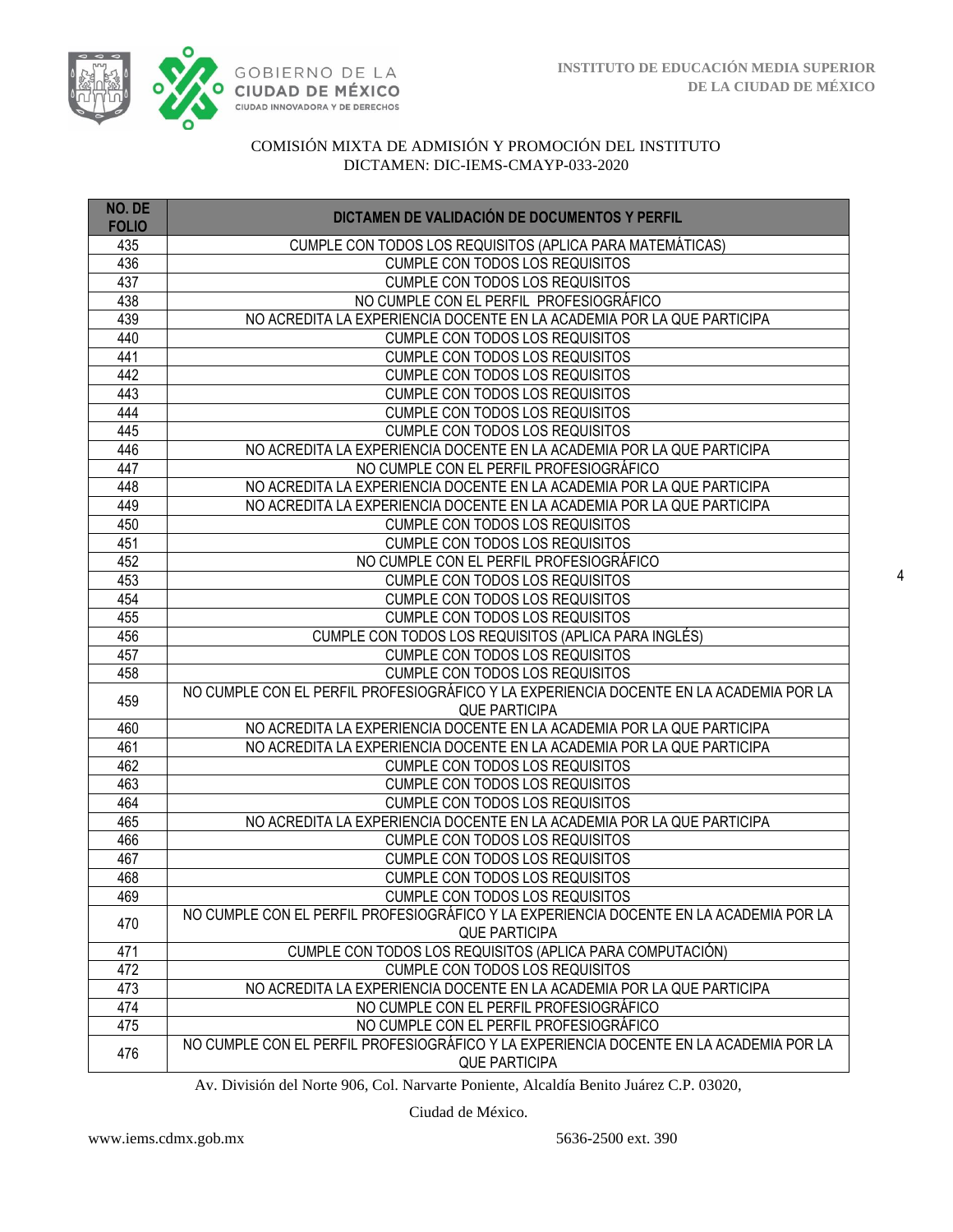

| NO. DE<br><b>FOLIO</b> | DICTAMEN DE VALIDACIÓN DE DOCUMENTOS Y PERFIL                                                                           |
|------------------------|-------------------------------------------------------------------------------------------------------------------------|
| 477                    | NO CUMPLE CON EL PERFIL PROFESIOGRÁFICO Y LA EXPERIENCIA DOCENTE EN LA ACADEMIA POR LA<br><b>QUE PARTICIPA</b>          |
| 478                    | <b>CUMPLE CON TODOS LOS REQUISITOS</b>                                                                                  |
| 479                    | <b>CUMPLE CON TODOS LOS REQUISITOS</b>                                                                                  |
| 480                    | CUMPLE CON TODOS LOS REQUISITOS (APLICA PARA FÍSICA)                                                                    |
| 481                    | NO CUMPLE CON EL PERFIL PROFESIOGRÁFICO                                                                                 |
| 482                    | CUMPLE CON TODOS LOS REQUISITOS                                                                                         |
| 483                    | <b>CUMPLE CON TODOS LOS REQUISITOS</b>                                                                                  |
| 484                    | NO CUMPLE CON EL PERFIL PROFESIOGRÁFICO Y LA EXPERIENCIA DOCENTE EN LA ACADEMIA POR LA<br><b>QUE PARTICIPA</b>          |
| 485                    | <b>CUMPLE CON TODOS LOS REQUISITOS</b>                                                                                  |
| 486                    | <b>CUMPLE CON TODOS LOS REQUISITOS</b>                                                                                  |
| 487                    | NO ACREDITA LA EXPERIENCIA DOCENTE EN LA ACADEMIA POR LA QUE PARTICIPA                                                  |
| 488                    | <b>CUMPLE CON TODOS LOS REQUISITOS</b>                                                                                  |
| 489                    | CUMPLE CON TODOS LOS REQUISITOS                                                                                         |
| 490                    | CUMPLE CON TODOS LOS REQUISITOS                                                                                         |
| 491                    | NO CUMPLE CON EL PERFIL PROFESIOGRÁFICO Y LA EXPERIENCIA DOCENTE EN LA ACADEMIA POR LA<br><b>QUE PARTICIPA</b>          |
| 492                    | NO ACREDITA LA EXPERIENCIA DOCENTE EN LA ACADEMIA POR LA QUE PARTICIPA                                                  |
| 493                    | <b>CUMPLE CON TODOS LOS REQUISITOS</b>                                                                                  |
| 494                    | NO CUMPLE CON EL PERFIL PROFESIOGRÁFICO Y LA EXPERIENCIA DOCENTE EN LA ACADEMIA POR LA<br><b>QUE PARTICIPA</b>          |
| 495                    | <b>CUMPLE CON TODOS LOS REQUISITOS</b>                                                                                  |
| 496                    | <b>CUMPLE CON TODOS LOS REQUISITOS</b>                                                                                  |
| 497                    | NO ACREDITA LA EXPERIENCIA DOCENTE EN LA ACADEMIA POR LA QUE PARTICIPA                                                  |
| 498                    | NO ACREDITA LA EXPERIENCIA DOCENTE EN LA ACADEMIA POR LA QUE PARTICIPA                                                  |
| 499                    | <b>CUMPLE CON TODOS LOS REQUISITOS</b>                                                                                  |
| 500                    | <b>CUMPLE CON TODOS LOS REQUISITOS</b>                                                                                  |
| 501                    | <b>CUMPLE CON TODOS LOS REQUISITOS</b>                                                                                  |
| 502                    | <b>CUMPLE CON TODOS LOS REQUISITOS</b>                                                                                  |
| 503                    | <b>CUMPLE CON TODOS LOS REQUISITOS</b>                                                                                  |
| 504                    | CUMPLE CON TODOS LOS REQUISITOS                                                                                         |
| 505                    | <b>CUMPLE CON TODOS LOS REQUISITOS</b>                                                                                  |
| 506                    | CUMPLE CON TODOS LOS REQUISITOS                                                                                         |
| 507                    | NO CUMPLE CON EL PERFIL PROFESIOGRÁFICO Y LA EXPERIENCIA DOCENTE EN LA ACADEMIA POR LA<br><b>QUE PARTICIPA</b>          |
| 508                    | <b>CUMPLE CON TODOS LOS REQUISITOS</b>                                                                                  |
| 509                    | NO CUMPLE CON EL PERFIL PROFESIOGRÁFICO Y LA EXPERIENCIA DOCENTE EN LA ACADEMIA POR LA<br><b>QUE PARTICIPA</b>          |
| 510                    | NO ACREDITA LA EXPERIENCIA DOCENTE EN LA ACADEMIA POR LA QUE PARTICIPA                                                  |
| 511                    | NO CUMPLE CON EL PERFIL PROFESIOGRÁFICO                                                                                 |
| 512                    | NO ACREDITA LA EXPERIENCIA DOCENTE EN LA ACADEMIA DE POE Y EN LA DE HISTORIA NO CUMPLE<br>CON EL PERFIL PROFESIOGRÁFICO |
| 513                    | CUMPLE CON TODOS LOS REQUISITOS                                                                                         |
| 514                    | <b>CUMPLE CON TODOS LOS REQUISITOS</b>                                                                                  |

Av. División del Norte 906, Col. Narvarte Poniente, Alcaldía Benito Juárez C.P. 03020,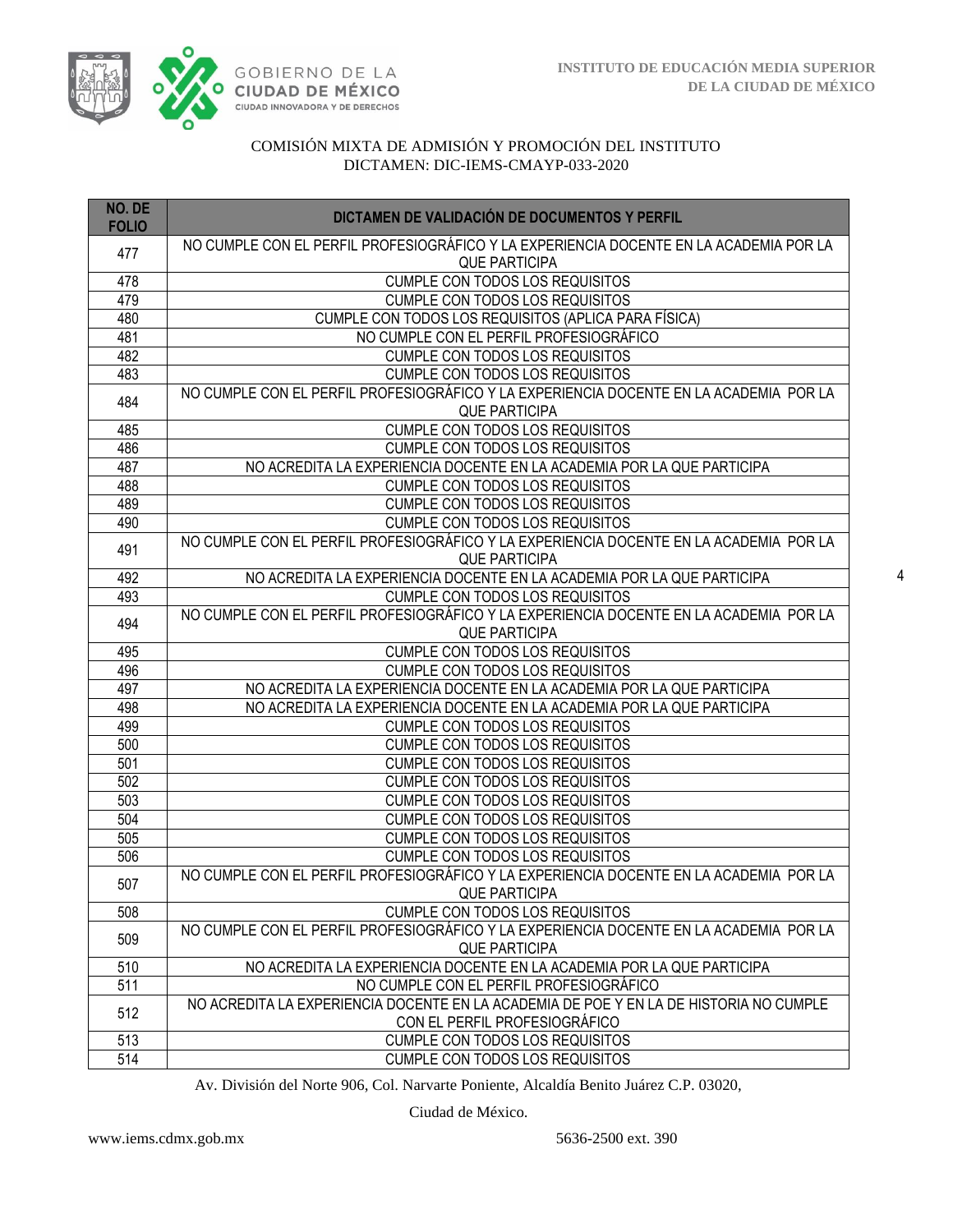

| NO. DE<br><b>FOLIO</b> | DICTAMEN DE VALIDACIÓN DE DOCUMENTOS Y PERFIL                                                                            |
|------------------------|--------------------------------------------------------------------------------------------------------------------------|
| 515                    | <b>CUMPLE CON TODOS LOS REQUISITOS</b>                                                                                   |
| 516                    | NO CUMPLE CON EL PERFIL PROFESIOGRÁFICO Y LA EXPERIENCIA DOCENTE EN LA ACADEMIA POR LA<br><b>QUE PARTICIPA</b>           |
| 517                    | NO ACREDITA LA EXPERIENCIA DOCENTE EN LA ACADEMIA POR LA QUE PARTICIPA                                                   |
| 518                    | <b>CUMPLE CON TODOS LOS REQUISITOS</b>                                                                                   |
| 519                    | <b>CUMPLE CON TODOS LOS REQUISITOS</b>                                                                                   |
| 520                    | NO ACREDITA LA EXPERIENCIA DOCENTE EN LA ACADEMIA DE POE Y EN LA DE FILOSOFÍA NO CUMPLE<br>CON EL PERFIL PROFESIOGRÁFICO |
| 521                    | NO ACREDITA LA EXPERIENCIA DOCENTE EN LA ACADEMIA POR LA QUE PARTICIPA                                                   |
| $\overline{522}$       | CUMPLE CON TODOS LOS REQUISITOS (APLICA PARA HISTORIA)                                                                   |
| 523                    | NO ACREDITA EL LLENADO DEL FORMATO DE SOLICITUD                                                                          |
| 524                    | NO CUMPLE CON EL PERFIL PROFESIOGRÁFICO                                                                                  |
| 525                    | <b>CUMPLE CON TODOS LOS REQUISITOS</b>                                                                                   |
| 526                    | <b>CUMPLE CON TODOS LOS REQUISITOS</b>                                                                                   |
| 527                    | NO ACREDITA LA EXPERIENCIA DOCENTE EN LA ACADEMIA POR LA QUE PARTICIPA                                                   |
| 528                    | CUMPLE CON TODOS LOS REQUISITOS (APLICA PARA FÍSICA)                                                                     |
| 529                    | <b>CUMPLE CON TODOS LOS REQUISITOS</b>                                                                                   |
| 530                    | NO CUMPLE CON EL PERFIL PROFESIOGRÁFICO Y LA EXPERIENCIA DOCENTE EN LA ACADEMIA POR LA<br><b>QUE PARTICIPA</b>           |
| 531                    | NO CUMPLE CON EL PERFIL PROFESIOGRÁFICO Y LA EXPERIENCIA DOCENTE EN LA ACADEMIA POR LA<br><b>QUE PARTICIPA</b>           |
| 532                    | <b>CUMPLE CON TODOS LOS REQUISITOS</b>                                                                                   |
| 533                    | NO CUMPLE CON EL PERFIL PROFESIOGRÁFICO Y LA EXPERIENCIA DOCENTE EN LA ACADEMIA POR LA<br><b>QUE PARTICIPA</b>           |
| 534                    | NO CUMPLE CON EL PERFIL PROFESIOGRÁFICO Y LA EXPERIENCIA DOCENTE EN LA ACADEMIA POR LA<br><b>QUE PARTICIPA</b>           |
| 535                    | <b>CUMPLE CON TODOS LOS REQUISITOS</b>                                                                                   |
| 536                    | <b>CUMPLE CON TODOS LOS REQUISITOS</b>                                                                                   |
| 537                    | NO ACREDITA LA EXPERIENCIA DOCENTE EN LA ACADEMIA POR LA QUE PARTICIPA                                                   |
| 538                    | NO CUMPLE CON EL PERFIL PROFESIOGRÁFICO                                                                                  |
| 539                    | NO ACREDITA LA EXPERIENCIA DOCENTE EN LAS ACADEMIAS POR LAS QUE PARTICIPA                                                |
| 540                    | <b>CUMPLE CON TODOS LOS REQUISITOS</b>                                                                                   |
| 541                    | NO CUMPLE CON EL PERFIL PROFESIOGRÁFICO Y LA EXPERIENCIA DOCENTE EN LA ACADEMIA POR LA<br><b>QUE PARTICIPA</b>           |
| 542                    | <b>CUMPLE CON TODOS LOS REQUISITOS</b>                                                                                   |
| 543                    | NO ACREDITA LA EXPERIENCIA DOCENTE EN LA ACADEMIA POR LA QUE PARTICIPA                                                   |
| 544                    | NO ACREDITA LA EXPERIENCIA DOCENTE EN LA ACADEMIA POR LA QUE PARTICIPA                                                   |
| 545                    | <b>CUMPLE CON TODOS LOS REQUISITOS</b>                                                                                   |
| 546                    | NO CUMPLE CON EL PERFIL PROFESIOGRÁFICO Y LA EXPERIENCIA DOCENTE EN LA ACADEMIA POR LA<br><b>QUE PARTICIPA</b>           |
| 547                    | <b>CUMPLE CON TODOS LOS REQUISITOS</b>                                                                                   |
| 548                    | NO CUMPLE CON EL PERFIL PROFESIOGRÁFICO Y LA EXPERIENCIA DOCENTE EN LA ACADEMIA POR LA<br><b>QUE PARTICIPA</b>           |
| 549                    | NO CUMPLE CON EL PERFIL PROFESIOGRÁFICO Y LA EXPERIENCIA DOCENTE EN LA ACADEMIA POR LA<br><b>QUE PARTICIPA</b>           |

Av. División del Norte 906, Col. Narvarte Poniente, Alcaldía Benito Juárez C.P. 03020,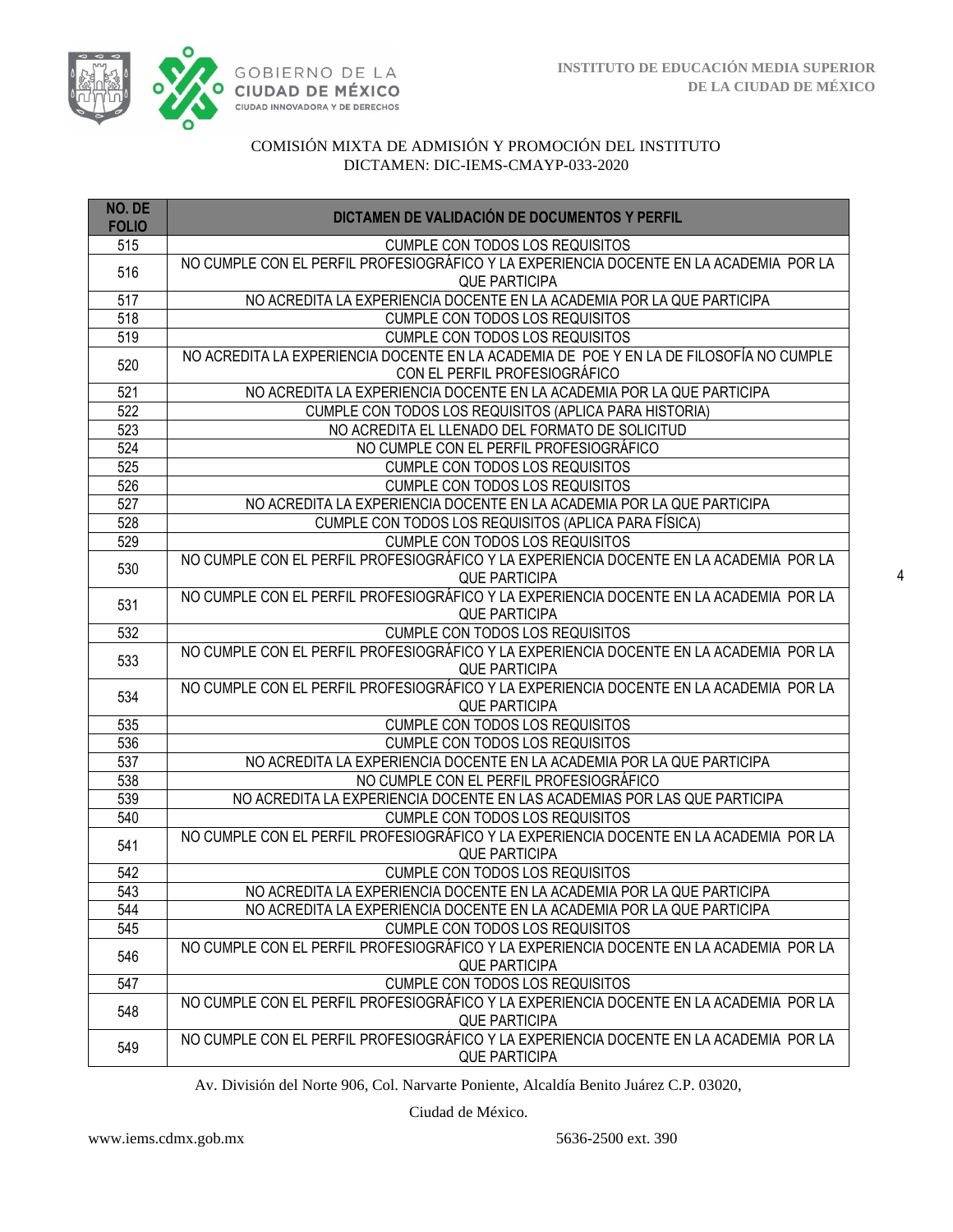

| NO. DE<br><b>FOLIO</b> | DICTAMEN DE VALIDACIÓN DE DOCUMENTOS Y PERFIL                                                                  |
|------------------------|----------------------------------------------------------------------------------------------------------------|
| 550                    | NO ACREDITA LA EXPERIENCIA DOCENTE EN LA ACADEMIA POR LA QUE PARTICIPA                                         |
| 551                    | <b>CUMPLE CON TODOS LOS REQUISITOS</b>                                                                         |
| 552                    | <b>CUMPLE CON TODOS LOS REQUISITOS</b>                                                                         |
| 553                    | NO CUMPLE CON EL PERFIL PROFESIOGRÁFICO Y LA EXPERIENCIA DOCENTE EN LA ACADEMIA POR LA                         |
|                        | <b>QUE PARTICIPA</b>                                                                                           |
| 554                    | NO CUMPLE CON EL PERFIL PROFESIOGRÁFICO                                                                        |
| 555                    | CUMPLE CON TODOS LOS REQUISITOS (APLICA PARA POE)                                                              |
| 556                    | NO ACREDITA LA EXPERIENCIA DOCENTE EN LA ACADEMIA POR LA QUE PARTICIPA                                         |
| 557                    | <b>CUMPLE CON TODOS LOS REQUISITOS</b>                                                                         |
| 558                    | <b>CUMPLE CON TODOS LOS REQUISITOS</b>                                                                         |
| 559                    | NO ACREDITA LA EXPERIENCIA DOCENTE EN LA ACADEMIA POR LA QUE PARTICIPA                                         |
| 560                    | NO CUMPLE CON EL PERFIL PROFESIOGRÁFICO Y LA EXPERIENCIA DOCENTE EN LA ACADEMIA POR LA<br><b>QUE PARTICIPA</b> |
| 561                    | CUMPLE CON TODOS LOS REQUISITOS                                                                                |
|                        | NO CUMPLE CON EL PERFIL PROFESIOGRÁFICO Y LA EXPERIENCIA DOCENTE EN LA ACADEMIA POR LA                         |
| 562                    | <b>QUE PARTICIPA</b>                                                                                           |
| 563                    | <b>CUMPLE CON TODOS LOS REQUISITOS</b>                                                                         |
| 564                    | <b>CUMPLE CON TODOS LOS REQUISITOS</b>                                                                         |
| 565                    | NO CUMPLE CON EL PERFIL PROFESIOGRÁFICO Y LA EXPERIENCIA DOCENTE EN LA ACADEMIA POR LA<br><b>QUE PARTICIPA</b> |
| 566                    | <b>CUMPLE CON TODOS LOS REQUISITOS</b>                                                                         |
| 567                    | <b>CUMPLE CON TODOS LOS REQUISITOS</b>                                                                         |
| 568                    | <b>CUMPLE CON TODOS LOS REQUISITOS</b>                                                                         |
| 569                    | <b>CUMPLE CON TODOS LOS REQUISITOS</b>                                                                         |
| 570                    | <b>CUMPLE CON TODOS LOS REQUISITOS</b>                                                                         |
| 571                    | NO CUMPLE CON EL PERFIL PROFESIOGRÁFICO                                                                        |
| 572                    | NO ACREDITA LA EXPERIENCIA DOCENTE EN LA ACADEMIA POR LA QUE PARTICIPA                                         |
| 573                    | NO CUMPLE CON EL PERFIL PROFESIOGRÁFICO Y LA EXPERIENCIA DOCENTE EN LA ACADEMIA POR LA<br><b>QUE PARTICIPA</b> |
| 574                    | NO ACREDITA LA EXPERIENCIA DOCENTE EN LA ACADEMIA POR LA QUE PARTICIPA                                         |
| 575                    | NO ACREDITA LA EXPERIENCIA DOCENTE EN LA ACADEMIA POR LA QUE PARTICIPA                                         |
| 576                    | NO CUMPLE CON EL PERFIL PROFESIOGRÁFICO Y LA EXPERIENCIA DOCENTE EN LA ACADEMIA POR LA<br><b>QUE PARTICIPA</b> |
| 577                    | <b>CUMPLE CON TODOS LOS REQUISITOS</b>                                                                         |
| 578                    | NO ACREDITA LA EXPERIENCIA DOCENTE EN LA ACADEMIA POR LA QUE PARTICIPA                                         |
| 579                    | <b>CUMPLE CON TODOS LOS REQUISITOS</b>                                                                         |
| 580                    | NO CUMPLE CON EL PERFIL PROFESIOGRÁFICO                                                                        |
| 581                    | NO CUMPLE CON EL PERFIL PROFESIOGRÁFICO                                                                        |
| 582                    | <b>CUMPLE CON TODOS LOS REQUISITOS</b>                                                                         |
| 583                    | CUMPLE CON TODOS LOS REQUISITOS                                                                                |
| 584                    | CUMPLE CON TODOS LOS REQUISITOS                                                                                |
|                        | NO CUMPLE CON EL PERFIL PROFESIOGRÁFICO Y LA EXPERIENCIA DOCENTE EN LA ACADEMIA POR LA                         |
| 585                    | <b>QUE PARTICIPA</b>                                                                                           |
| 586                    | CUMPLE CON TODOS LOS REQUISITOS                                                                                |

Av. División del Norte 906, Col. Narvarte Poniente, Alcaldía Benito Juárez C.P. 03020,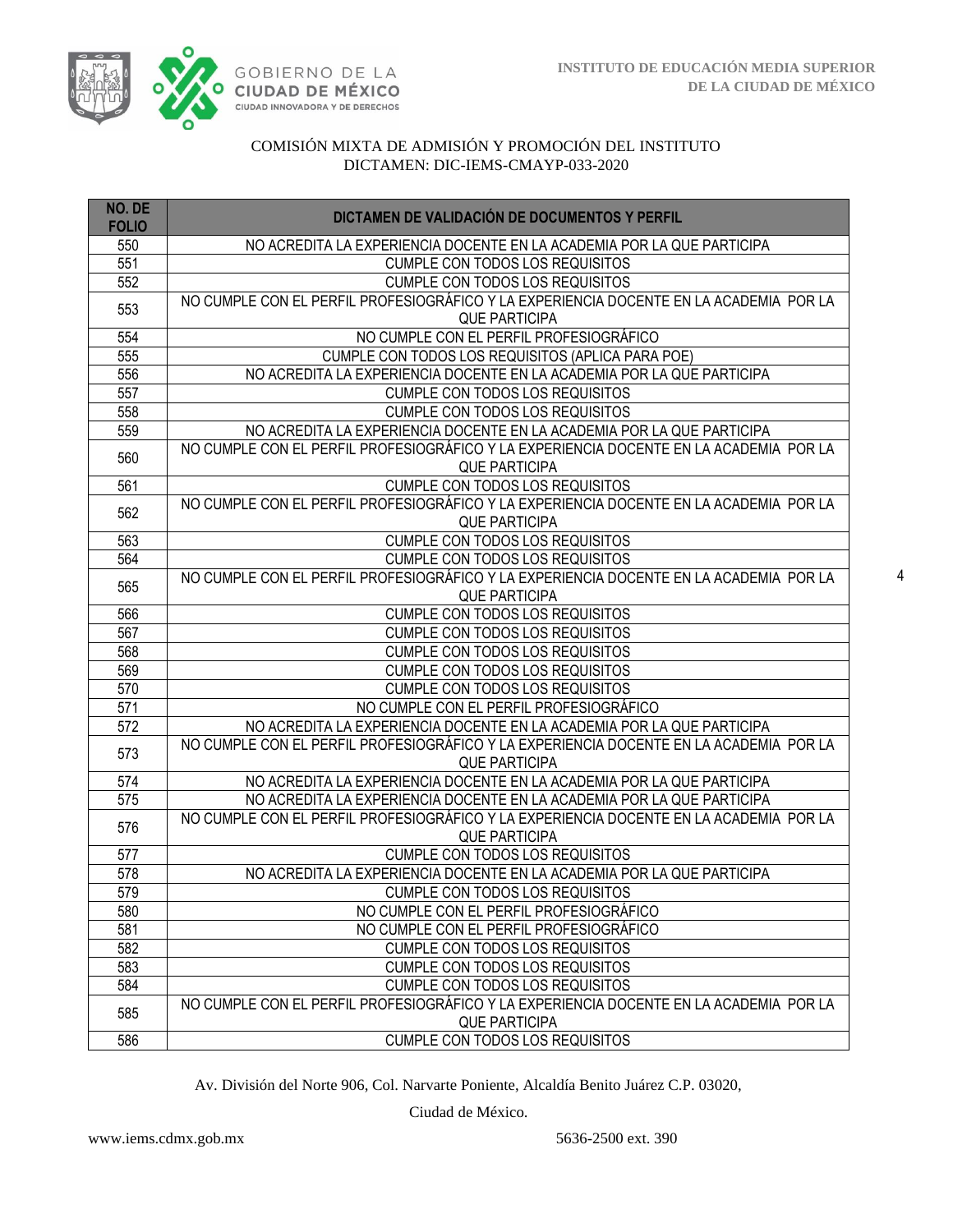

| NO. DE<br><b>FOLIO</b> | DICTAMEN DE VALIDACIÓN DE DOCUMENTOS Y PERFIL                                                                  |
|------------------------|----------------------------------------------------------------------------------------------------------------|
| 587                    | NO CUMPLE CON EL PERFIL PROFESIOGRÁFICO Y LA EXPERIENCIA DOCENTE EN LA ACADEMIA POR LA<br><b>QUE PARTICIPA</b> |
| 588                    | <b>CUMPLE CON TODOS LOS REQUISITOS</b>                                                                         |
| 589                    | CUMPLE CON TODOS LOS REQUISITOS                                                                                |
| 590                    | NO CUMPLE CON EL PERFIL PROFESIOGRÁFICO Y LA EXPERIENCIA DOCENTE EN LA ACADEMIA POR LA<br><b>QUE PARTICIPA</b> |
| 591                    | <b>CUMPLE CON TODOS LOS REQUISITOS</b>                                                                         |
| 592                    | <b>CUMPLE CON TODOS LOS REQUISITOS</b>                                                                         |
| 593                    | <b>CUMPLE CON TODOS LOS REQUISITOS</b>                                                                         |
| 594                    | <b>CUMPLE CON TODOS LOS REQUISITOS</b>                                                                         |
| 595                    | CUMPLE CON TODOS LOS REQUISITOS (APLICA PARA FÍSICA)                                                           |
| 596                    | CUMPLE CON TODOS LOS REQUISITOS                                                                                |
| 597                    | <b>CUMPLE CON TODOS LOS REQUISITOS</b>                                                                         |
| 598                    | NO ACREDITA LA EXPERIENCIA DOCENTE EN LA ACADEMIA POR LA QUE PARTICIPA                                         |
| 599                    | CUMPLE CON TODOS LOS REQUISITOS                                                                                |
| 600                    | <b>CUMPLE CON TODOS LOS REQUISITOS</b>                                                                         |
| 601                    | NO ACREDITA LA EXPERIENCIA DOCENTE EN EL NIVEL EDUCATIVO SOLICITADO                                            |
| 602                    | NO ACREDITA LA EXPERIENCIA DOCENTE EN LA ACADEMIA POR LA QUE PARTICIPA                                         |
| 603                    | NO ACREDITA LA EXPERIENCIA DOCENTE EN LA ACADEMIA POR LA QUE PARTICIPA                                         |
| 604                    | <b>CUMPLE CON TODOS LOS REQUISITOS</b>                                                                         |
| 605                    | NO CUMPLE CON EL PERFIL PROFESIOGRÁFICO Y LA EXPERIENCIA DOCENTE EN LA ACADEMIA POR LA<br><b>QUE PARTICIPA</b> |
| 606                    | <b>CUMPLE CON TODOS LOS REQUISITOS</b>                                                                         |
| 607                    | CUMPLE CON TODOS LOS REQUISITOS                                                                                |
| 608                    | NO CUMPLE CON EL PERFIL PROFESIOGRÁFICO Y LA EXPERIENCIA DOCENTE EN LA ACADEMIA POR LA<br><b>QUE PARTICIPA</b> |
| 609                    | <b>CUMPLE CON TODOS LOS REQUISITOS</b>                                                                         |
| 610                    | <b>CUMPLE CON TODOS LOS REQUISITOS</b>                                                                         |
| 611                    | NO CUMPLE CON EL PERFIL PROFESIOGRÁFICO                                                                        |
| 612                    | <b>CUMPLE CON TODOS LOS REQUISITOS</b>                                                                         |
| 613                    | <b>CUMPLE CON TODOS LOS REQUISITOS</b>                                                                         |
| 614                    | NO CUMPLE CON EL PERFIL PROFESIOGRÁFICO                                                                        |
| 615                    | <b>CUMPLE CON TODOS LOS REQUISITOS</b>                                                                         |
| 616                    | <b>CUMPLE CON TODOS LOS REQUISITOS</b>                                                                         |
| 617                    | <b>CUMPLE CON TODOS LOS REQUISITOS</b>                                                                         |
| 618                    | NO CUMPLE CON EL PERFIL PROFESIOGRÁFICO Y LA EXPERIENCIA DOCENTE EN LA ACADEMIA POR LA<br><b>QUE PARTICIPA</b> |
| 619                    | <b>CUMPLE CON TODOS LOS REQUISITOS</b>                                                                         |
| 620                    | CUMPLE CON TODOS LOS REQUISITOS                                                                                |
| 621                    | NO CUMPLE CON EL PERFIL PROFESIOGRÁFICO                                                                        |
| 622                    | CUMPLE CON TODOS LOS REQUISITOS                                                                                |
| 623                    | NO CUMPLE CON EL PERFIL PROFESIOGRÁFICO Y LA EXPERIENCIA DOCENTE EN LA ACADEMIA POR LA<br><b>QUE PARTICIPA</b> |
| 624                    | <b>CUMPLE CON TODOS LOS REQUISITOS</b>                                                                         |
| 625                    | <b>CUMPLE CON TODOS LOS REQUISITOS</b>                                                                         |

Av. División del Norte 906, Col. Narvarte Poniente, Alcaldía Benito Juárez C.P. 03020,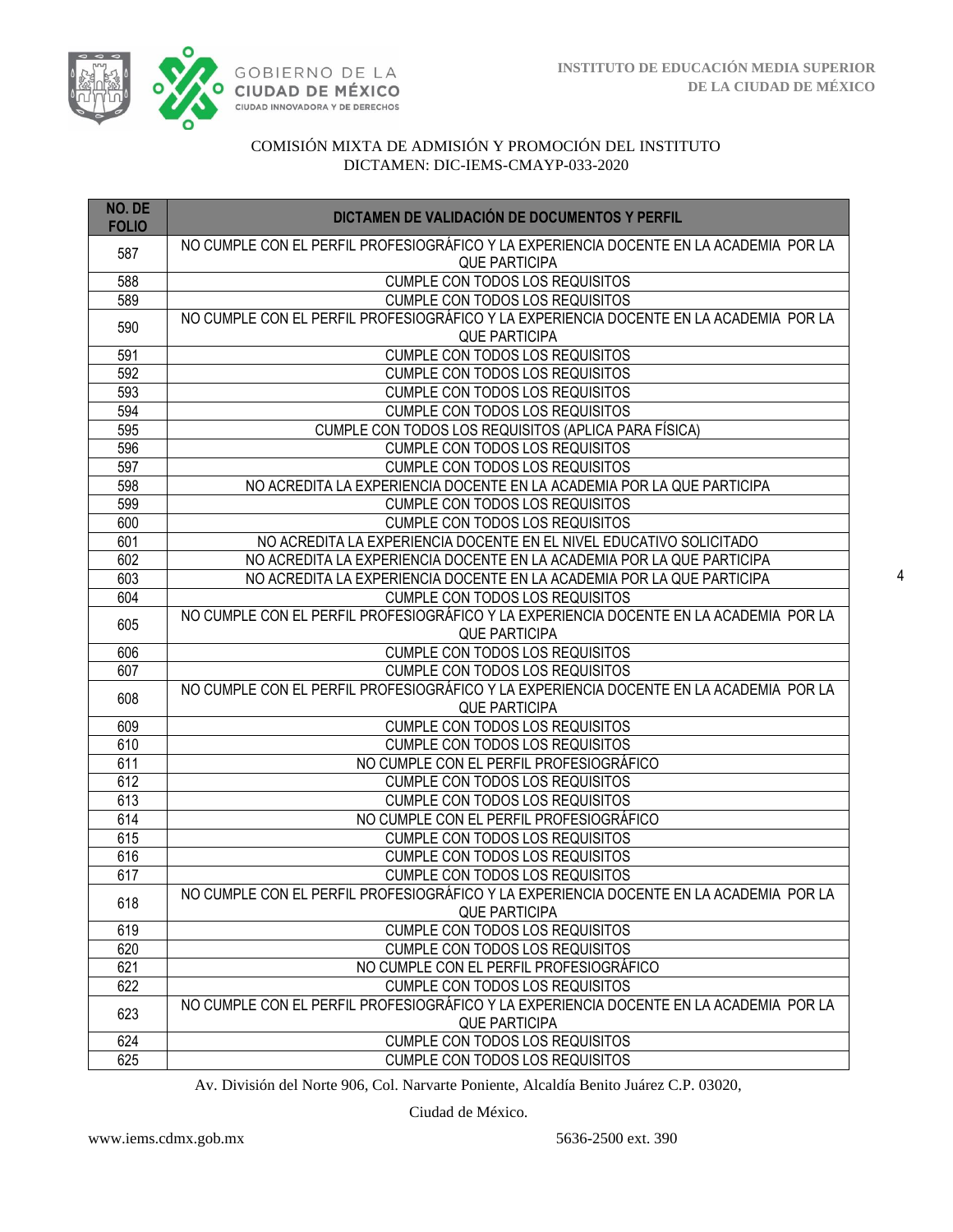

| NO. DE<br><b>FOLIO</b> | DICTAMEN DE VALIDACIÓN DE DOCUMENTOS Y PERFIL                                                          |
|------------------------|--------------------------------------------------------------------------------------------------------|
| 626                    | CUMPLE EL PERFIL PARA LA ACADEMIA DE LENGUA Y LITERATURA, NO ACREDITA LA EXPERIENCIA<br><b>DOCENTE</b> |
| 627                    | <b>CUMPLE CON TODOS LOS REQUISITOS</b>                                                                 |
| 628                    | <b>CUMPLE CON TODOS LOS REQUISITOS</b>                                                                 |
| 629                    | <b>CUMPLE CON TODOS LOS REQUISITOS</b>                                                                 |
| 630                    | NO CUMPLE CON EL PERFIL PROFESIOGRÁFICO Y LA EXPERIENCIA DOCENTE EN LA ACADEMIA POR LA                 |
|                        | <b>QUE PARTICIPA</b>                                                                                   |
| 631                    | <b>CUMPLE CON TODOS LOS REQUISITOS</b>                                                                 |
| 632                    | CUMPLE CON TODOS LOS REQUISITOS                                                                        |
| 633                    | NO ACREDITA LA EXPERIENCIA DOCENTE EN LA ACADEMIA POR LA QUE PARTICIPA                                 |
| 634                    | CUMPLE CON TODOS LOS REQUISITOS                                                                        |
| 635                    | <b>CUMPLE CON TODOS LOS REQUISITOS</b>                                                                 |
| 636                    | CUMPLE CON TODOS LOS REQUISITOS                                                                        |
| 637                    | NO ACREDITA LA EXPERIENCIA DOCENTE EN LA ACADEMIA POR LA QUE PARTICIPA                                 |
| 638                    | <b>CUMPLE CON TODOS LOS REQUISITOS</b>                                                                 |
| 639                    | CUMPLE CON TODOS LOS REQUISITOS                                                                        |
| 640                    | NO ACREDITA LA EXPERIENCIA DOCENTE EN LA ACADEMIA POR LA QUE PARTICIPA                                 |
| 641                    | NO CUMPLE EL PERFIL PROFESIOGRÁFICO Y LA EXPERIENCIA DOCENTE EN LA ACADEMIA POR LA QUE                 |
|                        | <b>PARTICIPA</b>                                                                                       |
| 642                    | <b>CUMPLE CON TODOS LOS REQUISITOS</b>                                                                 |
| 643                    | NO CUMPLE CON EL PERFIL PROFESIOGRÁFICO PARA FÍSICA, PARA MATEMÁTICAS NO CUMPLE CON LA                 |
|                        | <b>EXPERIENCIA DOCENTE</b>                                                                             |
| 644                    | <b>CUMPLE CON TODOS LOS REQUISITOS</b>                                                                 |
| 645                    | NO ACREDITA LA EXPERIENCIA DOCENTE EN LA ACADEMIA POR LA QUE PARTICIPA                                 |
| 646                    | CUMPLE CON TODOS LOS REQUISITOS<br>NO CUMPLE CON EL PERFIL PROFESIOGRÁFICO                             |
| 647<br>648             | <b>CUMPLE CON TODOS LOS REQUISITOS</b>                                                                 |
| 649                    | <b>CUMPLE CON TODOS LOS REQUISITOS</b>                                                                 |
| 650                    | CUMPLE CON TODOS LOS REQUISITOS                                                                        |
| 651                    | NO CUMPLE CON EL PERFIL PROFESIOGRÁFICO                                                                |
|                        | NO CUMPLE EL PERFIL PROFESIOGRÁFICO Y LA EXPERIENCIA DOCENTE EN LA ACADEMIA POR LA QUE                 |
| 652                    | <b>PARTICIPA</b>                                                                                       |
| 653                    | <b>CUMPLE CON TODOS LOS REQUISITOS</b>                                                                 |
| 654                    | NO ACREDITA LA EXPERIENCIA DOCENTE EN LA ACADEMIA DE COMPUTACIÓN                                       |
| 655                    | NO CUMPLE CON EL PERFIL PROFESIOGRÁFICO                                                                |
| 656                    | NO CUMPLE CON EL PERFIL PROFESIOGRÁFICO                                                                |
| 657                    | <b>CUMPLE CON TODOS LOS REQUISITOS</b>                                                                 |
| 658                    | <b>CUMPLE CON TODOS LOS REQUISITOS</b>                                                                 |
| 659                    | NO CUMPLE CON EL PERFIL PROFESIOGRÁFICO                                                                |
| 660                    | <b>CUMPLE CON TODOS LOS REQUISITOS</b>                                                                 |
|                        | NO CUMPLE CON EL PERFIL PROFESIOGRÁFICO PARA LA ACADEMIA DE INGLÉS Y LA EXPERIENCIA                    |
| 661                    | DOCENTE EN POE                                                                                         |
| 662                    | NO CUMPLE CON EL PERFIL PROFESIOGRÁFICO                                                                |
| 663                    | <b>CUMPLE CON TODOS LOS REQUISITOS</b>                                                                 |
| 664                    | NO ACREDITA LA EXPERIENCIA DOCENTE EN LA ACADEMIA POR LA QUE PARTICIPA                                 |

Av. División del Norte 906, Col. Narvarte Poniente, Alcaldía Benito Juárez C.P. 03020,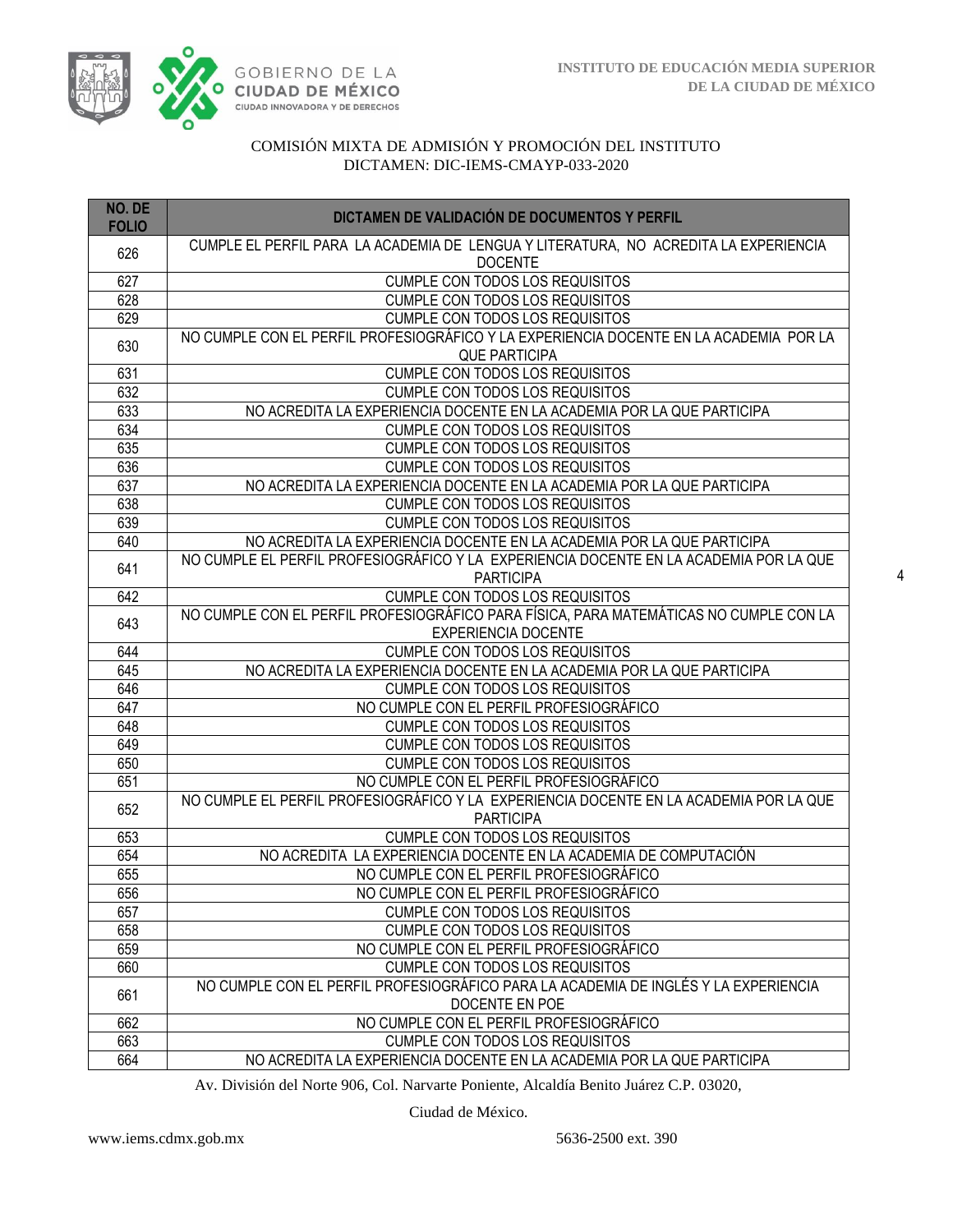

| NO. DE<br><b>FOLIO</b> | DICTAMEN DE VALIDACIÓN DE DOCUMENTOS Y PERFIL                                                              |
|------------------------|------------------------------------------------------------------------------------------------------------|
| 665                    | <b>CUMPLE CON TODOS LOS REQUISITOS</b>                                                                     |
| 666                    | NO ACREDITA LA EXPERIENCIA DOCENTE EN LA ACADEMIA POR LA QUE PARTICIPA                                     |
| 667                    | <b>CUMPLE CON TODOS LOS REQUISITOS</b>                                                                     |
| 668                    | <b>CUMPLE CON TODOS LOS REQUISITOS</b>                                                                     |
| 669                    | <b>CUMPLE CON TODOS LOS REQUISITOS</b>                                                                     |
| 670                    | <b>CUMPLE CON TODOS LOS REQUISITOS</b>                                                                     |
| 671                    | CUMPLE CON TODOS LOS REQUISITOS                                                                            |
| 672                    | CANCELADO                                                                                                  |
| 673                    | NO CUMPLE CON EL PERFIL PROFESIOGRÁFICO                                                                    |
| 674                    | <b>CUMPLE CON TODOS LOS REQUISITOS</b>                                                                     |
| 675                    | NO ACREDITA LA EXPERIENCIA DOCENTE EN LA ACADEMIA POR LA QUE PARTICIPA                                     |
| 676                    | <b>CUMPLE CON TODOS LOS REQUISITOS</b>                                                                     |
| 677                    | NO CUMPLE CON EL PERFIL PROFESIOGRÁFICO                                                                    |
| 678                    | CUMPLE CON TODOS LOS REQUISITOS (APLICA PARA QUÍMICA)                                                      |
| 679                    | <b>CUMPLE CON TODOS LOS REQUISITOS</b>                                                                     |
| 680                    | NO ACREDITA LA EXPERIENCIA DOCENTE EN LA ACADEMIA POR LA QUE PARTICIPA                                     |
| 681                    | CUMPLE CON TODOS LOS REQUISITOS                                                                            |
| 682                    | <b>CUMPLE CON TODOS LOS REQUISITOS</b>                                                                     |
| 683                    | <b>CUMPLE CON TODOS LOS REQUISITOS</b>                                                                     |
| 684                    | CUMPLE CON TODOS LOS REQUISITOS                                                                            |
| 685                    | NO ACREDITA LA EXPERIENCIA DOCENTE EN LA ACADEMIA POR LA QUE PARTICIPA                                     |
| 686                    | NO ACREDITA LA EXPERIENCIA DOCENTE EN LA ACADEMIA POR LA QUE PARTICIPA                                     |
| 687                    | <b>CUMPLE CON TODOS LOS REQUISITOS</b>                                                                     |
| 688                    | NO CUMPLE, TODA VEZ QUE NO SE CUENTA CON EL ACCESO A LOS ARCHIVOS, A PESAR DE LA                           |
|                        | NOTIFICACIÓN ENVIADA                                                                                       |
| 689                    | <b>CUMPLE CON TODOS LOS REQUISITOS</b>                                                                     |
| 690                    | NO CUMPLE EL PERFIL PROFESIOGRÁFICO Y LA EXPERIENCIA DOCENTE EN LA ACADEMIA POR LA QUE<br><b>PARTICIPA</b> |
| 691                    | <b>CUMPLE CON TODOS LOS REQUISITOS</b>                                                                     |
| 692                    | <b>CUMPLE CON TODOS LOS REQUISITOS</b>                                                                     |
| 693                    | <b>CUMPLE CON TODOS LOS REQUISITOS</b>                                                                     |
| 694                    | CUMPLE CON TODOS LOS REQUISITOS (APLICA PARA POE)                                                          |
| 695                    | NO ACREDITA LA EXPERIENCIA DOCENTE EN LAS ACADEMIAS POR LA QUE PARTICIPA                                   |
| 696                    | <b>CUMPLE CON TODOS LOS REQUISITOS</b>                                                                     |
| 697                    | <b>CUMPLE CON TODOS LOS REQUISITOS</b>                                                                     |
| 698                    | CUMPLE CON TODOS LOS REQUISITOS (APLICA PARA QUÍMICA)                                                      |
| 699                    | <b>CUMPLE CON TODOS LOS REQUISITOS</b>                                                                     |
| 700                    | <b>CUMPLE CON TODOS LOS REQUISITOS</b>                                                                     |
| 701                    | NO CUMPLE CON EL PERFIL PROFESIOGRÁFICO                                                                    |
| 702                    | NO ACREDITA LA EXPERIENCIA DOCENTE EN LA ACADEMIA POR LA QUE PARTICIPA                                     |
| 703                    | NO ACREDITA LA EXPERIENCIA DOCENTE EN LA ACADEMIA POR LA QUE PARTICIPA                                     |
| 704                    | <b>CUMPLE CON TODOS LOS REQUISITOS</b>                                                                     |
| 705                    | <b>CUMPLE CON TODOS LOS REQUISITOS</b>                                                                     |
| 706                    | NO CUMPLE CON EL PERFIL PROFESIOGRÁFICO Y LA EXPERIENCIA DOCENTE                                           |
| 707                    | NO CUMPLE EL PERFIL PROFESIOGRÁFICO                                                                        |

Av. División del Norte 906, Col. Narvarte Poniente, Alcaldía Benito Juárez C.P. 03020,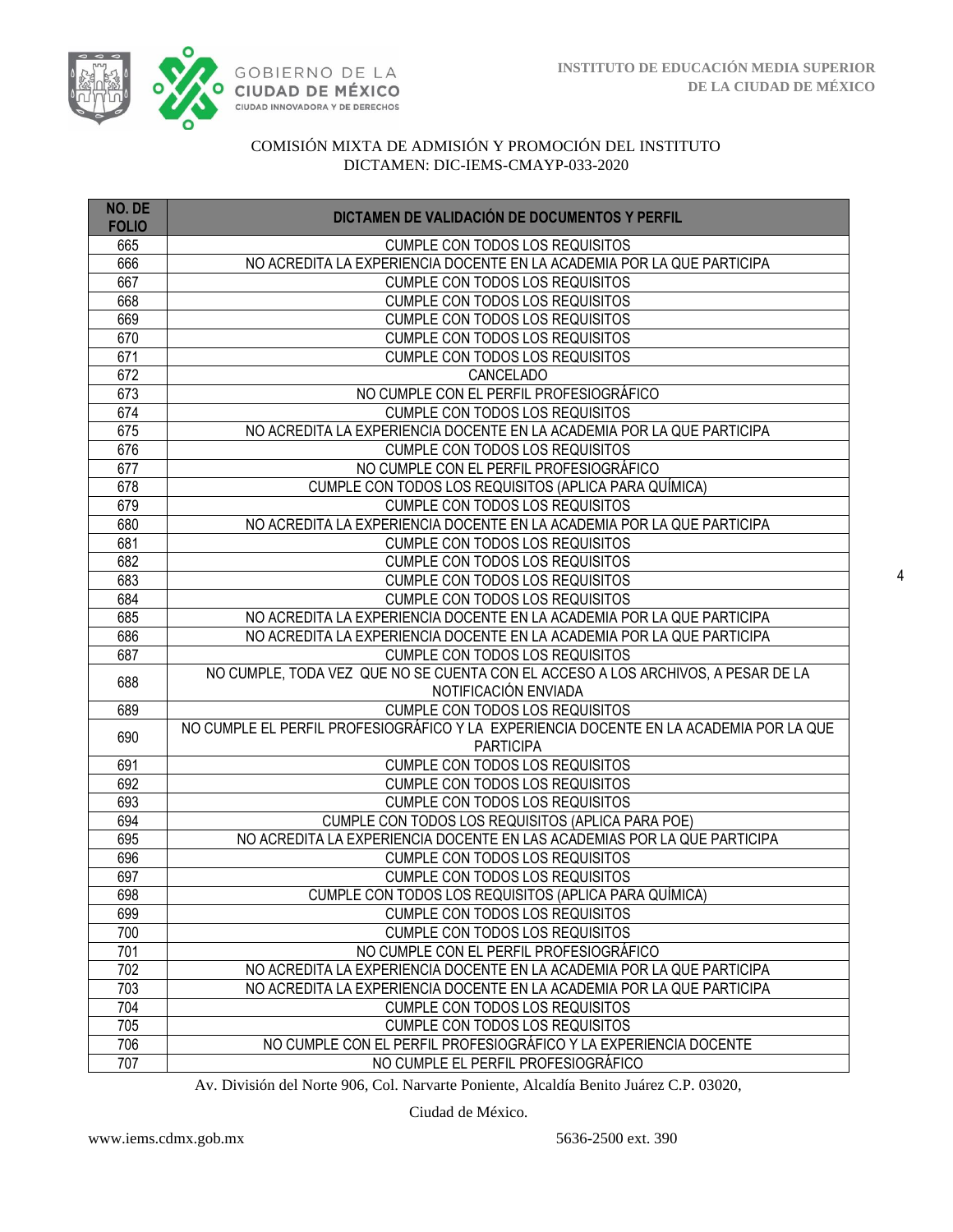

| NO. DE<br><b>FOLIO</b> | DICTAMEN DE VALIDACIÓN DE DOCUMENTOS Y PERFIL                                          |
|------------------------|----------------------------------------------------------------------------------------|
| 708                    | <b>CUMPLE CON TODOS LOS REQUISITOS</b>                                                 |
| 709                    | NO ACREDITA LA EXPERIENCIA DOCENTE EN LA ACADEMIA POR LA QUE PARTICIPA                 |
| 710                    | NO ACREDITA LA EXPERIENCIA DOCENTE EN LA ACADEMIA POR LA QUE PARTICIPA                 |
| 711                    | <b>CUMPLE CON TODOS LOS REQUISITOS</b>                                                 |
| $\overline{712}$       | <b>CUMPLE CON TODOS LOS REQUISITOS</b>                                                 |
| 713                    | NO CUMPLE CON EL FORMATO DEBIDAMENTE LLENADO                                           |
| 714                    | NO CUMPLE CON EL PERFIL PROFESIOGRÁFICO                                                |
| 715                    | NO CUMPLE CON EL PERFIL PROFESIOGRÁFICO Y LA EXPERIENCIA DOCENTE EN LA ACADEMIA POR LA |
|                        | <b>QUE PARTICIPA</b>                                                                   |
| 716                    | <b>CUMPLE CON TODOS LOS REQUISITOS</b>                                                 |
| 717                    | <b>CUMPLE CON TODOS LOS REQUISITOS</b>                                                 |
| 718                    | NO CUMPLE CON EL FORMATO DEBIDAMENTE LLENADO                                           |
| 719                    | NO CUMPLE CON EL PERFIL PROFESIOGRÁFICO Y LA EXPERIENCIA DOCENTE EN LA ACADEMIA POR LA |
|                        | <b>QUE PARTICIPA</b>                                                                   |
| 720                    | NO ACREDITA LA EXPERIENCIA DOCENTE EN LA ACADEMIA POR LA QUE PARTICIPA                 |
| 721                    | CUMPLE CON TODOS LOS REQUISITOS (APLICA PARA MATEMÁTICAS)                              |
| 722                    | <b>CUMPLE CON TODOS LOS REQUISITOS</b>                                                 |
| 723                    | <b>CUMPLE CON TODOS LOS REQUISITOS</b>                                                 |
| 724                    | <b>CUMPLE CON TODOS LOS REQUISITOS</b>                                                 |
| 725                    | NO ACREDITA LA EXPERIENCIA DOCENTE EN EL NIVEL EDUCATIVO                               |
| 726                    | NO CUMPLE CON LA EXPERIENCIA DOCENTE                                                   |
| 727                    | NO CUMPLE CON EL FORMATO DEBIDAMENTE LLENADO                                           |
| 728                    | NO ACREDITA LA EXPERIENCIA DOCENTE EN LA ACADEMIA POR LA QUE PARTICIPA                 |
| 729<br>730             | CUMPLE CON TODOS LOS REQUISITOS<br><b>CUMPLE CON TODOS LOS REQUISITOS</b>              |
| 731                    | <b>CUMPLE CON TODOS LOS REQUISITOS</b>                                                 |
| 732                    | NO CUMPLE CON EL PERFIL PROFESIOGRÁFICO Y LA EXPERIENCIA DOCENTE                       |
| 733                    | <b>CUMPLE CON TODOS LOS REQUISITOS</b>                                                 |
| 734                    | <b>CUMPLE CON TODOS LOS REQUISITOS</b>                                                 |
| 735                    | <b>CUMPLE CON TODOS LOS REQUISITOS</b>                                                 |
| 736                    | <b>CUMPLE CON TODOS LOS REQUISITOS</b>                                                 |
|                        | NO CUMPLE EL PERFIL PROFESIOGRÁFICO Y LA EXPERIENCIA DOCENTE EN LA ACADEMIA POR LA QUE |
| 737                    | <b>PARTICIPA</b>                                                                       |
| 738                    | NO ACREDITA LA EXPERIENCIA DOCENTE EN LA ACADEMIA POR LA QUE PARTICIPA                 |
|                        | NO CUMPLE CON EL PERFIL PROFESIOGRÁFICO Y LA EXPERIENCIA DOCENTE EN LA ACADEMIA POR LA |
| 739                    | <b>QUE PARTICIPA</b>                                                                   |
| 740                    | <b>CUMPLE CON TODOS LOS REQUISITOS</b>                                                 |
| 741                    | CUMPLE CON TODOS LOS REQUISITOS                                                        |
| 742                    | NO ACREDITA LA EXPERIENCIA DOCENTE EN LA ACADEMIA POR LA QUE PARTICIPA                 |
| 743                    | CUMPLE CON TODOS LOS REQUISITOS                                                        |
| 744                    | NO CUMPLE EL PERFIL PROFESIOGRÁFICO Y LA EXPERIENCIA DOCENTE EN LA ACADEMIA POR LA QUE |
|                        | <b>PARTICIPA</b>                                                                       |
| 745                    | NO CUMPLE EL PERFIL PROFESIOGRÁFICO Y LA EXPERIENCIA DOCENTE EN LA ACADEMIA POR LA QUE |
|                        | <b>PARTICIPA</b>                                                                       |
| 746                    | CUMPLE CON TODOS LOS REQUISITOS                                                        |

Av. División del Norte 906, Col. Narvarte Poniente, Alcaldía Benito Juárez C.P. 03020,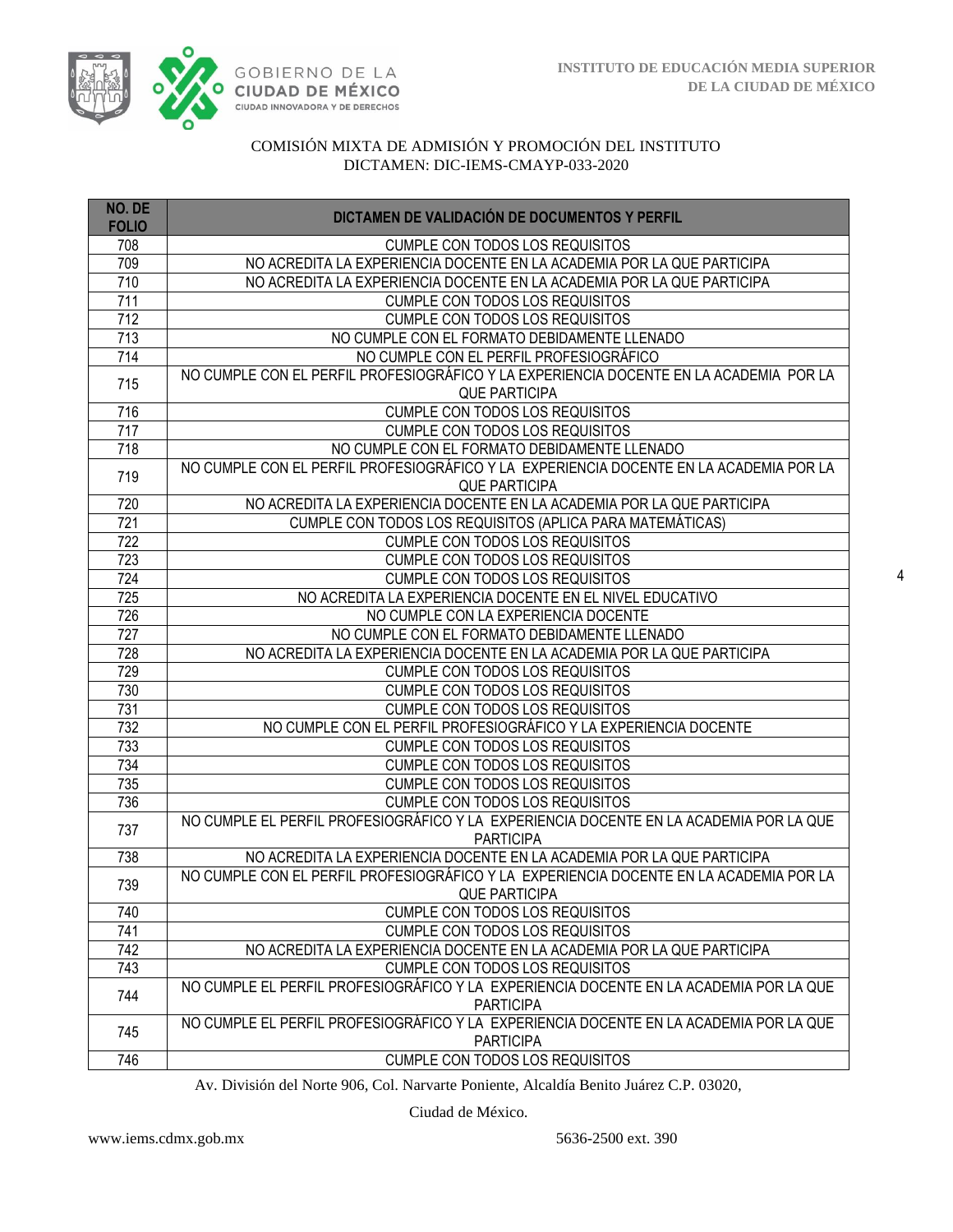

| NO. DE<br><b>FOLIO</b> | DICTAMEN DE VALIDACIÓN DE DOCUMENTOS Y PERFIL                                                                    |
|------------------------|------------------------------------------------------------------------------------------------------------------|
| 747                    | NO ACREDITA LA EXPERIENCIA DOCENTE EN LA ACADEMIA POR LA QUE PARTICIPA                                           |
| 748                    | CUMPLE CON TODOS LOS REQUISITOS                                                                                  |
| 749                    | <b>CUMPLE CON TODOS LOS REQUISITOS</b>                                                                           |
| 750                    | <b>CUMPLE CON TODOS LOS REQUISITOS</b>                                                                           |
| 751                    | CUMPLE CON TODOS LOS REQUISITOS                                                                                  |
| 752                    | NO ACREDITA LA EXPERIENCIA DOCENTE EN LA ACADEMIA POR LA QUE PARTICIPA                                           |
| 753                    | NO CUMPLE CON EL FORMATO DEBIDAMENTE LLENADO                                                                     |
| 754                    | CUMPLE CON TODOS LOS REQUISITOS                                                                                  |
| 755                    | <b>CUMPLE CON TODOS LOS REQUISITOS</b>                                                                           |
| 756                    | CUMPLE CON TODOS LOS REQUISITOS                                                                                  |
| 757                    | CUMPLE CON TODOS LOS REQUISITOS                                                                                  |
| 758                    | CUMPLE CON TODOS LOS REQUISITOS                                                                                  |
| 759                    | CUMPLE CON TODOS LOS REQUISITOS                                                                                  |
| 760                    | NO CUMPLE CON EL PERFIL PROFESIOGRÁFICO Y LA EXPERIENCIA DOCENTE EN LA ACADEMIA POR LA<br><b>QUE PARTICIPA</b>   |
| 761                    | NO ACREDITA LA EXPERIENCIA DOCENTE EN LA ACADEMIA POR LA QUE PARTICIPA                                           |
| 762                    | <b>CUMPLE CON TODOS LOS REQUISITOS</b>                                                                           |
| 763                    | CUMPLE CON TODOS LOS REQUISITOS                                                                                  |
| 764                    | <b>CUMPLE CON TODOS LOS REQUISITOS</b>                                                                           |
| 765                    | NO CUMPLE EL PERFIL PROFESIOGRÁFICO Y LA EXPERIENCIA DOCENTE EN LA ACADEMIA POR LA QUE                           |
|                        | <b>PARTICIPA</b>                                                                                                 |
| 766                    | CUMPLE CON TODOS LOS REQUISITOS (APLICA PARA MATEMÁTICAS)                                                        |
| 767                    | NO ACREDITA LA EXPERIENCIA DOCENTE EN LA ACADEMIA POR LA QUE PARTICIPA                                           |
| 768                    | <b>CUMPLE CON TODOS LOS REQUISITOS</b>                                                                           |
| 769                    | CUMPLE CON TODOS LOS REQUISITOS                                                                                  |
| 770<br>771             | <b>CUMPLE CON TODOS LOS REQUISITOS</b>                                                                           |
| $\overline{772}$       | <b>CUMPLE CON TODOS LOS REQUISITOS</b><br>NO ACREDITA LA EXPERIENCIA DOCENTE EN LA ACADEMIA POR LA QUE PARTICIPA |
| $\overline{773}$       | <b>CUMPLE CON TODOS LOS REQUISITOS</b>                                                                           |
| 774                    | CUMPLE CON TODOS LOS REQUISITOS (APLICA PARA HISTORIA)                                                           |
| 775                    | CUMPLE CON TODOS LOS REQUISITOS                                                                                  |
| 776                    | NO ACREDITA LA EXPERIENCIA DOCENTE EN LA ACADEMIA POR LA QUE PARTICIPA                                           |
| 777                    | NO ACREDITA LA EXPERIENCIA DOCENTE EN LA ACADEMIA POR LA QUE PARTICIPA                                           |
|                        | NO CUMPLE EL PERFIL PROFESIOGRÁFICO Y LA EXPERIENCIA DOCENTE EN LA ACADEMIA POR LA QUE                           |
| 778                    | <b>PARTICIPA</b>                                                                                                 |
| 779                    | CUMPLE CON TODOS LOS REQUISITOS                                                                                  |
| 780                    | <b>CUMPLE CON TODOS LOS REQUISITOS</b>                                                                           |
| 781                    | CUMPLE CON TODOS LOS REQUISITOS (APLICA PARA QUÍMICA)                                                            |
| 782                    | <b>CUMPLE CON TODOS LOS REQUISITOS</b>                                                                           |
| 783                    | NO ACREDITA LA EXPERIENCIA DOCENTE EN LA ACADEMIA POR LA QUE PARTICIPA                                           |
| 784                    | CUMPLE CON TODOS LOS REQUISITOS                                                                                  |
| 785                    | <b>CUMPLE CON TODOS LOS REQUISITOS</b>                                                                           |
| 786                    | <b>CUMPLE CON TODOS LOS REQUISITOS</b>                                                                           |
| 787                    | NO CUMPLE EL PERFIL PROFESIOGRÁFICO Y LA EXPERIENCIA DOCENTE EN LA ACADEMIA POR LA QUE<br><b>PARTICIPA</b>       |

Av. División del Norte 906, Col. Narvarte Poniente, Alcaldía Benito Juárez C.P. 03020,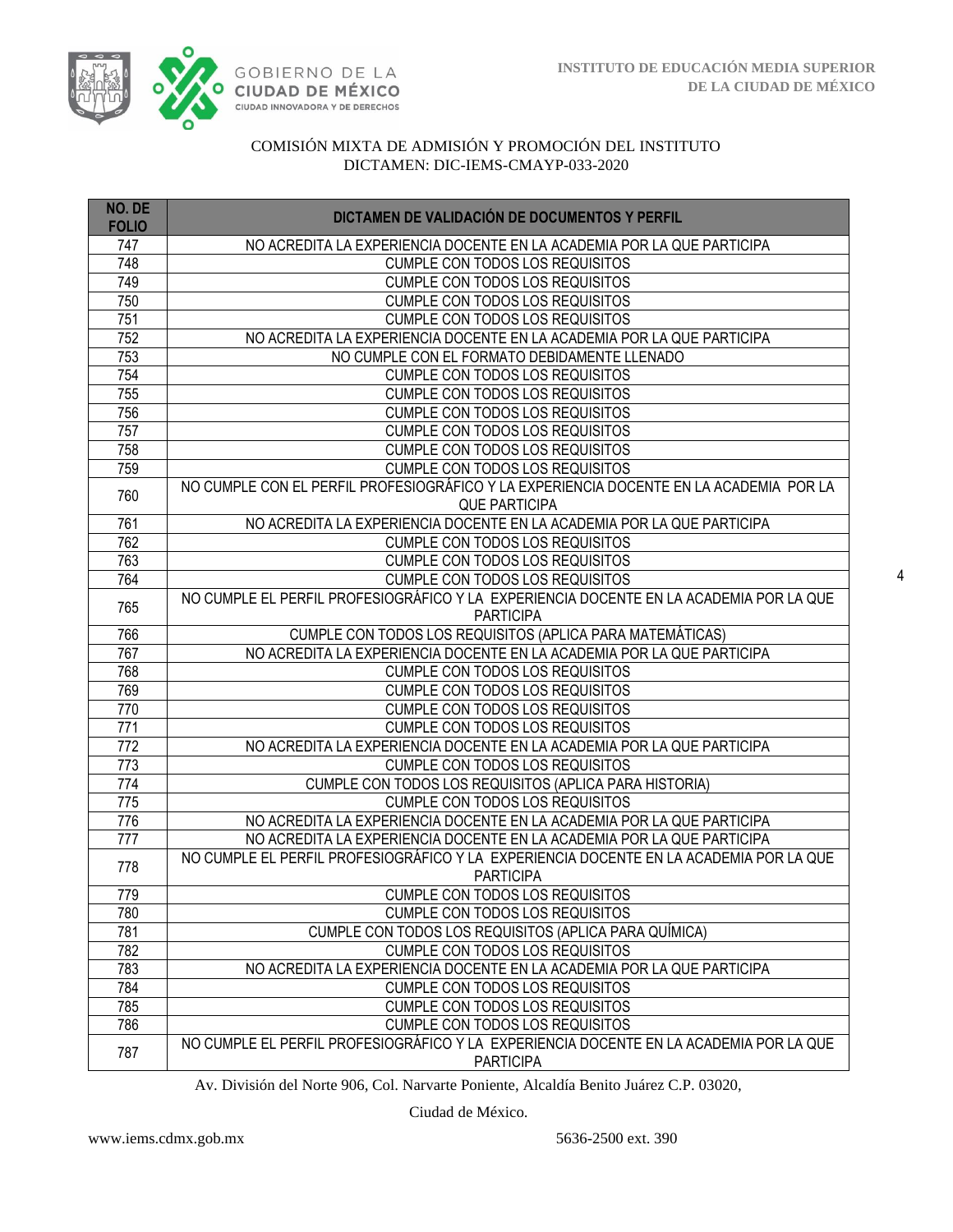

| NO. DE<br><b>FOLIO</b> | DICTAMEN DE VALIDACIÓN DE DOCUMENTOS Y PERFIL                                                              |
|------------------------|------------------------------------------------------------------------------------------------------------|
| 788                    | NO ACREDITA LA EXPERIENCIA DOCENTE EN LA ACADEMIA POR LA QUE PARTICIPA                                     |
| 789                    | NO ACREDITA LA EXPERIENCIA DOCENTE EN LA ACADEMIA POR LA QUE PARTICIPA                                     |
| 790                    | NO CUMPLE CON EL PERFIL PROFESIOGRÁFICO                                                                    |
| 791                    | NO ACREDITA LA EXPERIENCIA DOCENTE EN LA ACADEMIA POR LA QUE PARTICIPA                                     |
| 792                    | NO ACREDITA LA EXPERIENCIA DOCENTE EN LA ACADEMIA POR LA QUE PARTICIPA                                     |
| 793                    | <b>CUMPLE CON TODOS LOS REQUISITOS</b>                                                                     |
| 794                    | <b>CUMPLE CON TODOS LOS REQUISITOS</b>                                                                     |
| 795                    | NO ACREDITA LA EXPERIENCIA DOCENTE EN LA ACADEMIA POR LA QUE PARTICIPA                                     |
| 796                    | NO CUMPLE EL PERFIL PROFESIOGRÁFICO Y LA EXPERIENCIA DOCENTE EN LA ACADEMIA POR LA QUE<br><b>PARTICIPA</b> |
| 797                    | <b>CUMPLE CON TODOS LOS REQUISITOS</b>                                                                     |
| 798                    | NO ACREDITA LA EXPERIENCIA DOCENTE EN LA ACADEMIA POR LA QUE PARTICIPA                                     |
| 799                    | CUMPLE CON TODOS LOS REQUISITOS                                                                            |
| 800                    | NO CUMPLE EL PERFIL PROFESIOGRÁFICO Y LA EXPERIENCIA DOCENTE EN LA ACADEMIA POR LA QUE<br><b>PARTICIPA</b> |
| 801                    | NO ACREDITA LA EXPERIENCIA DOCENTE EN LA ACADEMIA POR LA QUE PARTICIPA                                     |
| 802                    | NO ACREDITA LA EXPERIENCIA DOCENTE EN LA ACADEMIA POR LA QUE PARTICIPA                                     |
| 803                    | CUMPLE CON TODOS LOS REQUISITOS                                                                            |
| 804                    | <b>CUMPLE CON TODOS LOS REQUISITOS</b>                                                                     |
| 805                    | CUMPLE CON TODOS LOS REQUISITOS                                                                            |
| 806                    | CUMPLE CON TODOS LOS REQUISITOS                                                                            |
| 807                    | <b>CUMPLE CON TODOS LOS REQUISITOS</b>                                                                     |
| 808                    | <b>CUMPLE CON TODOS LOS REQUISITOS</b>                                                                     |
| 809                    | NO CUMPLE EL PERFIL PROFESIOGRÁFICO Y LA EXPERIENCIA DOCENTE EN LA ACADEMIA POR LA QUE                     |
|                        | <b>PARTICIPA</b>                                                                                           |
| 810                    | <b>CUMPLE CON TODOS LOS REQUISITOS</b>                                                                     |
| 811                    | <b>CUMPLE CON TODOS LOS REQUISITOS</b>                                                                     |
| 812                    | NO CUMPLE CON EL PERFIL PROFESIOGRÁFICO                                                                    |
| 813                    | CUMPLE CON TODOS LOS REQUISITOS                                                                            |
| 814                    | NO CUMPLE CON EL PERFIL PROFESIOGRÁFICO                                                                    |
| 815                    | NO CUMPLE CON EL PERFIL PROFESIOGRÁFICO                                                                    |
| 816                    | CUMPLE CON TODOS LOS REQUISITOS (APLICA PARA HISTORIA)                                                     |
| 817                    | <b>CUMPLE CON TODOS LOS REQUISITOS</b>                                                                     |
| 818                    | <b>CUMPLE CON TODOS LOS REQUISITOS</b>                                                                     |
| 819                    | CUMPLE CON TODOS LOS REQUISITOS (APLICA PARA QUÍMICA)                                                      |
| 820                    | <b>CUMPLE CON TODOS LOS REQUISITOS</b>                                                                     |
| 821                    | NO CUMPLE CON EL PERFIL PROFESIOGRÁFICO                                                                    |
| 822                    | CUMPLE CON TODOS LOS REQUISITOS (APLICA PARA MATEMÁTICAS)                                                  |
| 823                    | NO CUMPLE CON EL PERFIL PROFESIOGRÁFICO EN LA ACADEMIAS QUE SOLICITA                                       |
| 824                    | CUMPLE CON TODOS LOS REQUISITOS (APLICA PARA FÍSICA)                                                       |
| 825                    | NO ACREDITA LA EXPERIENCIA DOCENTE EN LA ACADEMIA POR LA QUE PARTICIPA                                     |
| 826                    | <b>CUMPLE CON TODOS LOS REQUISITOS</b>                                                                     |
| 827                    | NO ACREDITA LA EXPERIENCIA DOCENTE EN LA ACADEMIA POR LA QUE PARTICIPA                                     |
| 828                    | <b>CUMPLE CON TODOS LOS REQUISITOS</b>                                                                     |
| 829                    | NO CUMPLE EL PERFIL PROFESIOGRÁFICO                                                                        |

Av. División del Norte 906, Col. Narvarte Poniente, Alcaldía Benito Juárez C.P. 03020,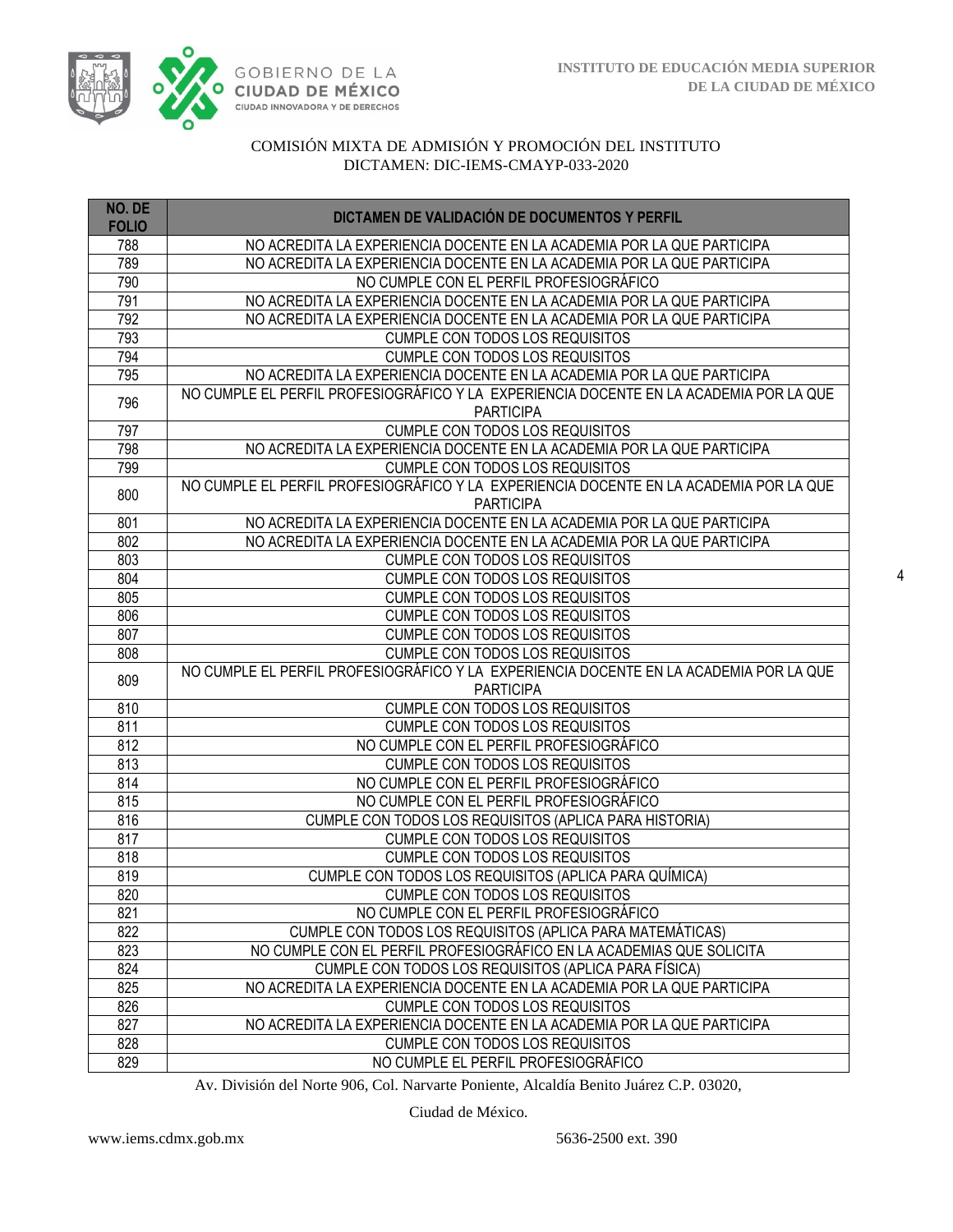

| NO. DE<br><b>FOLIO</b> | DICTAMEN DE VALIDACIÓN DE DOCUMENTOS Y PERFIL                                                              |
|------------------------|------------------------------------------------------------------------------------------------------------|
| 830                    | NO CUMPLE EL PERFIL PROFESIOGRÁFICO Y LA EXPERIENCIA DOCENTE EN LA ACADEMIA POR LA QUE<br><b>PARTICIPA</b> |
| 831                    | CUMPLE CON TODOS LOS REQUISITOS (APLICA PARA COMPUTACIÓN)                                                  |
| 832                    | NO CUMPLE CON EL PERFIL PROFESIOGRÁFICO Y LA EXPERIENCIA DOCENTE EN LA ACADEMIA POR LA                     |
|                        | <b>QUE PARTICIPA</b>                                                                                       |
| 833                    | CUMPLE CON TODOS LOS REQUISITOS                                                                            |
| 834                    | NO CUMPLE CON EL PERFIL PROFESIOGRÁFICO (NO ENVÍO EL TOEFL)                                                |
| 835                    | NO CUMPLE CON EL PERFIL PROFESIOGRÁFICO Y LA EXPERIENCIA DOCENTE POR LAS ACADEMIAS QUE<br><b>PARTICIPA</b> |
| 836                    | NO ACREDITA LA EXPERIENCIA DOCENTE EN LAS ACADEMIAS POR LAS QUE PARTICIPA                                  |
| 837                    | NO ACREDITA LA EXPERIENCIA DOCENTE EN LAS ACADEMIAS POR LAS QUE PARTICIPA                                  |
| 838                    | <b>CUMPLE CON TODOS LOS REQUISITOS</b>                                                                     |
| 839                    | <b>CUMPLE CON TODOS LOS REQUISITOS</b>                                                                     |
|                        | NO CUMPLE EL PERFIL PROFESIOGRÁFICO Y LA EXPERIENCIA DOCENTE EN LA ACADEMIA POR LA QUE                     |
| 840                    | <b>PARTICIPA</b>                                                                                           |
| 841                    | <b>CUMPLE CON TODOS LOS REQUISITOS</b>                                                                     |
| 842                    | <b>CUMPLE CON TODOS LOS REQUISITOS</b>                                                                     |
| 843                    | NO ACREDITA LA EXPERIENCIA DOCENTE EN LA ACADEMIA QUE PARTICIPA                                            |
| 844                    | NO CUMPLE TODA VEZ QUE NO SE CUENTA CON EL ACCESO A LOS ARCHIVOS ENVIADOS                                  |
| 845                    | NO ACREDITA LA EXPERIENCIA DOCENTE EN LA ACADEMIA QUE PARTICIPA                                            |
| 846                    | NO ACREDITA LA EXPERIENCIA DOCENTE EN LA ACADEMIA QUE PARTICIPA                                            |
| 847                    | NO ACREDITA LA EXPERIENCIA DOCENTE EN LA ACADEMIA QUE PARTICIPA                                            |
| 848                    | NO ACREDITA LA EXPERIENCIA DOCENTE EN LA ACADEMIA QUE PARTICIPA                                            |
| 849                    | CUMPLE CON TODOS LOS REQUISITOS                                                                            |
| 850                    | CUMPLE CON TODOS LOS REQUISITOS                                                                            |
|                        | NO CUMPLE EL PERFIL PROFESIOGRÁFICO Y LA EXPERIENCIA DOCENTE EN LA ACADEMIA POR LA QUE                     |
| 851                    | <b>PARTICIPA</b>                                                                                           |
| 852                    | CUMPLE CON TODOS LOS REQUISITOS                                                                            |
| 853                    | <b>CUMPLE CON TODOS LOS REQUISITOS</b>                                                                     |
| 854                    | NO CUMPLE CON EL PERFIL PROFESIOGRÁFICO POR LA ACADEMIA QUE PARTICIPA                                      |
| 855                    | NO CUMPLE CON EL PERFIL PROFESIOGRÁFICO                                                                    |
| 856                    | NO CUMPLE CON EL PERFIL PROFESIOGRÁFICO                                                                    |
| 857                    | <b>CUMPLE CON TODOS LOS REQUISITOS</b>                                                                     |
|                        | NO CUMPLE EL PERFIL PROFESIOGRÁFICO Y LA EXPERIENCIA DOCENTE EN LA ACADEMIA POR LA QUE                     |
| 858                    | <b>PARTICIPA</b>                                                                                           |
| 859                    | CUMPLE CON TODOS LOS REQUISITOS                                                                            |
| 860                    | NO ACREDITA LA EXPERIENCIA DOCENTE EN LA ACADEMIA QUE PARTICIPA                                            |
| 861                    | <b>CUMPLE CON TODOS LOS REQUISITOS</b>                                                                     |
| 862                    | NO ACREDITA LA EXPERIENCIA DOCENTE EN LA ACADEMIA QUE PARTICIPA                                            |
| 863                    | <b>CUMPLE CON TODOS LOS REQUISITOS</b>                                                                     |
| 864                    | NO CUMPLE CON EL PERFIL PROFESIOGRÁFICO POR LA ACADEMIA QUE PARTICIPA                                      |
| 865                    | CUMPLE CON TODOS LOS REQUISITOS                                                                            |
| 866                    | NO CUMPLE CON EL TÍTULO Y/O CEDULA, ASI COMO EXPERIENCIA DOCENTE EN LA ACADEMIA QUE                        |
|                        | <b>PARTICIPA</b>                                                                                           |
| 867                    | <b>CUMPLE CON TODOS LOS REQUISITOS</b>                                                                     |

Av. División del Norte 906, Col. Narvarte Poniente, Alcaldía Benito Juárez C.P. 03020,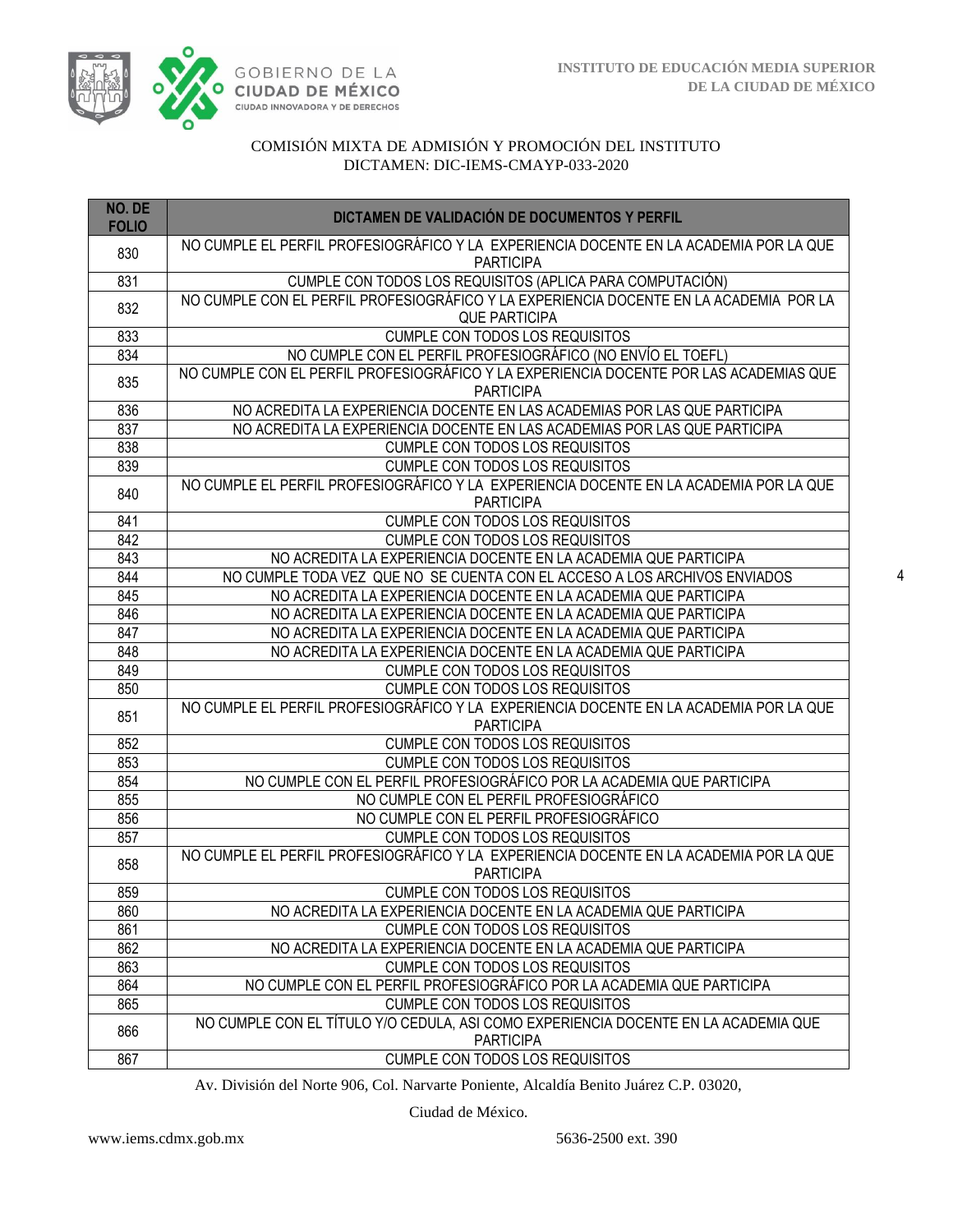

| NO. DE<br><b>FOLIO</b> | DICTAMEN DE VALIDACIÓN DE DOCUMENTOS Y PERFIL                                                           |
|------------------------|---------------------------------------------------------------------------------------------------------|
| 868                    | NO CUMPLE CON EL PERFIL PROFESIOGRÁFICO POR LA ACADEMIA QUE PARTICIPA                                   |
| 869                    | <b>CUMPLE CON TODOS LOS REQUISITOS</b>                                                                  |
| 870                    | <b>CUMPLE CON TODOS LOS REQUISITOS</b>                                                                  |
| 871                    | NO ACREDITA LA EXPERIENCIA DOCENTE EN LA ACADEMIA QUE PARTICIPA                                         |
| 872                    | <b>CANCELADO</b>                                                                                        |
| 873                    | CUMPLE CON TODOS LOS REQUISITOS                                                                         |
| 874                    | NO CUMPLE CON EL PERFIL PROFESIOGRÁFICO Y EXPERIENCIA ACADÉMICA POR LA ACADEMIA QUE<br><b>PARTICIPA</b> |
| 875                    | NO ACREDITA LA EXPERIENCIA DOCENTE EN LA ACADEMIA QUE PARTICIPA                                         |
| 876                    | <b>CUMPLE CON TODOS LOS REQUISITOS</b>                                                                  |
| 877                    | NO CUMPLE CON EL PERFIL PROFESIOGRÁFICO Y EXPERIENCIA ACADÉMICA POR LA ACADEMIA QUE<br><b>PARTICIPA</b> |
| 878                    | NO ACREDITA LA EXPERIENCIA DOCENTE EN LA ACADEMIA QUE PARTICIPA                                         |
| 879                    | <b>CUMPLE CON TODOS LOS REQUISITOS</b>                                                                  |
| 880                    | <b>CUMPLE CON TODOS LOS REQUISITOS</b>                                                                  |
| 881                    | NO CUMPLE CON EL PERFIL PROFESIOGRÁFICO Y EXPERIENCIA ACADÉMICA POR LA ACADEMIA QUE<br><b>PARTICIPA</b> |
| 882                    | CUMPLE CON TODOS LOS REQUISITOS (APLICA PARA MATEMÁTICAS)                                               |
| 883                    | NO ACREDITA LA EXPERIENCIA DOCENTE EN LA ACADEMIA QUE PARTICIPA                                         |
| 884                    | NO ACREDITA LA EXPERIENCIA DOCENTE EN LA ACADEMIA QUE PARTICIPA                                         |
| 885                    | <b>CUMPLE CON TODOS LOS REQUISITOS</b>                                                                  |
| 886                    | NO CUMPLE CON EL PERFIL PROFESIOGRÁFICO Y EXPERIENCIA ACADÉMICA POR LA ACADEMIA QUE<br><b>PARTICIPA</b> |
| 887                    | <b>CUMPLE CON TODOS LOS REQUISITOS</b>                                                                  |
| 888                    | <b>CUMPLE CON TODOS LOS REQUISITOS</b>                                                                  |
| 889                    | <b>CUMPLE CON TODOS LOS REQUISITOS</b>                                                                  |
| 890                    | NO CUMPLE CON EL PERFIL PROFESIOGRÁFICO                                                                 |
| 891                    | NO CUMPLE CON EL PERFIL PROFESIOGRÁFICO                                                                 |
| 892                    | NO CUMPLE CON EL PERFIL PROFESIOGRÁFICO                                                                 |
| 893                    | NO CUMPLE CON EL PERFIL PROFESIOGRÁFICO                                                                 |
| 894                    | <b>CUMPLE CON TODOS LOS REQUISITOS</b>                                                                  |
| 895                    | <b>CUMPLE CON TODOS LOS REQUISITOS</b>                                                                  |
| 896                    | <b>CUMPLE CON TODOS LOS REQUISITOS</b>                                                                  |
| 897                    | <b>CUMPLE CON TODOS LOS REQUISITOS</b>                                                                  |
| 898                    | <b>CUMPLE CON TODOS LOS REQUISITOS</b>                                                                  |
| 899                    | CUMPLE CON TODOS LOS REQUISITOS                                                                         |
| 900                    | <b>CUMPLE CON TODOS LOS REQUISITOS</b>                                                                  |
| 901                    | NO ACREDITA LA EXPERIENCIA DOCENTE EN LA ACADEMIA QUE PARTICIPA                                         |
| 902                    | NO CUMPLE CON EL PERFIL PROFESIOGRÁFICO Y EXPERIENCIA ACADÉMICA POR LA ACADEMIA QUE<br><b>PARTICIPA</b> |
| 903                    | NO ACREDITA LA EXPERIENCIA DOCENTE EN LA ACADEMIA QUE PARTICIPA                                         |
| 904                    | <b>CUMPLE CON TODOS LOS REQUISITOS</b>                                                                  |
| $\overline{905}$       | CUMPLE CON TODOS LOS REQUISITOS                                                                         |
| 906                    | CUMPLE CON TODOS LOS REQUISITOS                                                                         |

Av. División del Norte 906, Col. Narvarte Poniente, Alcaldía Benito Juárez C.P. 03020,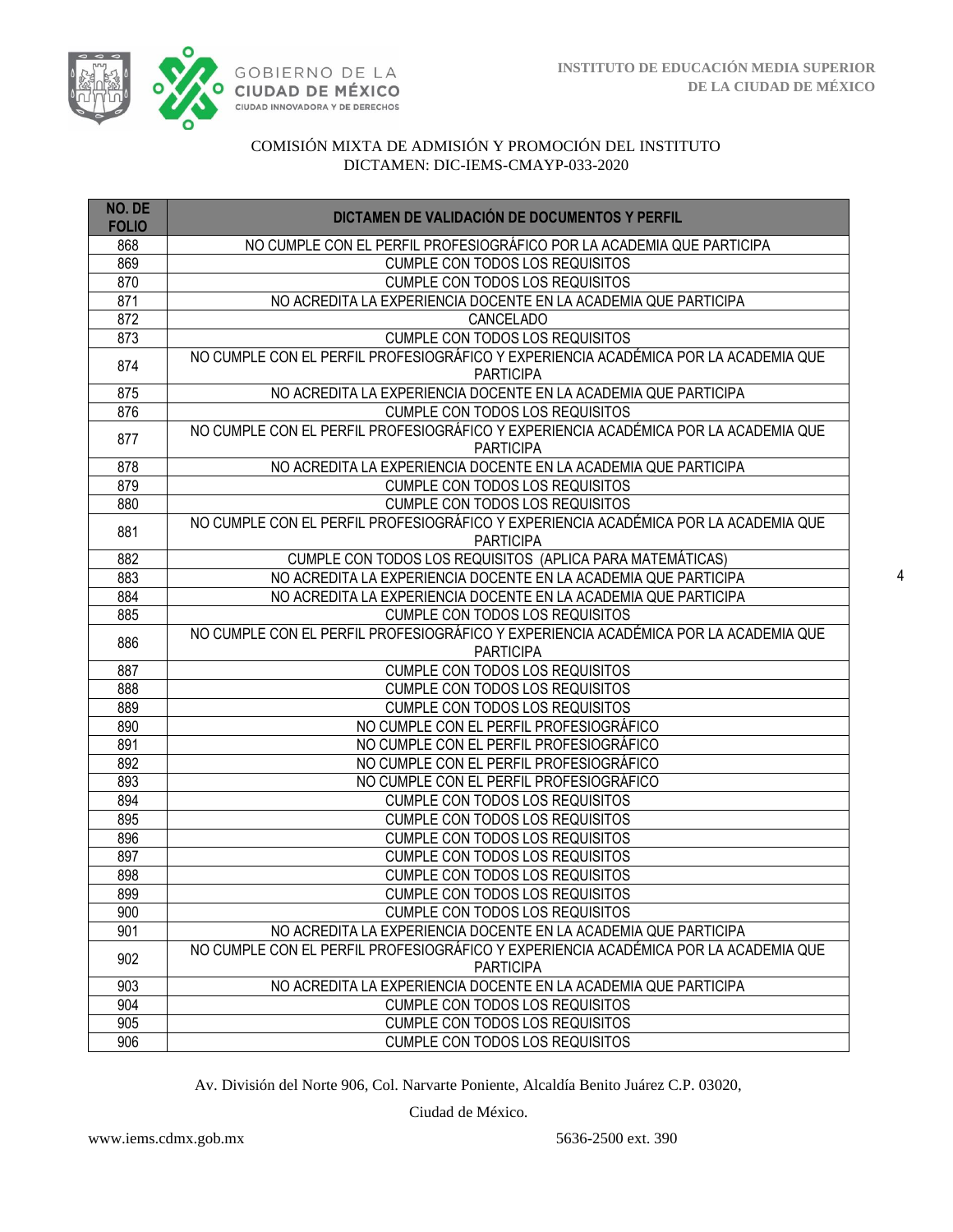

| NO. DE<br><b>FOLIO</b> | DICTAMEN DE VALIDACIÓN DE DOCUMENTOS Y PERFIL                                                           |
|------------------------|---------------------------------------------------------------------------------------------------------|
| 907                    | NO CUMPLE CON EL PERFIL PROFESIOGRÁFICO Y EXPERIENCIA ACADÉMICA POR LA ACADEMIA QUE<br><b>PARTICIPA</b> |
| 908                    | <b>CUMPLE CON TODOS LOS REQUISITOS</b>                                                                  |
| 909                    | NO ACREDITA LA EXPERIENCIA DOCENTE EN LA ACADEMIA QUE PARTICIPA                                         |
| 910                    | CUMPLE CON TODOS LOS REQUISITOS                                                                         |
| 911                    | CUMPLE CON TODOS LOS REQUISITOS                                                                         |
| 912                    | NO ACREDITA LA EXPERIENCIA DOCENTE EN LA ACADEMIA QUE PARTICIPA                                         |
| 913                    | <b>CUMPLE CON TODOS LOS REQUISITOS</b>                                                                  |
| 914                    | CUMPLE CON TODOS LOS REQUISITOS (APLICA PARA FÍSICA)                                                    |
| 915                    | CUMPLE CON TODOS LOS REQUISITOS (APLICA PARA FÍSICA)                                                    |
| 916                    | CUMPLE CON TODOS LOS REQUISITOS                                                                         |
| 917                    | CUMPLE CON TODOS LOS REQUISITOS                                                                         |
| $\overline{918}$       | <b>CUMPLE CON TODOS LOS REQUISITOS</b>                                                                  |
| 919                    | NO ACREDITA LA EXPERIENCIA DOCENTE EN LA ACADEMIA QUE PARTICIPA                                         |
| 920                    | CUMPLE CON TODOS LOS REQUISITOS                                                                         |
| 921                    | <b>CUMPLE CON TODOS LOS REQUISITOS</b>                                                                  |
| 922                    | <b>CUMPLE CON TODOS LOS REQUISITOS</b>                                                                  |
| 923                    | <b>CUMPLE CON TODOS LOS REQUISITOS</b>                                                                  |
| 924                    | NO ACREDITA LA EXPERIENCIA DOCENTE EN LA ACADEMIA QUE PARTICIPA                                         |
| 925                    | NO CUMPLE CON EL PERFIL PROFESIOGRÁFICO Y EXPERIENCIA ACADÉMICA POR LA ACADEMIA QUE                     |
|                        | <b>PARTICIPA</b>                                                                                        |
| 926                    | NO ACREDITA LA EXPERIENCIA DOCENTE EN LA ACADEMIA QUE PARTICIPA                                         |
| 927                    | <b>CUMPLE CON TODOS LOS REQUISITOS</b>                                                                  |
| 928                    | <b>CUMPLE CON TODOS LOS REQUISITOS</b>                                                                  |
| 929                    | NO ACREDITA LA EXPERIENCIA DOCENTE EN LA ACADEMIA QUE PARTICIPA                                         |
| 930                    | <b>CUMPLE CON TODOS LOS REQUISITOS</b>                                                                  |
| 931                    | NO CUMPLE CON EL PERFIL PROFESIOGRÁFICO Y EXPERIENCIA ACADÉMICA POR LA ACADEMIA QUE<br><b>PARTICIPA</b> |
| 932                    | NO ACREDITA LA EXPERIENCIA DOCENTE EN EL NIVEL EDUCATIVO                                                |
| 933                    | NO ACREDITA LA EXPERIENCIA DOCENTE EN EL NIVEL EDUCATIVO                                                |
| 934                    | <b>CUMPLE CON TODOS LOS REQUISITOS</b>                                                                  |
| 935                    | <b>CUMPLE CON TODOS LOS REQUISITOS</b>                                                                  |
| 936                    | NO CUMPLE CON EL PERFIL PROFESIOGRÁFICO EN LA ACADEMIA QUE PARTICIPA                                    |
| 937                    | <b>CUMPLE CON TODOS LOS REQUISITOS</b>                                                                  |
| 938                    | CUMPLE CON TODOS LOS REQUISITOS                                                                         |
| 939                    | <b>CUMPLE CON TODOS LOS REQUISITOS</b>                                                                  |
| 940                    | <b>CUMPLE CON TODOS LOS REQUISITOS</b>                                                                  |
| 941                    | <b>CUMPLE CON TODOS LOS REQUISITOS</b>                                                                  |
| 942                    | <b>CUMPLE CON TODOS LOS REQUISITOS</b>                                                                  |
| 943                    | <b>CUMPLE CON TODOS LOS REQUISITOS</b>                                                                  |
| 944                    | <b>CUMPLE CON TODOS LOS REQUISITOS</b>                                                                  |
| 945                    | NO CUMPLE CON EXPERIENCIA DOCENTE EN LAS ACADÉMICAS POR LA QUE PARTICIPA                                |
| 946                    | <b>CUMPLE CON TODOS LOS REQUISITOS</b>                                                                  |
| 947                    | <b>CUMPLE CON TODOS LOS REQUISITOS</b>                                                                  |
| 948                    | NO ACREDITA LA EXPERIENCIA DOCENTE EN LA ACADÉMICA POR LA QUE PARTICIPA                                 |

Av. División del Norte 906, Col. Narvarte Poniente, Alcaldía Benito Juárez C.P. 03020,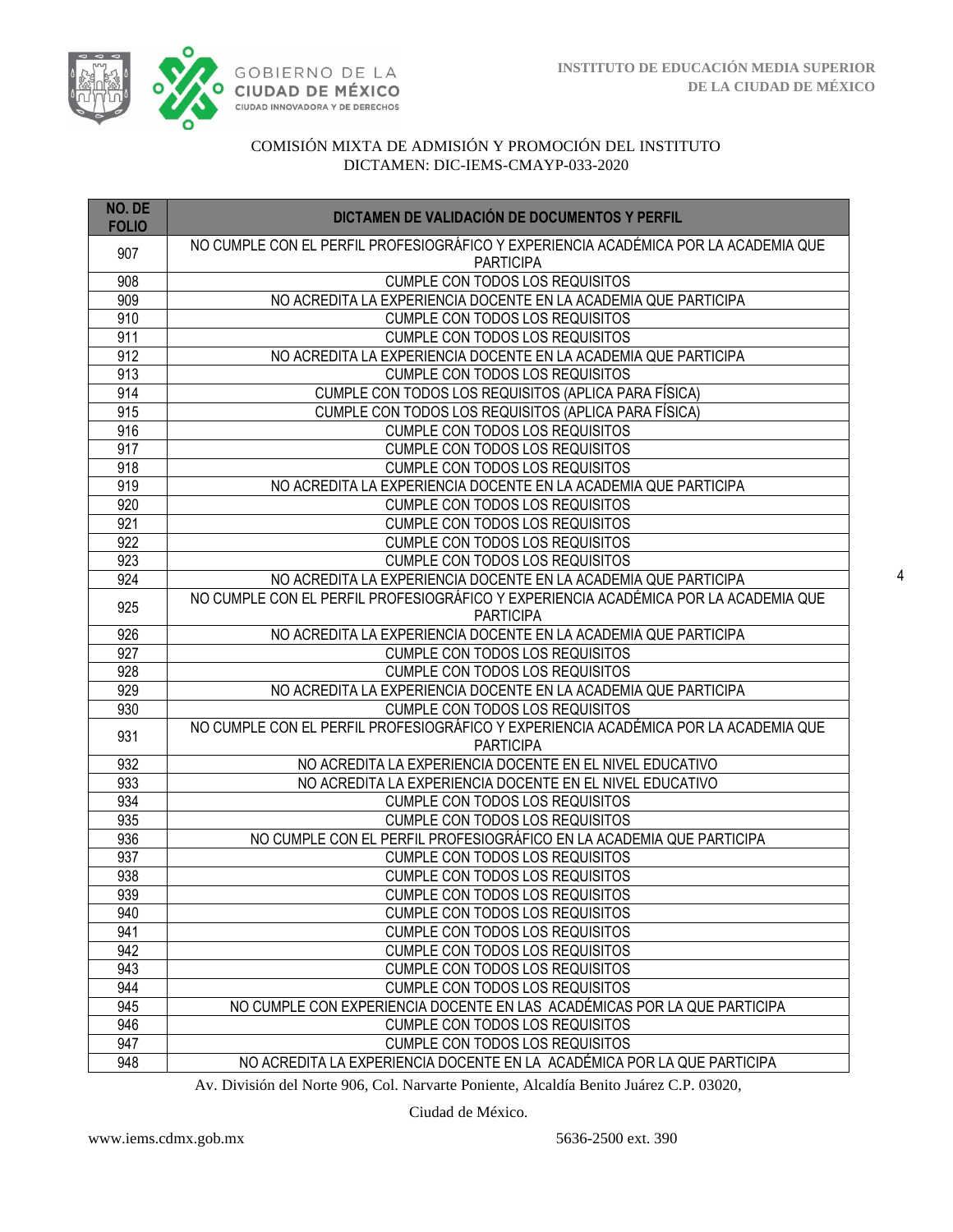

| NO. DE<br><b>FOLIO</b> | DICTAMEN DE VALIDACIÓN DE DOCUMENTOS Y PERFIL                                                                  |  |  |  |  |  |  |
|------------------------|----------------------------------------------------------------------------------------------------------------|--|--|--|--|--|--|
| 949                    | CUMPLE CON TODOS LOS REQUISITOS (APLICA PARA QUÍMICA)                                                          |  |  |  |  |  |  |
| 950                    | NO ACREDITA LA EXPERIENCIA DOCENTE EN LA ACADEMIA POR LA QUE PARTICIPA                                         |  |  |  |  |  |  |
| 951                    | NO CUMPLE CON EL PERFIL PROFESIOGRÁFICO                                                                        |  |  |  |  |  |  |
| 952                    | <b>CUMPLE CON TODOS LOS REQUISITOS</b>                                                                         |  |  |  |  |  |  |
| 953                    | NO CUMPLE CON EL REQUISITO DE COMPROBANTE DE DOMICILIO                                                         |  |  |  |  |  |  |
| 954                    | NO ACREDITA LA EXPERIENCIA DOCENTE EN LA ACADEMIA POR LA QUE PARTICIPA                                         |  |  |  |  |  |  |
| 955                    | <b>CUMPLE CON TODOS LOS REQUISITOS</b>                                                                         |  |  |  |  |  |  |
| 956                    | <b>CUMPLE CON TODOS LOS REQUISITOS</b>                                                                         |  |  |  |  |  |  |
| 957                    | CUMPLE CON TODOS LOS REQUISITOS                                                                                |  |  |  |  |  |  |
| 958                    | NO CUMPLE CON EL PERFIL PROFESIOGRÁFICO Y REQUISITO COMPROBANTE DE DOMICILIO                                   |  |  |  |  |  |  |
| 959                    | NO CUMPLE CON EL PERFIL PROFESIOGRÁFICO                                                                        |  |  |  |  |  |  |
| 960                    | CUMPLE CON TODOS LOS REQUISITOS                                                                                |  |  |  |  |  |  |
| 961                    | CUMPLE CON TODOS LOS REQUISITOS                                                                                |  |  |  |  |  |  |
| 962                    | CUMPLE CON TODOS LOS REQUISITOS                                                                                |  |  |  |  |  |  |
| 963                    | NO CUMPLE CON EL PERFIL PROFESIOGRÁFICO EN LA ACADEMIA QUE PARTICIPA                                           |  |  |  |  |  |  |
| 964                    | NO ACREDITA LA EXPERIENCIA DOCENTE EN LAS ACADEMIAS POR LA QUE PARTICIPA                                       |  |  |  |  |  |  |
| 965                    | <b>CUMPLE CON TODOS LOS REQUISITOS</b>                                                                         |  |  |  |  |  |  |
| 966                    | NO ACREDITA LA EXPERIENCIA DOCENTE EN LA ACADÉMICA POR LA QUE PARTICIPA                                        |  |  |  |  |  |  |
| 967                    | <b>CUMPLE CON TODOS LOS REQUISITOS</b>                                                                         |  |  |  |  |  |  |
| 968                    | NO CUMPLE CON EL PERFIL PROFESIOGRÁFICO, REQUISITO DE COMPROBANTE DE DOMICILIO Y<br><b>EXPERIENCIA DOCENTE</b> |  |  |  |  |  |  |
| 969                    | <b>CUMPLE CON TODOS LOS REQUISITOS</b>                                                                         |  |  |  |  |  |  |
| 970                    | NO ACREDITA LA EXPERIENCIA DOCENTE EN LA ACADEMIA POR LA QUE PARTICIPA                                         |  |  |  |  |  |  |
| 971                    | CUMPLE CON TODOS LOS REQUISITOS                                                                                |  |  |  |  |  |  |
| 972                    | NO ACREDITA LA EXPERIENCIA DOCENTE EN LA ACADEMIA POR LA QUE PARTICIPA                                         |  |  |  |  |  |  |
| 973                    | <b>CUMPLE CON TODOS LOS REQUISITOS</b>                                                                         |  |  |  |  |  |  |
| 974                    | <b>CUMPLE CON TODOS LOS REQUISITOS</b>                                                                         |  |  |  |  |  |  |
| 975                    | <b>CUMPLE CON TODOS LOS REQUISITOS</b>                                                                         |  |  |  |  |  |  |
| 976                    | CUMPLE CON TODOS LOS REQUISITOS (APLICA PARA MATEMÁTICAS)                                                      |  |  |  |  |  |  |
| 977                    | <b>CUMPLE CON TODOS LOS REQUISITOS</b>                                                                         |  |  |  |  |  |  |
| 978                    | NO CUMPLE EL PERFIL PROFESIOGRÁFICO Y LA EXPERIENCIA DOCENTE EN LA ACADEMIA POR LA QUE<br><b>PARTICIPA</b>     |  |  |  |  |  |  |
| 979                    | NO ACREDITA LA EXPERIENCIA DOCENTE EN LA ACADEMIA POR LA QUE PARTICIPA                                         |  |  |  |  |  |  |
| 980                    | NO CUMPLE EL PERFIL PROFESIOGRÁFICO Y LA EXPERIENCIA DOCENTE EN LA ACADEMIA POR LA QUE                         |  |  |  |  |  |  |
|                        | <b>PARTICIPA</b>                                                                                               |  |  |  |  |  |  |
| 981                    | <b>CUMPLE CON TODOS LOS REQUISITOS</b>                                                                         |  |  |  |  |  |  |
| 982                    | <b>CUMPLE CON TODOS LOS REQUISITOS</b>                                                                         |  |  |  |  |  |  |
| 983                    | <b>CUMPLE CON TODOS LOS REQUISITOS</b>                                                                         |  |  |  |  |  |  |
| 984                    | <b>CUMPLE CON TODOS LOS REQUISITOS</b>                                                                         |  |  |  |  |  |  |
| 985                    | CUMPLE CON TODOS LOS REQUISITOS (APLICA PARA COMPUTACIÓN)                                                      |  |  |  |  |  |  |
| 986                    | NO CUMPLE CON EL PERFIL PROFESIOGRÁFICO                                                                        |  |  |  |  |  |  |
| 987                    | <b>CUMPLE CON TODOS LOS REQUISITOS</b>                                                                         |  |  |  |  |  |  |
| 988                    | <b>CUMPLE CON TODOS LOS REQUISITOS</b>                                                                         |  |  |  |  |  |  |

Av. División del Norte 906, Col. Narvarte Poniente, Alcaldía Benito Juárez C.P. 03020,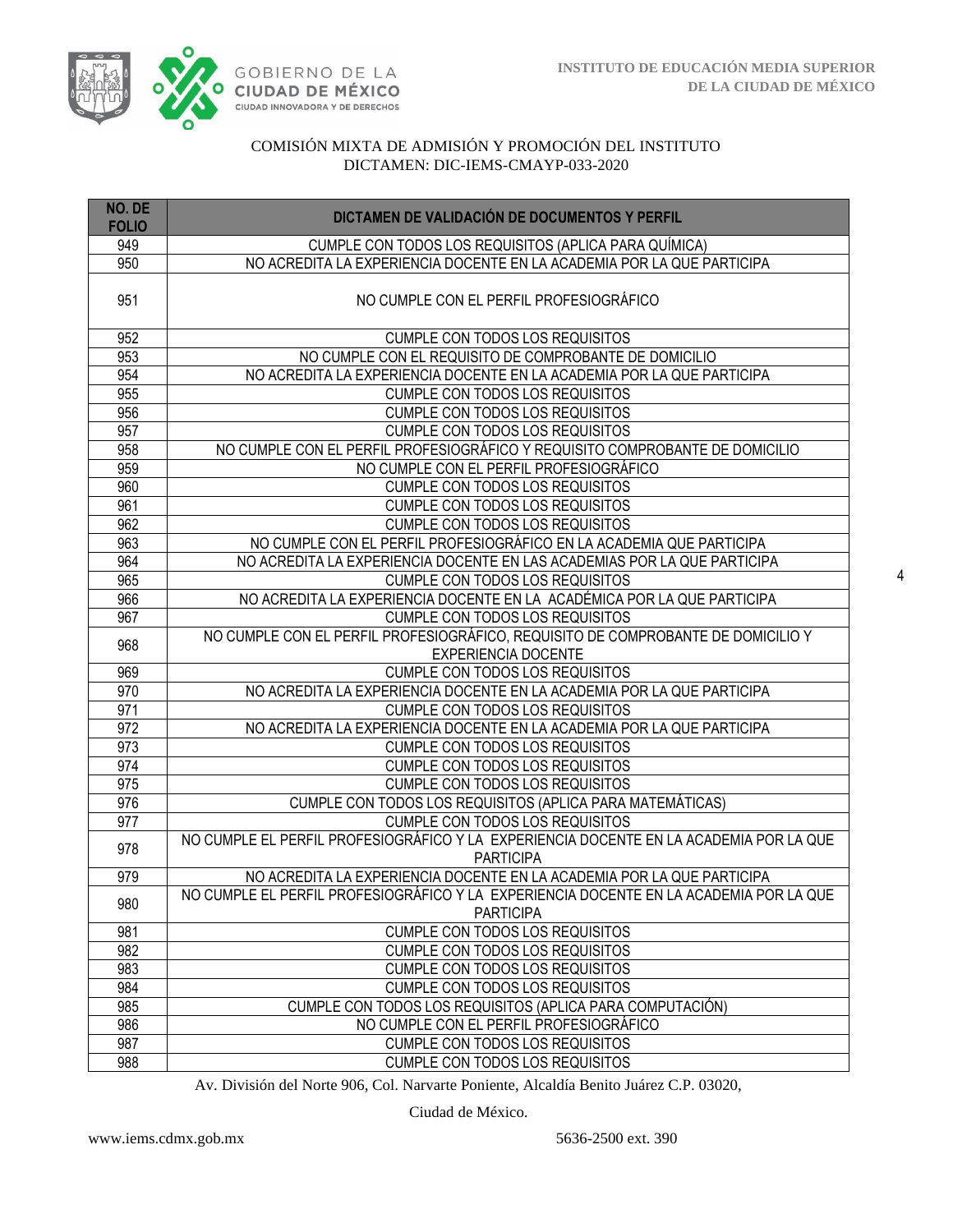

| NO. DE       | DICTAMEN DE VALIDACIÓN DE DOCUMENTOS Y PERFIL                                            |  |  |  |  |  |
|--------------|------------------------------------------------------------------------------------------|--|--|--|--|--|
| <b>FOLIO</b> |                                                                                          |  |  |  |  |  |
| 989          | NO CUMPLE CON EXPERIENCIA DOCENTE EN LA ACADÉMICA POR LA QUE PARTICIPA                   |  |  |  |  |  |
| 990          | <b>CUMPLE CON TODOS LOS REQUISITOS</b>                                                   |  |  |  |  |  |
| 991          | <b>CUMPLE CON TODOS LOS REQUISITOS</b>                                                   |  |  |  |  |  |
| 992          | CUMPLE CON TODOS LOS REQUISITOS                                                          |  |  |  |  |  |
| 993          | <b>CUMPLE CON TODOS LOS REQUISITOS</b>                                                   |  |  |  |  |  |
| 994          | NO ACREDITA EL PERFIL PROFESIOGRÁFICO Y LA EXPERIENCIA DOCENTE EN LA ACADEMIA POR LA QUE |  |  |  |  |  |
|              | PARTICIPA, ASÍ COMO EL COMPROBANTE DE DOMICILIO                                          |  |  |  |  |  |
| 995          | NO CUMPLE CON EL PERFIL PROFESIOGRÁFICO Y LA EXPERIENCIA DOCENTE EN LA ACADEMIA POR LA   |  |  |  |  |  |
|              | <b>QUE PARTICIPA</b>                                                                     |  |  |  |  |  |
| 996          | NO CUMPLE CON EL REQUISITO DE COMPROBANTE DE DOMICILIO                                   |  |  |  |  |  |
| 997          | NO CUMPLE EL PERFIL PROFESIOGRÁFICO Y LA EXPERIENCIA DOCENTE EN LAS ACADEMIAS POR LAS    |  |  |  |  |  |
|              | <b>QUE PARTICIPA</b>                                                                     |  |  |  |  |  |
| 998          | <b>CUMPLE CON TODOS LOS REQUISITOS</b>                                                   |  |  |  |  |  |
| 999          | <b>CUMPLE CON TODOS LOS REQUISITOS</b>                                                   |  |  |  |  |  |
| 1000         | <b>CUMPLE CON TODOS LOS REQUISITOS</b>                                                   |  |  |  |  |  |
| 1001         | <b>CUMPLE CON TODOS LOS REQUISITOS</b>                                                   |  |  |  |  |  |
| 1002         | <b>CUMPLE CON TODOS LOS REQUISITOS</b>                                                   |  |  |  |  |  |
| 1003         | NO CUMPLE CON EL PERFIL PROFESIOGRÁFICO EN LA ACADEMIA QUE PARTICIPA                     |  |  |  |  |  |
| 1004         | NO CUMPLE CON EL PERFIL PROFESIOGRÁFICO Y LA EXPERIENCIA DOCENTE EN LA ACADEMIA POR LA   |  |  |  |  |  |
|              | <b>QUE PARTICIPA</b>                                                                     |  |  |  |  |  |
| 1005         | <b>CUMPLE CON TODOS LOS REQUISITOS</b>                                                   |  |  |  |  |  |
| 1006         | NO ACREDITA LA EXPERIENCIA DOCENTE EN LA ACADEMIA QUE PARTICIPA                          |  |  |  |  |  |
| 1007         | NO CUMPLE CON EL PERFIL PROFESIOGRÁFICO EN LA ACADEMIA DE INGLÉS Y LA EXPERIENCIA        |  |  |  |  |  |
|              | DOCENTE EN LA ACADEMIA DE POE                                                            |  |  |  |  |  |
| 1008         | <b>CUMPLE CON TODOS LOS REQUISITOS</b>                                                   |  |  |  |  |  |
| 1009         | <b>CUMPLE CON TODOS LOS REQUISITOS</b>                                                   |  |  |  |  |  |
| 1010         | NO ACREDITA LA EXPERIENCIA DOCENTE EN LA ACADEMIA DE FÍSICA                              |  |  |  |  |  |
| 1011         | NO ACREDITA LA EXPERIENCIA DOCENTE EN LA ACADÉMICA POR LA QUE PARTICIPA                  |  |  |  |  |  |
| 1012         | <b>CUMPLE CON TODOS LOS REQUISITOS</b>                                                   |  |  |  |  |  |
| 1013         | <b>CUMPLE CON TODOS LOS REQUISITOS</b>                                                   |  |  |  |  |  |
| 1014         | NO ACREDITA LA EXPERIENCIA DOCENTE EN LA ACADÉMICA POR LA QUE PARTICIPA                  |  |  |  |  |  |
| 1015         | CUMPLE CON TODOS LOS REQUISITOS (APLICA PARA FÍSICA)                                     |  |  |  |  |  |
| 1016         | NO CUMPLE EL PERFIL PROFESIOGRÁFICO                                                      |  |  |  |  |  |
| 1017         | NO ACREDITA LA EXPERIENCIA DOCENTE EN LA ACADÉMICA POR LA QUE PARTICIPA                  |  |  |  |  |  |
| 1018         | <b>CUMPLE CON TODOS LOS REQUISITOS</b>                                                   |  |  |  |  |  |
| 1019         | NO ACREDITA LA EXPERIENCIA DOCENTE EN EL NIVEL EDUCATIVO                                 |  |  |  |  |  |
| 1020         | NO CUMPLE CON EL PERFIL PROFESIOGRÁFICO EN LA ACADEMIA QUE PARTICIPA                     |  |  |  |  |  |
| 1021         | CUMPLE CON TODOS LOS REQUISITOS                                                          |  |  |  |  |  |
| 1022         | <b>CUMPLE CON TODOS LOS REQUISITOS</b>                                                   |  |  |  |  |  |
| 1023         | <b>CUMPLE CON TODOS LOS REQUISITOS</b>                                                   |  |  |  |  |  |
| 1024         | NO CUMPLE EL PERFIL PROFESIOGRÁFICO                                                      |  |  |  |  |  |
| 1025         | NO CUMPLE CON EL PERFIL PROFESIOGRÁFICO Y LA EXPERIENCIA DOCENTE EN LA ACADEMIA POR LA   |  |  |  |  |  |
|              | <b>QUE PARTICIPA</b>                                                                     |  |  |  |  |  |
| 1026         | CUMPLE CON TODOS LOS REQUISITOS                                                          |  |  |  |  |  |
| 1027         | NO ACREDITA LA EXPERIENCIA DOCENTE EN LA ACADÉMICA POR LA QUE PARTICIPA                  |  |  |  |  |  |

Av. División del Norte 906, Col. Narvarte Poniente, Alcaldía Benito Juárez C.P. 03020,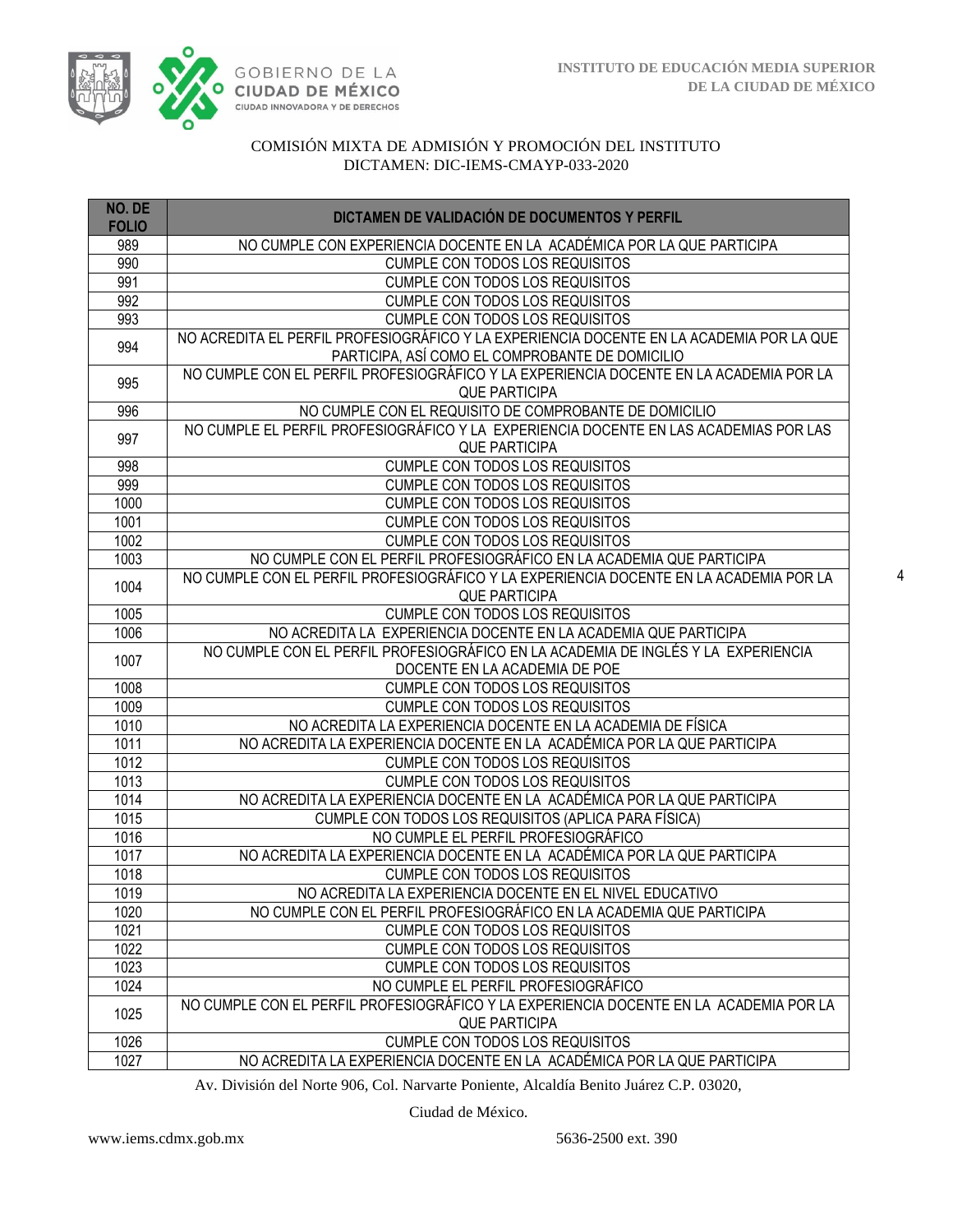

| NO. DE<br><b>FOLIO</b> | DICTAMEN DE VALIDACIÓN DE DOCUMENTOS Y PERFIL                                                             |  |  |  |  |  |
|------------------------|-----------------------------------------------------------------------------------------------------------|--|--|--|--|--|
| 1028                   | <b>CUMPLE CON TODOS LOS REQUISITOS</b>                                                                    |  |  |  |  |  |
| 1029                   | NO ACREDITA LA EXPERIENCIA DOCENTE EN EL NIVEL EDUCATIVO                                                  |  |  |  |  |  |
| 1030                   | NO CUMPLE EL PERFIL PROFESIOGRÁFICO                                                                       |  |  |  |  |  |
| 1031                   | NO ACREDITA LA EXPERIENCIA DOCENTE                                                                        |  |  |  |  |  |
| 1032                   | <b>CUMPLE CON TODOS LOS REQUISITOS</b>                                                                    |  |  |  |  |  |
| 1033                   | NO ACREDITA LA EXPERIENCIA DOCENTE EN LA ACADÉMICA POR LA QUE PARTICIPA                                   |  |  |  |  |  |
| 1034                   | <b>CUMPLE CON TODOS LOS REQUISITOS</b>                                                                    |  |  |  |  |  |
| 1035                   | NO ACREDITA LA EXPERIENCIA DOCENTE EN LA ACADEMIA POR LA QUE PARTICIPA                                    |  |  |  |  |  |
| 1036                   | <b>CUMPLE CON TODOS LOS REQUISITOS</b>                                                                    |  |  |  |  |  |
| 1037                   | <b>CUMPLE CON TODOS LOS REQUISITOS</b>                                                                    |  |  |  |  |  |
| 1038                   | CUMPLE CON TODOS LOS REQUISITOS (APLICA PARA FÍSICA)                                                      |  |  |  |  |  |
| 1039                   | <b>CUMPLE CON TODOS LOS REQUISITOS</b>                                                                    |  |  |  |  |  |
| 1040                   | NO ACREDITA LA EXPERIENCIA DOCENTE EN LA ACADEMIA, ASÍ COMO NO PRESENTO CV                                |  |  |  |  |  |
| 1041                   | <b>CUMPLE CON TODOS LOS REQUISITOS</b>                                                                    |  |  |  |  |  |
| 1042                   | <b>CUMPLE CON TODOS LOS REQUISITOS</b>                                                                    |  |  |  |  |  |
| 1043                   | NO CUMPLE CON EL PERFIL PROFESIOGRÁFICO Y LA EXPERIENCIA DOCENTE EN LAS ACADEMIAS QUE<br><b>PARTICIPA</b> |  |  |  |  |  |
| 1044                   | <b>CUMPLE CON TODOS LOS REQUISITOS</b>                                                                    |  |  |  |  |  |
| 1045                   | NO CUMPLE CON EL PERFIL PROFESIOGRÁFICO Y LA EXPERIENCIA DOCENTE EN LA ACADEMIA QUE<br><b>PARTICIPA</b>   |  |  |  |  |  |
| 1046                   | NO CUMPLE CON EL PERFIL PROFESIOGRÁFICO EN LA ACADEMIA QUE PARTICIPA                                      |  |  |  |  |  |
| 1047                   | NO ACREDITA LA EXPERIENCIA DOCENTE EN LA ACADÉMICA POR LA QUE PARTICIPA                                   |  |  |  |  |  |
| 1048                   | <b>CUMPLE CON TODOS LOS REQUISITOS</b>                                                                    |  |  |  |  |  |
| 1049                   | NO CUMPLE CON EL PERFIL PROFESIOGRÁFICO Y LA EXPERIENCIA DOCENTE EN LA ACADEMIA QUE<br><b>PARTICIPA</b>   |  |  |  |  |  |
| 1050                   | NO ACREDITA LA EXPERIENCIA DOCENTE EN LA ACADÉMICA POR LA QUE PARTICIPA                                   |  |  |  |  |  |
| 1051                   | NO ACREDITA LA EXPERIENCIA DOCENTE EN EL NIVEL EDUCATIVO                                                  |  |  |  |  |  |
| 1052                   | CUMPLE CON TODOS LOS REQUISITOS                                                                           |  |  |  |  |  |
| 1053                   | NO CUMPLE CON EL PERFIL PROFESIOGRÁFICO                                                                   |  |  |  |  |  |

Av. División del Norte 906, Col. Narvarte Poniente, Alcaldía Benito Juárez C.P. 03020,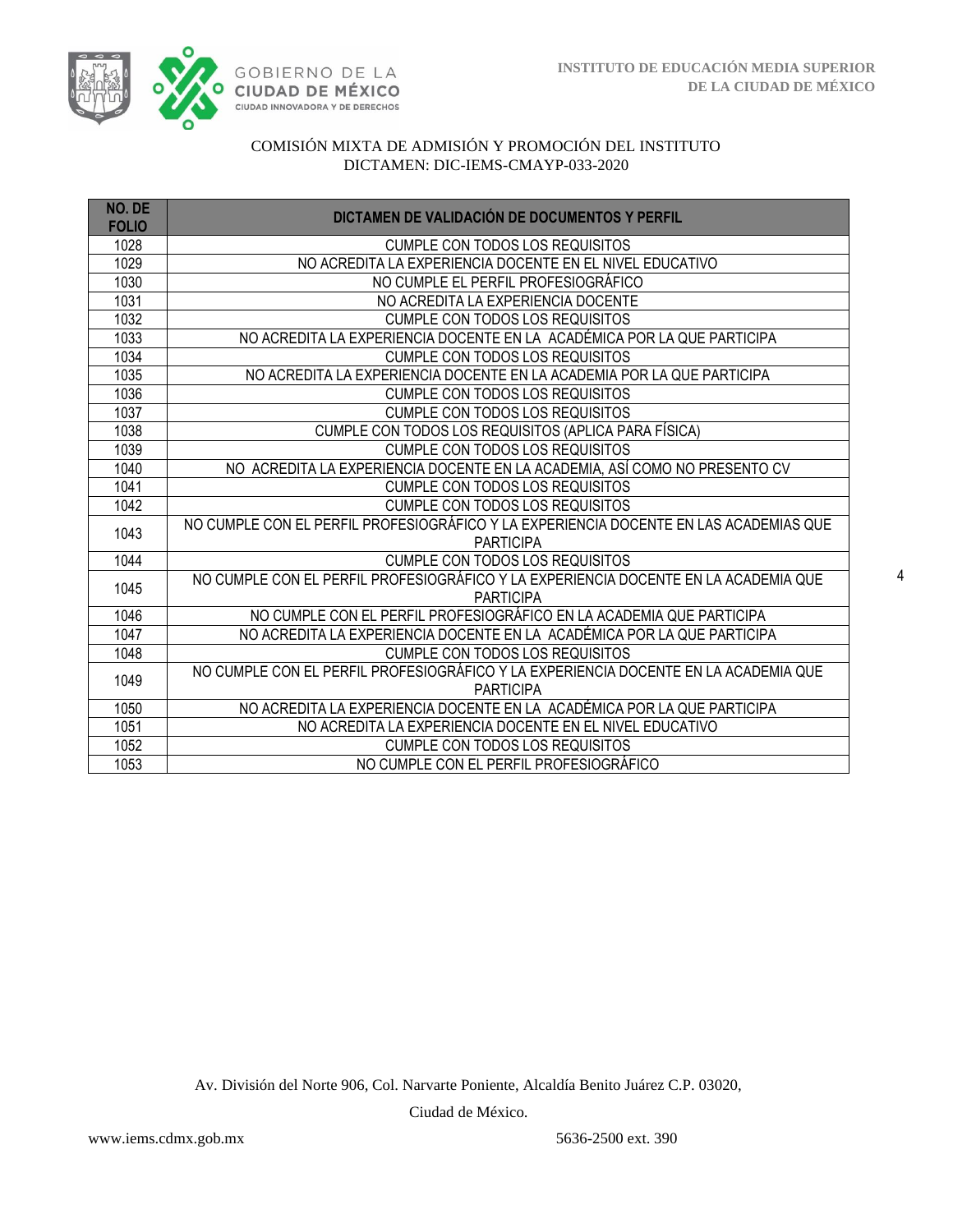

**SEGUNDO.-** Únicamente los aspirantes que **ACREDITAN TODOS LOS REQUISITOS** deberán acudir al Auditorio del Plantel Ricardo Flores Magón (Coyoacán) del IEMSCDMX, ubicado en Calzada de Tlalpan 3463, Colonia Viejo Ejido de Santa Úrsula Coapa, C.P. 04980, Alcaldía Coyoacán, Ciudad de México, de acuerdo con las siguientes fechas y horarios programados para cada academia para presentar la evaluación disciplinar correspondiente:

| <b>LUNES 18 DE ENERO</b><br>2021 | <b>HORARIO</b><br><b>DE</b><br><b>APLICACIÓN</b> | <b>MARTES 19 DE</b><br><b>ENERO 2021</b> | <b>HORARIO</b><br><b>DE</b><br><b>APLICACIÓN</b> | <b>MIÉRCOLES 20</b><br>DE ENERO 2021 | <b>HORARIO DE</b><br><b>APLICACIÓN</b> |  |
|----------------------------------|--------------------------------------------------|------------------------------------------|--------------------------------------------------|--------------------------------------|----------------------------------------|--|
| ARTES PLÁSTICAS                  |                                                  | <b>FÍSICA</b>                            | 09:00-12:00                                      | <b>HISTORIA</b>                      | 09:00-11:00                            |  |
| <b>COMPUTACIÓN</b>               | 09:00-11:00                                      | <b>MATEMÁTICAS</b>                       |                                                  | <b>POE</b>                           |                                        |  |
| <b>INGLÉS</b>                    |                                                  | LENGUA Y                                 | 13:00-15:00                                      | QUÍMICA                              | 12:00-14:00                            |  |
| <b>FILOSOFÍA</b>                 | 12:00-14:00                                      | LITERATURA                               |                                                  |                                      |                                        |  |

# **FECHA Y HORARIO DE EVALUACIÓN DISCIPLINAR**

#### **\*NOTA: LAS FECHAS Y HORARIOS DE EVALUACIÓN DISCIPLINAR ESTÁN SUJETOS A MODIFICACIÓN DEBIDO A LA EMERGENCIA SANITARIA ACTUAL, POR LO QUE SE SUGIERE ESTAR PENDIENTE DE LA INFORMACIÓN EN LA PÁGINA INSTITUCIONAL.**

Los aspirantes deberán presentarse con los siguientes requisitos:

- 1. Formato de Registro con el folio que le fue asignado para participar en el Concurso de Convocatoria Pública Abierta CON-009-CMAYP-2020 (20 minutos previamente a la hora citada de la evaluación).
- 2. Presentar Identificación oficial de acuerdo con la presente convocatoria.
- 3. Todos los aspirantes deberán llevar lápiz y pluma; para el caso de los aspirantes que concursaran en las academias de Matemáticas y Física llevar calculadora.
- 4. Después de la hora programada no se permitirá el acceso al área de evaluación.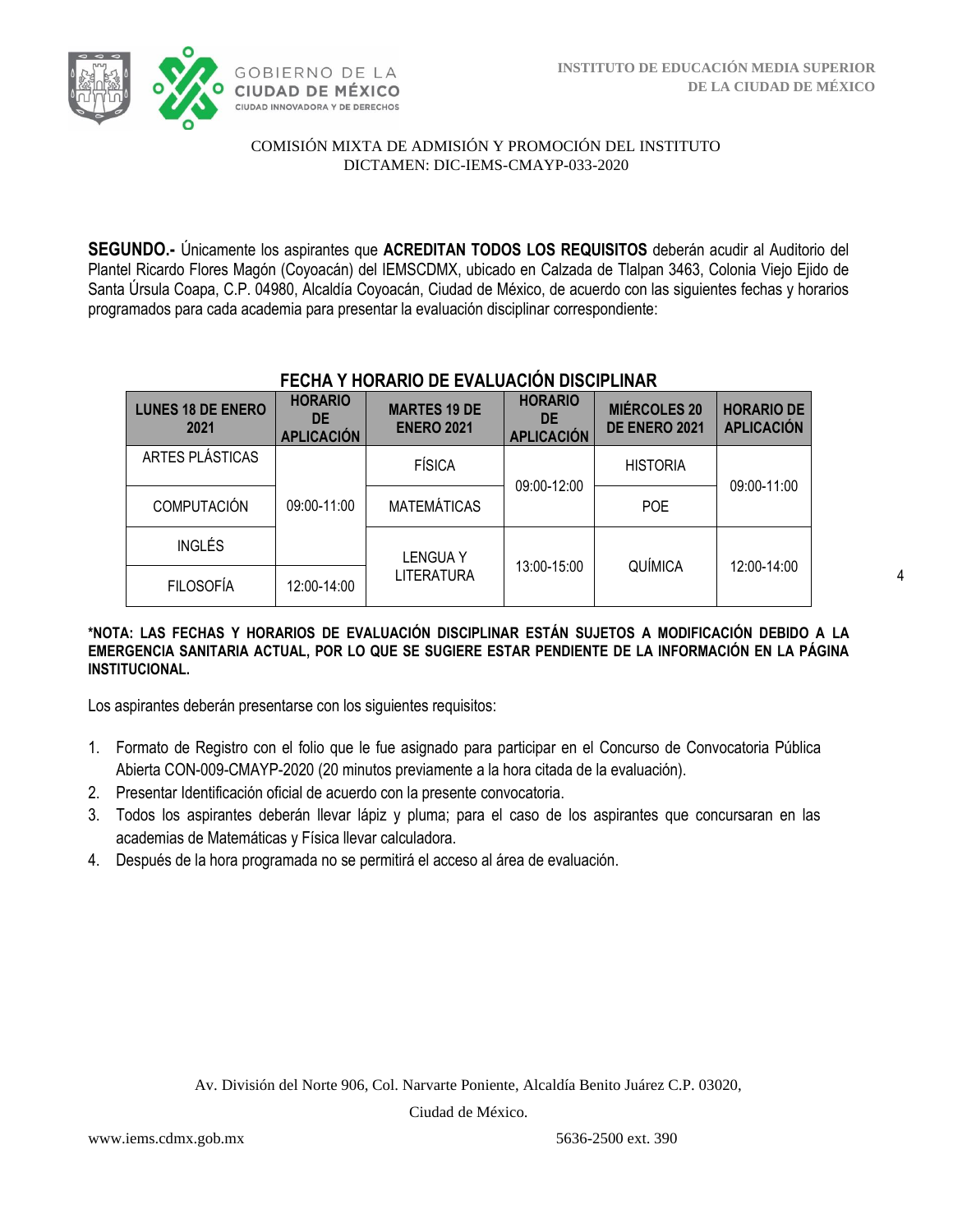

**TERCERO.-** Con relación a las inconformidades derivadas del DICTAMEN DIC-IEMS-CMAYP-032-2020, este órgano paritario acuerda lo siguiente:

| NO. | <b>NOMBRE</b>                   | <b>PLAZA</b> | <b>PLANTEL</b> | <b>ACADEMIA</b> | <b>TURNO</b>    |
|-----|---------------------------------|--------------|----------------|-----------------|-----------------|
|     | CÉSAR AUGUSTO VÁZQUEZ<br>PEREDO | 101916       | IZTAPALAPA III | FÍSICA          | <b>MATUTINO</b> |

## **SOLICITUD:**

PRESENTA INCONFORMIDAD A LA CONVOCATORIA: CON-009-CMAYP-2020 "PÚBLICA ABIERTA" DE FECHA 8 DE DICIEMBRE DE 2020, TODA VEZ QUE NO SE AGOTÓ POR COMPLETO LA ASIGNACIÓN DE LAS PLAZAS VACANTES POR CAMBIO DE ADSCRIPCIÓN O PERMUTA CONFORME A LO ESTABLECIDO EN EL CONTRATO COLECTIVO DE TRABAJO Y EL REGLAMENTO DE LA COMISIÓN MIXTA DE ADMISIÓN Y PROMOCIÓN.

POR LO QUE SOLICITA SU CAMBIO DE ADSCRIPCIÓN PARA OCUPAR LA PLAZA VACANTE 102370 EN LA ACADEMIA DE FÍSICA, EN EL TURNO MATUTINO, EN EL PLANTEL IZTAPALAPA I, O EN SU DEFECTO, SE ELIMINE DICHA PLAZA DEL ANEXO B DE LA CONVOCATORIA: CON-009-CMAYP-2020 "PÚBLICA ABIERTA" EN TANTO NO HAYA SIDO SOMETIDA A LOS PROCESOS NORMATIVOS CORRESPONDIENTES.

## **RESOLUTIVO:**

NO PROCEDE, TODA VEZ QUE LA PLAZA EN MENCIÓN YA FUE SOMETIDA A LOS PROCESOS NORMATIVOS VIGENTES DE LA CMAYP, CONFORME AL DICTAMEN DIC-IEMS-CMAYP-021-2020, DE FECHA 22 DE SEPTIEMBRE DE 2020.

| NO. | <b>NOMBRE</b>         | <b>PLAZA</b> | <b>PLANTEL</b>    | <b>ACADEMIA</b>     | <b>TURNO</b>    |
|-----|-----------------------|--------------|-------------------|---------------------|-----------------|
|     | BELLO ROSALES ROBERTO | 100834       | <b>XOCHIMILCO</b> | LENGUA Y LITERATURA | <b>MATUTINO</b> |

## **SOLICITUD:**

PRESENTA INCONFORMIDAD AL DICTAMEN DIC-IEMS-CMAYP-032-2020, TODA VEZ QUE NO SE RESUELVE A FAVOR LA SOLICITUD DE LA PLAZA VACANTE 101526, PLANTEL IZTAPALAPA II, ACADEMIA LENGUA Y LITERATURA, TURNO MATUTINO.

## **RESOLUTIVO:**

SE REITERA EL RESOLUTIVO DEL DICTAMEN DIC-IEMS-CMAYP-032-2020, ASÍ MISMO LA PLAZA EN MENCIÓN SERÁ SOMETIDA A LOS PROCESOS NORMATIVOS MANDATADOS EN EL CCT Y RCMAYP.

Av. División del Norte 906, Col. Narvarte Poniente, Alcaldía Benito Juárez C.P. 03020,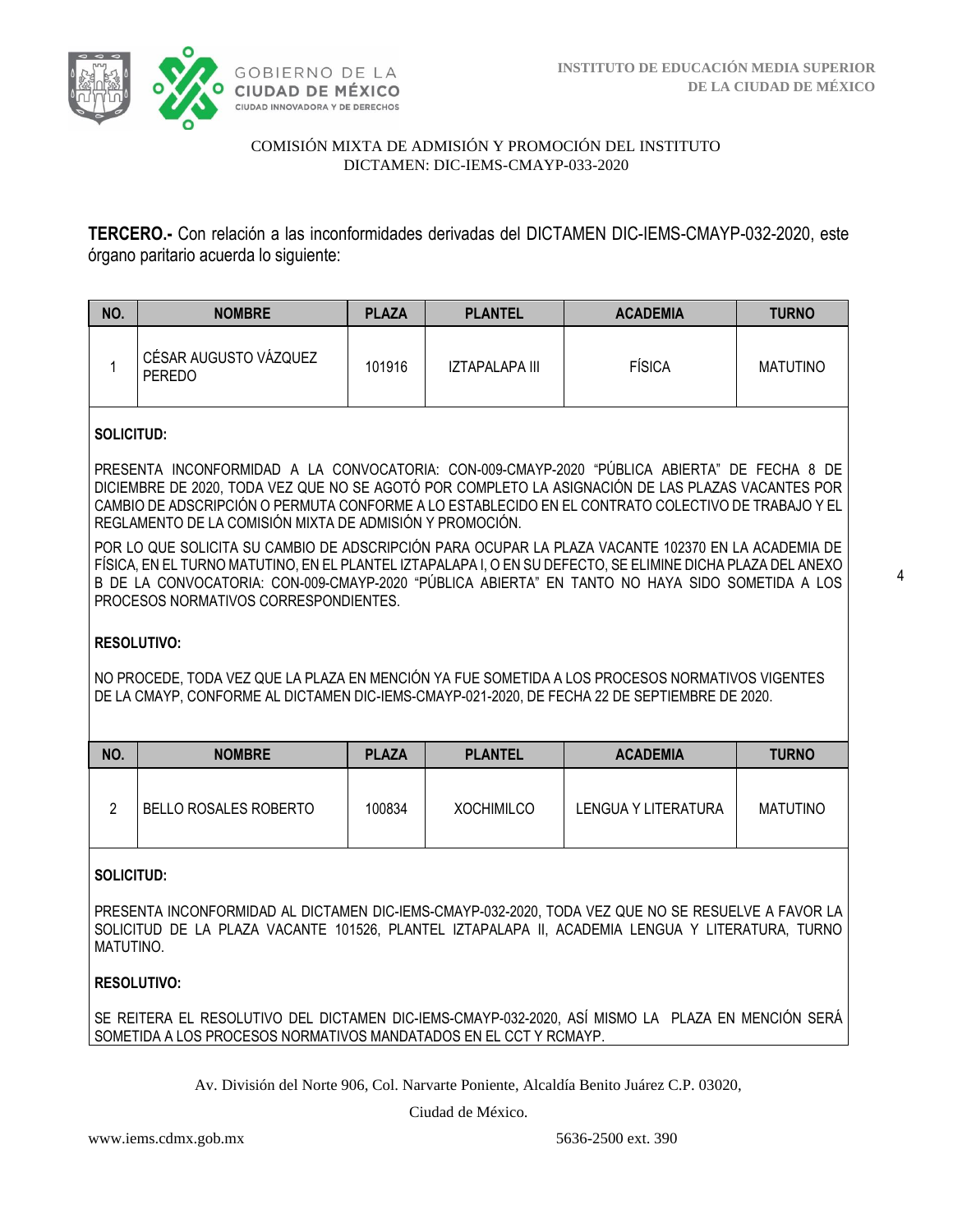

**CUARTO.-** Los acuerdos tomados en la presente sesión, son válidos y surtirán sus efectos legales y jurídicos en términos de lo dispuesto por el numeral TERCERO, párrafos séptimo y octavo del "Acuerdo por el que se autoriza el uso de medios remotos tecnológicos de comunicación como medios oficiales para continuar con las funciones esenciales y se establecen medidas para la celebración de las sesiones de los órganos colegiados en las Dependencias, Órganos Desconcentrados, Entidades de la Administración Pública y Alcaldías de la Ciudad de México, con motivo de la emergencia sanitaria por causas de fuerza mayor del Consejo de Salud de la Ciudad de México", publicado en la Gaceta Oficial de la Ciudad de México el 06 de abril de 2020.

**QUINTO.-** El presente Dictamen surtirá efectos legales a partir de su publicación en la página oficial del Instituto de conformidad con el numeral cuarto del presente Dictamen, y las firmas autógrafas de los que en él intervinieron se asentaran una vez terminada la emergencia sanitaria.

**SEXTO.-** Publíquese el presente Dictamen DIC-IEMS-CMAYP-033-2020 en el portal del Instituto de Educación Media Superior de la Ciudad de México para los efectos a que haya lugar.

ESTE DOCUMENTO SE CONCLUYE SIENDO LAS 13:21 HORAS DEL 29 DE DICIEMBRE DE 2020. ------------ ----------------------------------------------------------------------------------------------------------------------------------------------------- ---------------------------------------------------------------------------------------------------------------------------------------------------

Av. División del Norte 906, Col. Narvarte Poniente, Alcaldía Benito Juárez C.P. 03020,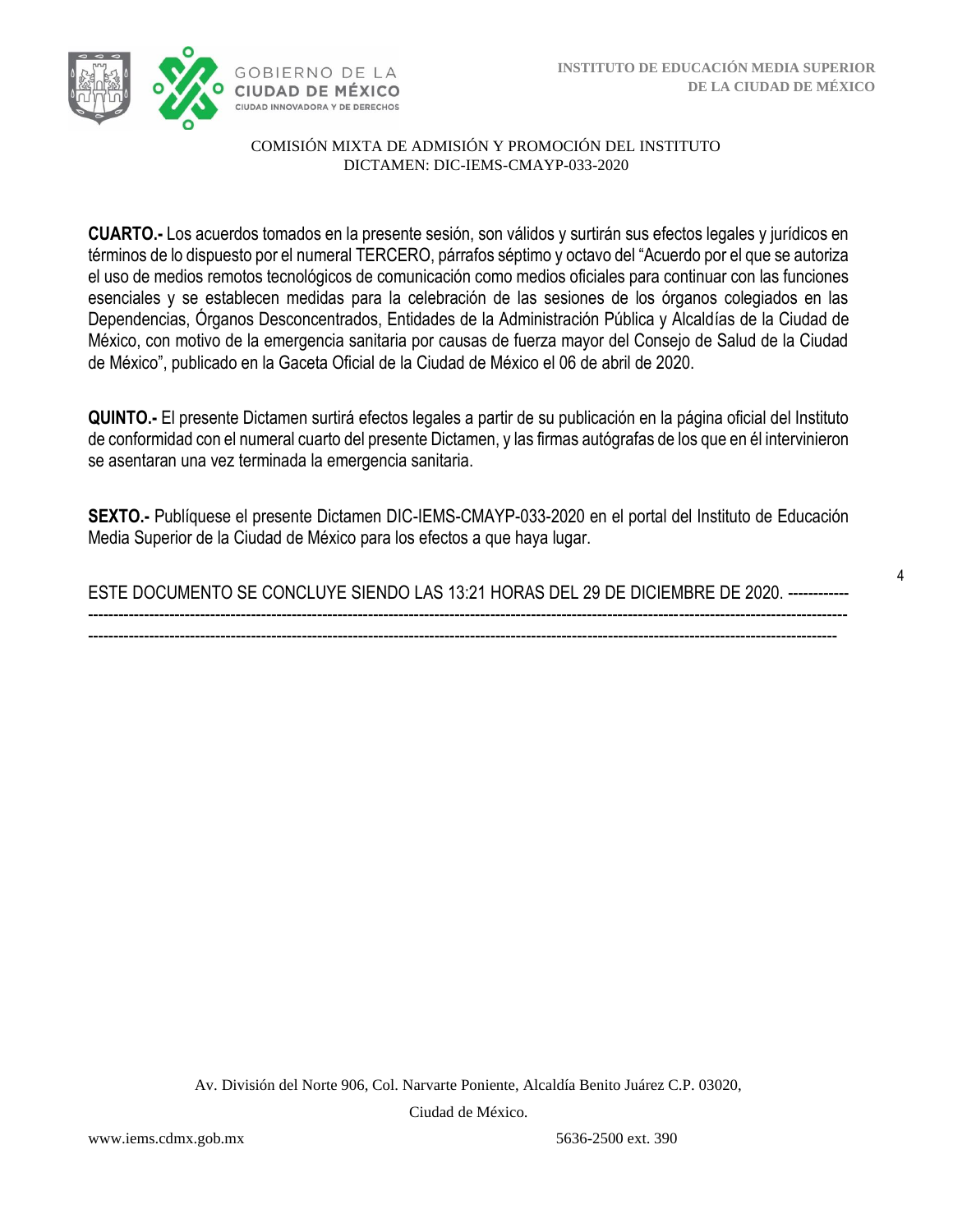

**FIRMAN LAS PARTES**

# **POR PARTE DE LOS TRABAJADORES DEL IEMSCDMX**

**SHIRLEY FLORENCIA DE LA CAMPA RENATA DELFINA ZUÑIGA SANTELIZ**

INTEGRANTE PROPIETARIA SECRETARIA GENERAL DEL SINDICATO DE LA UNIÓN DE TRABAJADORES DEL INSTITUTO DE EDUCACIÓN MEDIA SUPERIOR (SUTIEMS)

INTEGRANTE PROPIETARIA

SECRETARIA GENERAL DEL SINDICATO INDEPENDIENTE DE TRABAJADORES DEL INSTITUTO DE EDUCACIÓN MEDIA SUPERIOR (SITIEMS)

**JOSÉ ALBERTO REBOLLO VÁZQUEZ OSCAR MATA SILVA**

INTEGRANTE PROPIETARIO

SECRETARIO DE ORGANIZACIÓN DEL SINDICATO DE LA UNIÓN DE TRABAJADORES DEL INSTITUTO DE EDUCACIÓN MEDIA SUPERIOR (SUTIEMS)

INTEGRANTE PROPIETARIO

SECRETARIO DE CONFLICTOS LABORALES DEL SINDICATO DE LA UNIÓN DE TRABAJADORES DEL INSTITUTO DE EDUCACIÓN MEDIA SUPERIOR (SUTIEMS)

Av. División del Norte 906, Col. Narvarte Poniente, Alcaldía Benito Juárez C.P. 03020,

Ciudad de México.

www.iems.cdmx.gob.mx 5636-2500 ext. 390